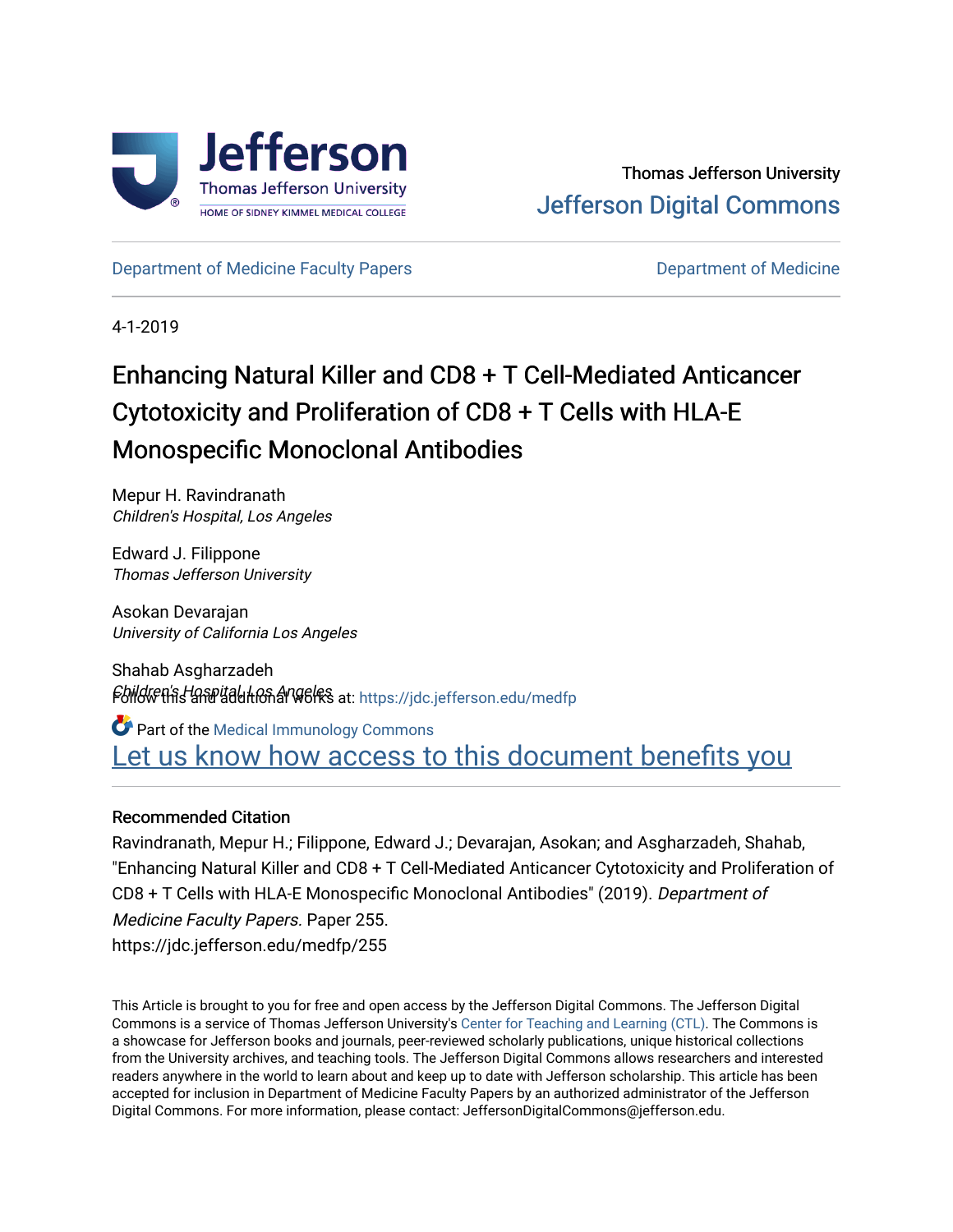## Enhancing Natural Killer and CD8<sup>+</sup> T Cell-Mediated Anticancer Cytotoxicity and Proliferation of CD8<sup>+</sup> T Cells with HLA-E Monospecific Monoclonal Antibodies

Mepur H. Ravindranath,<sup>1</sup> Edward J Filippone,<sup>2</sup> Asokan Devarajan,<sup>3</sup> and Shahab Asgharzadeh<sup>4</sup>

Cytotoxic  $NK/CD8<sup>+</sup>$  T cells interact with MHC-I ligands on tumor cells through either activating or inhibiting receptors. One of the inhibitory receptors is  $CD94/NKG2A$ . The  $NK/CD8<sup>+</sup> T$  cell cytotoxic capability is lost when tumor-associated human leukocyte antigen, HLA-E, binds the CD94/NKG2A receptor, resulting in tumor progression and reduced survival. Failure of cancer patients to respond to natural killer (NK) cell therapies could be due to HLA-E overexpression in tumor tissues. Preventing the inhibitory receptor–ligand interaction by either receptor- or ligand-specific monoclonal antibodies (mAbs) is an innovative passive immunotherapeutic strategy for cancer. Since receptors and ligands can be monomeric or homo- or heterodimeric proteins, the efficacy of mAbs may rely on their ability to distinguish monospecific (private) functional epitopes from nonfunctional common (public) epitopes. We developed monospecific anti-HLA-E mAbs (e.g., TFL-033) that recognize only HLA-E-specific epitopes, but not epitopes shared with other HLA class-I loci as occurs with currently available polyreactive anti-HLA-E mAbs. Interestingly the amino acid sequences in the  $\alpha$ 1 and  $\alpha$ 2 helices of HLA-E, critical for the recognition of the mAb TFL-033, are strikingly the same sequences recognized by the CD94/NKG2A inhibitory receptors on NK/CD8<sup>+</sup> cells. Such monospecific mAbs can block the CD94/NKG2A interaction with HLA-E to restore NK cell and CD8<sup>+</sup> anticancer cell cytotoxicity. Furthermore, the HLA-E monospecific mAbs significantly promoted the proliferation of the  $CD4<sup>-</sup>/CD8<sup>+</sup>$  T cells. These monospecific mAbs are also invaluable for the specific demonstration of HLA-E on tumor biopsies, potentially indicating those tumors most likely to respond to such therapy. Thus, they can be used to enhance passive immunotherapy once phased preclinical studies and clinical trials are completed. On principle, we postulate that NK cell passive immunotherapy should capitalize on both of these features of monospecific HLA-E mAbs, that is, the specific determination HLA-E expression on a particular tumor and the enhancement of NK cell/ $CDS<sup>+</sup>$  cytotoxicity if HLA-E positive.

Keywords: human leukocyte antigen, monospecific versus polyreactive, monoclonal antibody, natural killer receptors, single antigen bead assay, mean fluorescent intensity

#### Introduction

A CTIVE SPECIFIC AND PASSIVE IMMUNOTHERAPIES of hu-<br>man cancers aim to reprogram the metabolic profile of the tumors and their microenvironment during the progression of cancers. There is a need to identify and detect the specific biomarkers of the metabolic profile of a tumor or an immune cell on an individual patient basis. Biomarkers, whether composed of proteins or polysaccharides or lipids, can be monomeric, homodimeric, or heterodimeric. Monoclonal antibodies (mAbs) are indeed the most valuable tools for their specific immunodiagnosis. Furthermore, biomarkers may contain common (public or shared) epitopes in addition to specific and individual or unique epitopes. Therefore, it is

<sup>&</sup>lt;sup>1</sup>Department of Hematology and Oncology, Children's Hospital, Los Angeles, California.

<sup>2</sup> Division of Nephrology, Department of Medicine, Sidney Kimmel Medical College, Thomas Jefferson University, Philadelphia, Pennsylvania. 3 Division of Cardiology, Department of Medicine, David Geffen School of Medicine, University of California Los Angeles, Los Angeles, California. <sup>4</sup>

Department of Pediatrics and Pathology, Children's Hospital, Keck School of Medicine, USC, Los Angeles, California.

ª Mepur H. Ravindranath et al. 2019; Published by Mary Ann Liebert, Inc. This Open Access article is distributed under the terms of the Creative Commons License (<http://creativecommons.org/licenses/by/4.0>), which permits unrestricted use, distribution, and reproduction in any medium, provided the original work is properly cited.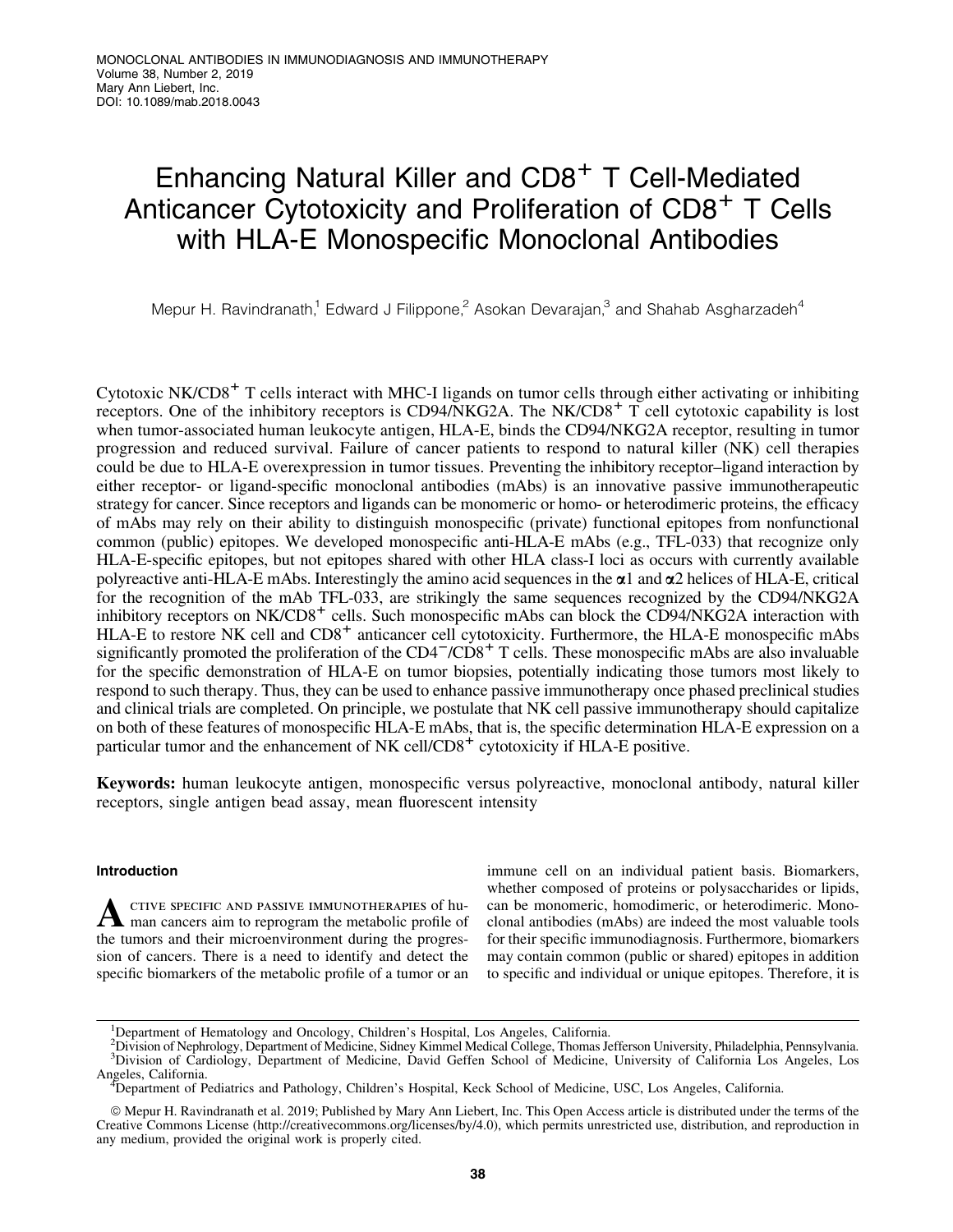critical to examine whether a mAb is genuinely monospecific for a biomarker, by demonstrating reaction only with private epitopes as opposed to shared epitopes.

Although cellular immunotherapy has successfully explored antitumor  $CD8<sup>+</sup>$  T cell responses, it is increasingly realized that human cancers reprogram by developing strategies to escape T cell recognition. Counter strategies are needed to upregulate killer T cells as well as manipulate natural killer (NK) cells to attack the cancer cells. The NK cells share expression of cell surface antigens and effector molecules, such as CD2, CD7, CD90, perforin, granzyme A, and interferon- $\gamma$ , with T lymphocytes on one hand, and the surface antigens such as CD11b and CD11c with myeloid cells on the other, based on specific genes required for T cell receptor (TCR) rearrangement.<sup>(1)</sup> The 112 genes for cell surface and signaling receptors and molecules are found to be significantly upregulated in NK cells,<sup> $(2)$ </sup> and such upregulation may exhibit both inter- and intraindividual variations during various stages of tumorigenesis, metastasis, and infections. Therefore, personalized therapy should precisely monitor these variations in the molecular expression of such biomarkers. Indeed, precise monitoring requires well-defined and precise tools.

The NK cell receptors of the immunoglobulin (Ig) superfamily (e.g., killer cell Ig-like receptors, also known as KIRs and Ig-like transcripts) recognize human major histocompatibility complex (MHC) class-I molecules (human leukocyte antigens [HLAs] -Ia, -Ib, and MICA/MICB). $^{(3-6)}$  Some of these receptors transmit activating signals, whereas others mediate inhibition. One major class of genes controlling both activating and inhibitory NK cell receptor groups (NKGs) is *Klrc1* [NKG2A], *Klrc2* [NKG2C], and *Klrk1* [NKG2D] and are involved in specific interactions with the MHC of tumor cells and virally infected cells. Each NKG2 subunit is a type II glycoprotein belonging to the C-type lectin superfamily, with an extracellular domain with transmembrane and cytoplasmic segments. The analogous murine Ly49 family receptors<sup>(5)</sup> and human  $KIR^{(3,4)}$  both bind to cell surface HLA-Ia molecules on target cells. Natural killer cell group 2 (NKG2) receptors interact specifically with HLA-Ib and MICA/MICB as the homodimer (NKG2D) or as heterodimers (NKG2A, NKG2C), and such interactions are highly conserved across species. Most of the NKG2 isoforms (NKG2A, B, C, E, and H, but not NKG2D) form disulfidelinked heterodimers with an invariant chain,  $CD94$ .<sup> $(7,8)$ </sup> NKG2A and NKG2B, which are alternatively spliced products from a single gene, have two immunoreceptor tyrosine-based inhibitory motifs in their cytoplasmic domains and form inhibitory receptors when complexed with CD94. $(2,7)$  The specific ligands for CD94/NKG2A/C heterodimers are identified as nonclassical class-I molecules (HLA-Ib) in humans. $(8-10)$ 

#### The homodimer NKG2D interacts with MICA on tumor cell surface

NKG2D is a unique activating receptor of NK cells that share little similarity with the other isoforms of NKG2 receptors and does not associate with CD94. The receptor is on natural killer T cells (NKT) cells, subsets of  $\gamma \delta$  T cells,<sup>(2)</sup> activated macrophages,<sup>(11)</sup> and naive human  $\text{CD8}^+$  T cells. CD4<sup>+</sup> T cells can be induced to express it under certain

pathological conditions, such as Crohn's disease, juvenileonset lupus, and cytomegalovirus infection. $(12)$  NKG2D recognizes highly polymorphic MHC loci MICA (60 allelic variants) and MICB (30 allelic variants), also known as "stress-induced MHC" on normal cells, $^{(13,14)}$  tumor, $^{(15)}$  and virally infected cells.<sup>(16)</sup> NKG2D–MICA interaction leads to tumor cell destruction, mediated by the release of perforin by the NK and other immune cells.<sup> $(11)$ </sup> NKG2D is also to recognize other protein ligands, encoded by genes that encode functional proteins [in square brackets] in humans (RAET1E [ULBP4], RAET1G [ULBP5], RAET1H [ULBP2], RAET1I [ULBP1], RAET1L [ULBP6], and RAET1N [ULBP3]).<sup>(17)</sup>

The interaction of the activating NK cell receptor NKG2D with tumor cell surface MICA and MICB has been extensively studied<sup>(18–29)</sup> in gastrointestinal (GI) epithelium and several epithelial tumors. The extracellular transport of MICA and MICB is independent of the general peptide processing machinery that is required for the assembly of peptides for other antigen-presenting HLA-I molecules.<sup>(13–</sup> <sup>18)</sup> The MICA/B proteins share  $\sim$  30% identical amino acid residues throughout  $\alpha$ 1,  $\alpha$ 2, and  $\alpha$ 3 domains with other HLA

class-I proteins. They possess seven to eight N-linked glycosylation sites, unique transmembrane and cytoplasmic tail sequences, and three extra cysteine residues in the  $\alpha$ 1 and  $\alpha$ 3 domains. Unlike HLA class-I proteins, they do not dimerize with  $\beta$ 2-microglobulin ( $\beta$ 2m).

Tumor cells may escape NKG2D–MICA-mediated immune attack by disulfide–isomerase-enabled proteolytic degrading and shedding of MICA.<sup>(18)</sup> Ferrari de Andrade et al.<sup>(19)</sup> have designed antibodies targeting the MICA  $\alpha$ 3 domain, the site of proteolytic cleavage for shedding, and found that these antibodies prevented loss of cell surface MICA and MICB in human cancer cells. Interestingly, these antibodies do not inhibit binding of the  $\alpha$ 1 and  $\alpha$ 2 domains with receptors and allowed continued NKG2D–MICA interactions to inhibit murine tumor progression in mouse models and reduced human melanoma metastases in a humanized mouse model. However, in some cancers at the advanced stage, the expression of ligands for NKG2D may promote tumor progression rather than regression. A recent report documents NKG2D activation-mediated tumor progression in a model of inflammation-driven liver cancer,<sup>(20)</sup> with the critical differentiating factor purported to be the surrounding inflammation. Hence, the nature of the microenvironment within and surrounding tumors may have the potential of altering the impact of NKG2D activation, and this aspect deserves attention while studying the impact of NKG2D interaction with MICA and other such ligands on the tumor cell surface.

In recent years, NKG2D–MICA ligand interactions in different cancers have been reviewed extensively.(21–25) The crystal structure of MICA shows restructured  $\alpha$ 1 and  $\alpha$ 2 helices, the regions interacting with NKG2D, and there is altered folding with a shallow remnant of a peptide-binding groove without a peptide.<sup> $(26-28)$ </sup> The interaction between deglycosylated recombinant MICA and NKG2D shows that the NKG2D can bind to the presumptive peptide grooves of  $\alpha$ 1 and  $\alpha$ 2 domains at the top of the MICA platform, analogous to  $\alpha\beta$ TCR recognition of MHC class-I proteins.<sup>(29)</sup> Since there are 60 allelic variants of MICA proteins, remarkable variations may occur in the  $\alpha$ 1 and  $\alpha$ 2 domains affecting binding of NKG2D with the MICA alleles. $(30)$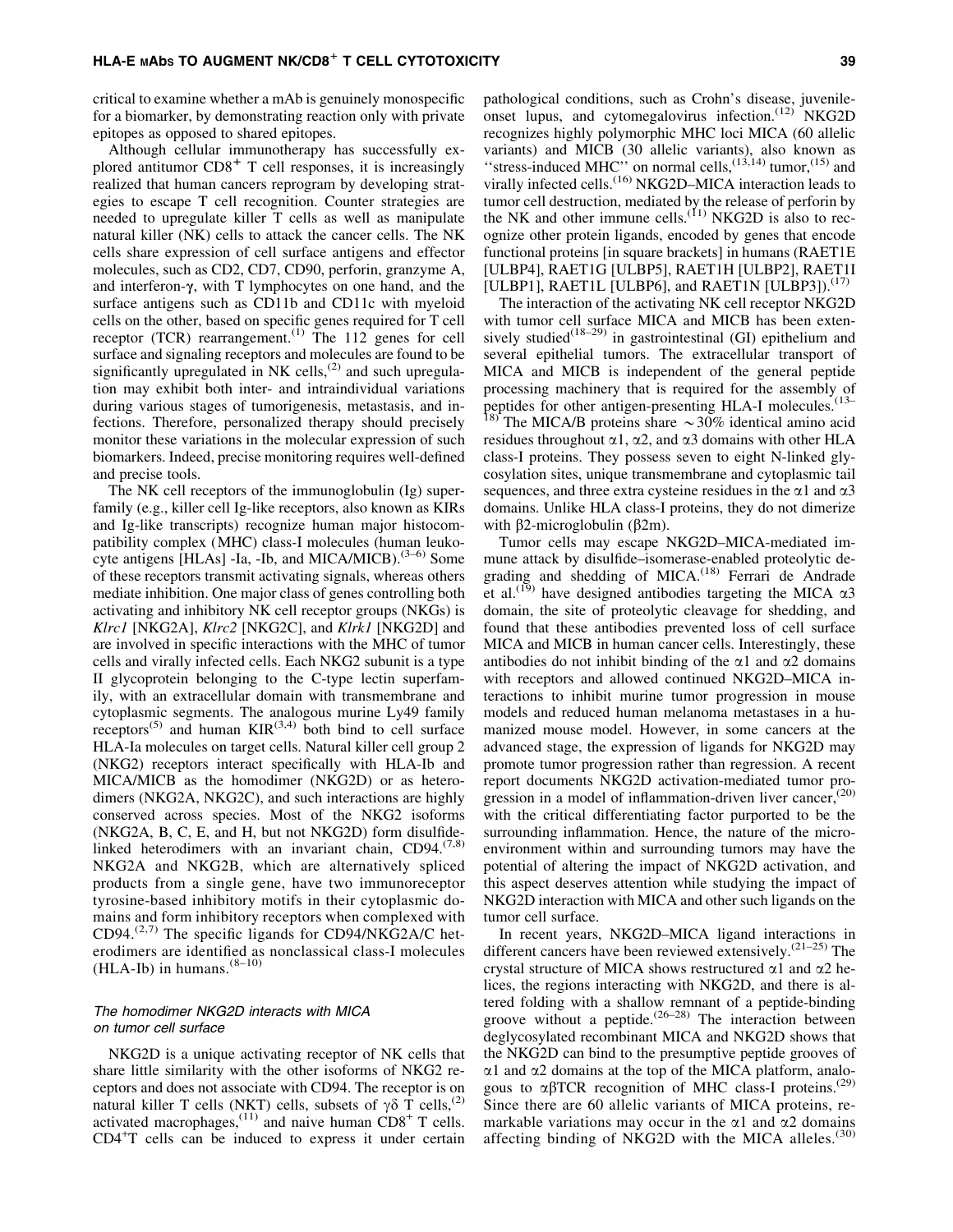However, it is also suggested that the NKG2D binding sites are on the underside of the MICA  $\alpha$ 1 and  $\alpha$ 2 domains, this region is comparable with the cryptic domain in classical and nonclassical HLA-I proteins masked by  $\beta$ 2m. This domain in classical and nonclassical HLA-I loci contains mostly shared or public epitopes.<sup>(31)</sup>

#### Cancer-Associated HLA Class-I Molecules and NKG2A/CD94

As noted previously, NKG2 receptors different from NKG2D may mediate NK suppression of tumor killing rather than activation. Earlier studies reported that NK cells can kill autologous and allogeneic tumor cells without involving the  $MHC$ .<sup>(32)</sup> Lymphomas deficient in MHC antigens were rejected *in vivo* in contrast to MHC-expressing lymphomas.<sup>(33)</sup> Such loss of MHC expression failed to activate inhibitory NKG2 receptors (other than the activating NKG2D).

Similarly, Liao et al.<sup> $(34)$ </sup> observed that the normal T cell blasts from MHC-I-deficient mutant mice are effectively targeted by NK cells *in vitro*, a finding that supports the speculation that HLA class-I expressed on regular T cell blasts may result in inhibition of NK-mediated cell killing. Furthermore, an inverse correlation was noted between *in vitro* NK-mediated cytolysis and the level of target cell HLA class-I expression.<sup> $(35)$ </sup> However, no such correlation was noticed with target cell HLA class-II molecules.<sup>(35)</sup>

Moretta et al.<sup>(36)</sup> have studied the interaction between the CD94 receptor and HLA class-I. The cells expressed HLA-B7 protected target cells from NK lysis. The protection was abolished by CD94-specific mAbs (XA-185) but not by the mAbs conjugated with the soluble CD94 molecule. The CD94-specific mAbs (XA-185) did not react with the inhibitory NKG2A receptor, as it failed to stain COS-7 cell lines (fibroblast-like cell lines) transfected only with NKG2A but stained those transfected with both CD94 and NKG2A. In contrast, yet another mAb Z199, which does not recognize CD94, strongly reacted with COS cells cotransfected with  $CD94/NKG2A<sub>1</sub><sup>(37)</sup>$  suggesting the occurrence of heterodimerization of NKG2A with CD94. Contrastingly, the same group documented the inhibitory role of CD94/NKG2A in a predominantly  $CD8<sup>+</sup>$  fraction of human T lymphocytes.<sup>(38)</sup> In the presence of IL-15, the CD8<sup>+</sup> T cells expressed CD94 *de novo*. CD94 expression commenced 4–6 days after addition of IL-15. Both  $CD4^+$  and  $CD8^+$  cells expressed CD94, but the simultaneous expression of NKG2A occurred only with  $CD8<sup>+</sup>$  cells. Similar data were obtained in T cell populations activated in mixed lymphocyte cultures in the presence of IL-15. The expression of CD94/NKG2A diminished the allospecific cytolytic activity by mixed lymphocyte culturederived T cell populations. Importantly, the cytolysis was reinstated by adding anti-CD94 mAbs, which masks the inhibitory NK cell CD94. These and similar observations<sup>(39)</sup> confirmed that the binding of CD94/NKG2A with HLA class-I on tumor cells protected them from cytotoxic killing by both NK cells and a subset of  $CD8<sup>+</sup>$  T cells, although the precise mechanism remained to be clarified.

#### Tumor-Associated HLA-E as the Specific Ligand for CD94/NKG2A

HLA class-I molecules include highly polymorphic classical HLA class-Ia (HLA-A, -B, and -C alleles) and the least

polymorphic nonclassical HLA class-Ib (HLA-E, -F, or -G). Literature increasingly documents that HLA-E may function as the specific ligand for the inhibitory NKG2 receptors. The fundamental structure of HLA-E is not much different from any one of the HLA class-Ia molecules (Fig. 1A). Interestingly, the HLA-E heavy chain shares several amino acid sequences with HLA class-Ia, despite several unique differences in the amino acid sequences or epitopes between HLA-E and HLA-Ia alleles (Tables 1 and 2). HLA-E functions by assembling with the leader peptide of HLA class-Ia/-Ib proteins as its cognate peptide. $(40)$  The leader peptide is loaded at the N terminus of the newly synthesized HLA class-I molecule. The role of leader peptide is to ensure translocation of the newly synthesized HLA class-I heavy chain into the endoplasmic reticulum (ER) and promote the transportation of the HLA across the ER. Upon completion of the task, the leader peptide is cleaved from the heavy chain of HLA by a signal peptidase $(41)$  and enters the cytoplasm. From there, the leader peptide itself must be transported across the ER membrane, which requires regular transporter associated with antigen processing (TAP) expression and function. Normal maturation and insertion of HLA-E into the cell surface membrane requires the leader peptide of HLA class-I molecules or leader peptides of HLA-F or HLA-G (but not the leader peptide of HLA-E itself) to bind the HLA-E peptide grove in the ER. A newly synthesized HLA-E matures and forms a stable complex only in the presence of the leader peptide of most HLA-A, -B, -C, and -G molecules, but not its own leader peptide. $(40)$ 

HLA-E is expressed at the cell surface only if a suitable leader peptide from specific class-Ia or class-Ib alleles (other than HLA-E itself) associates as the cognate peptide of a complete HLA trimer. Some viral peptides (Table 3) can also fulfill this function. These leader peptides should be present in the ER at sufficient levels to ensure expression of a significant amount of trimeric HLA-E on the cell surface. Thus HLA-E is highly evolved to bind specifically to the class-I leader peptide.<sup>(41)</sup> The class-I leader peptide or microbial (cytomegalovirus, human immunodeficiency virus, Hep-C, and others) peptides may not be available when tumor cells and virally infected cells have downregulated HLA-I expression.<sup>(42)</sup> Furthermore, viruses can inhibit the function of  $TAP<sup>(43,44)</sup>$ , which is required to transport leader peptides, and cleaved from nascent class-I molecules, from the cytoplasm into the ER. Under these circumstances, intact HLA-E may not be expressed on the cell surface, permitting NK lysis of the tumor cell or virally infected cell. $(41)$ 

Two independent groups $^{(10,45)}$  have validated the finding that HLA-E functions as the specific ligand for CD94/ NKG2A receptors. The absence of binding between CD94/ NKG2A and classical HLA-Ia molecules was confirmed<sup>(46)</sup> by the direct binding of the soluble receptor and functional assays with CD94/NKG2A-positive NK cells. Braud et al.<sup>(10)</sup> constructed *in vitro* the phycoerythrin-labeled biotinylated tetrameric complexes of the heavy chain of HLA-E and  $\beta$ 2m with a synthetic peptide (VMAPRTVLL) derived from the signal sequence shared by HLA-B allelic proteins. The peripheral blood mononuclear cells from nine regular donors stained for the HLA-E tetramer. An HLA-A2 tetramer with an Epstein–Barr virus peptide was used as a negative control. The HLA-E tetramer bound to 2%–11% of lymphocytes from different individuals, whereas the HLA-A2 tetramer bound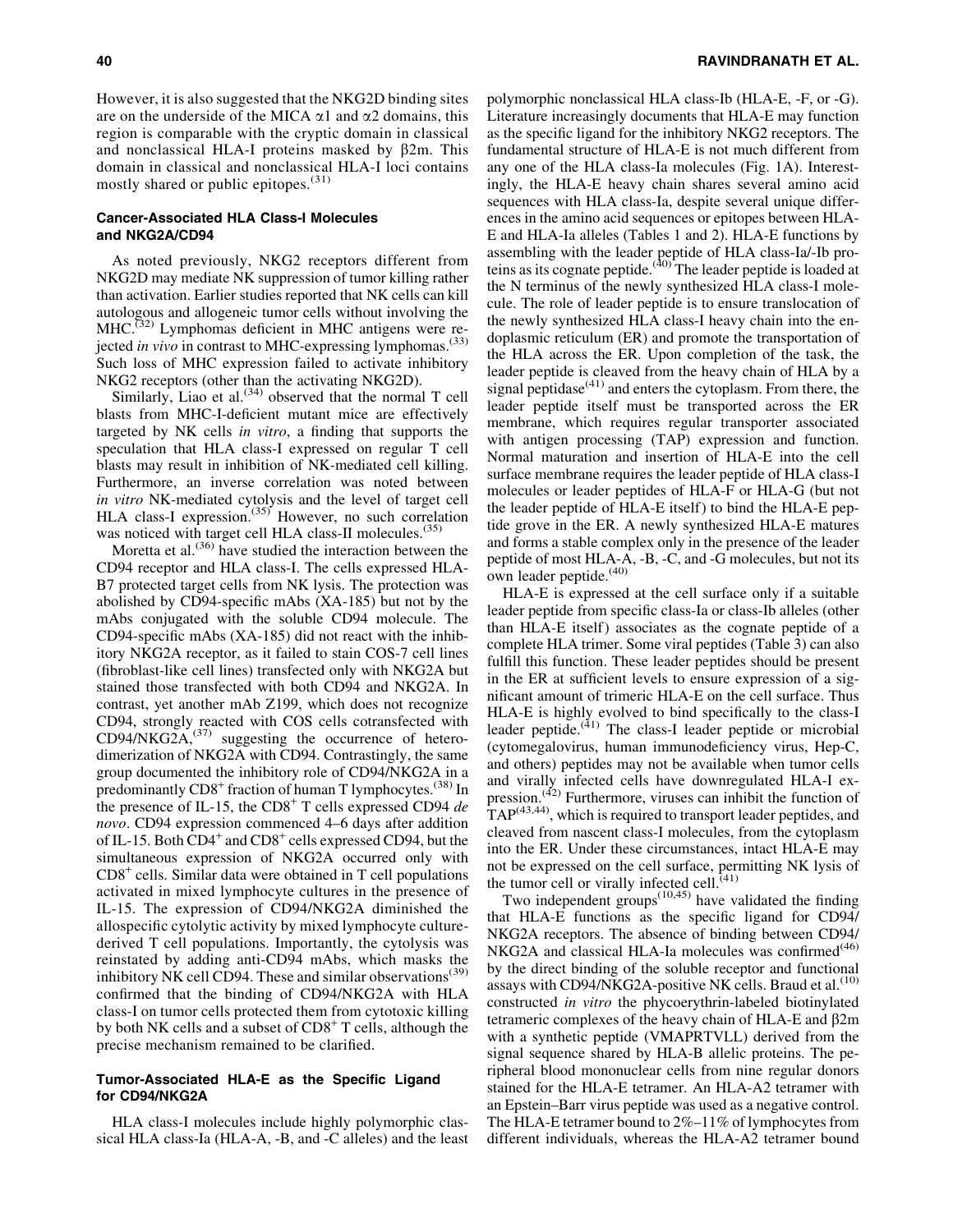

FIG. 1. The structure of the nonclassical (HLA class-Ib) human leukocyte antigen HLA-E. (A) The structural orientation of the three  $\alpha$ -helices of the heavy chain with  $\beta$ 2m is illustrated. The peptide in the groove is not shown for the purpose of indicating the location of the specific amino acid sequences or epitopes on the  $\alpha$ 1 and  $\alpha$ 2 helices, which serve as the ligand for monospecific anti-HLA-E mAbs and CD94 and NKG2a receptors on the cell surface of NK cells and CD8<sup>+</sup> T cells. The sequences in yellow in (A–C) are the specific sites of the ligand for mAb TFL-033, assessed based on dosimetric peptide inhibition studies. (A) The structure of intact or native HLA-E showing epitopes (the specific amino acid sequences) that inhibit the binding of mAb TFL-033 to HLA-E coated on the beads. The sequences RSARDTA at  $\alpha$ 1 and SEQKSNDASE at  $\alpha$ 2 are the TFL-033 binding regions established based on the peptide-inhibition study.<sup>(54)</sup> (B, C) The structure of the amino acids in the  $\alpha$ 1 and  $\alpha$ 2 helices that are recognized by CD94 and NKG2A. The letters H, Salt, and vf refer to the sites of hydrogen bonding, salt linkages, and van der Wall forces between CD94 and NG2A with the  $\alpha$ 1 and  $\alpha$ 2 helices, respectively. Gray of amino acid sequences refers to the sequences of the leader peptide sequence attached to the groove. The attachment of the peptide on the groove renders stability to dimerization of HLA-E heavy chains and  $\beta$ 2m. Theoretically if a mAb binds anywhere in the yellow regions on the  $\alpha$ 1 and  $\alpha$ 2 helices, it would block the binding of the inhibitory receptor of NK cells. This is the basis for the hypothesis that monospecific anti-HLA-E mAbs define the potential of the mAb to avert the interaction between inhibitory receptors and HLA-E, and thereby preventing the ''inaction'' or ''switching off'' of the NK cell function that would otherwise enable tumor cell escape. The boxes refer to the exact amino acids in HLA-E sequences that interact or bind with the amino acids of CD94 and NKG2A. The linkgage types are shown in letters below the boxes.  $\beta$ 2m,  $\beta$ 2-microglobulin; HLA, human leukocyte antigen; mAb, monoclonal antibody; NK, natural killer; NKG2, natural killer cell group 2.

to 0% and 0.8% of the lymphocytes. On average, an HLA-E tetramer bound to  $\sim 57\%$  (varied from 35% to 83% among individuals) of CD3<sup>-</sup>/CD56<sup>+</sup> NK cells, while the HLA-E tetramers bound to  $12\% - 60\%$  of  $CD3^+$  T cells (some were CD56<sup>+</sup> ). Most importantly, the HLA-E tetramer did not bind to the lymphocytes when the cells were pretreated with the anti-CD94 mAb HP3D9. The interaction between HLA-E tetramers and CD94 was further confirmed by staining a number of well-characterized CD94<sup>+</sup> NK-cell clones with HLA-E tetramers and demonstrating that another anti-CD94 mAb DX22 completely abolished this binding. The HLA-A2 tetramer failed to stain the CD94<sup>+</sup> NK cell clones.

Lee et al. $(45)$  provided further experimental proof for the functional dynamics of the interaction between HLA-E and the NK inhibitory receptors CD94/NKG2A. The validity of their observation is based upon using two different HLA-Ideficient LCL 721.221 target cells, one expressing cytoplasmic but not cell surface HLA-E (HLA-E\*0101 allele), and the other, LCL.221-AEH cells, that do express cell sur-

face HLA-E (HLA-E\*0101 allele). Besides, they used LCL 721.221 cells transfected with HLA-B\*0702, B\*2705, C\*0401, C\*0302, and B\*5101 as controls. Using an effector NK cell line (CD94/NKG2A positive but negative for Ig superfamily or killer cell receptor), the effects of the presence or absence of HLA-E on the surface of LCL721.221 cells were examined. NK cell-mediated cytolysis was inhibited only when HLA-E was present on the surface of the target cells (LCL.221-AEH) but not when it is cytoplasmic (LCL 721.221). Total restoration of lysis was observed after the addition of various mAbs, including anti-HLA-E ''specific'' mAb 3D12 (IgG1), pan-HLA-I mAb HP-1F7 (IgG1), anti-CD94 mAb HP-3B1 (IgG2a), or anti-CD94/NKG2a mAb (Z199, IgG2b), but not with IgG1 negative control mAb. The results confirm that the inhibition of lysis was specific both for HLA-E, because protection was reversed by the 3D12 mAb, and for the CD94/NKG2A complex, because cytotoxicity was reconstituted by CD94 (HP-3B1) or CD94/ NKG2A (Z199)-specific mAbs.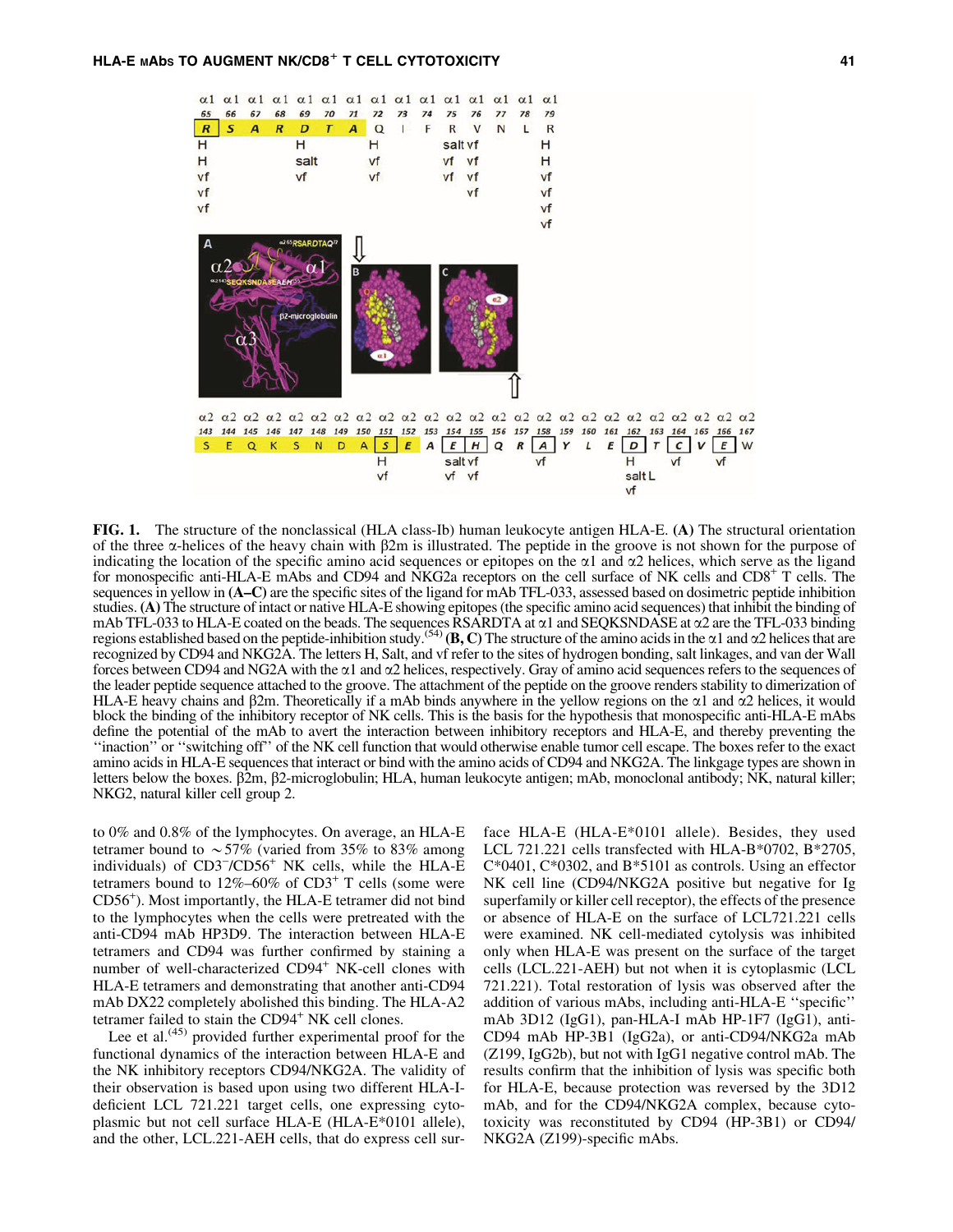Table 1. Gene Sequence-Based (First Row of Numbers) and Secreted Heavy Chain-Based Amino Acid Sequences (Second Row of Numbers) of Nonclassical HLA-Ib, HLA-E Showing Private (Monospecific) and Public (Polyspecific) Epitopes in Boxes

| 1<br>M<br>19                  | $\overline{c}$<br>V<br>20 | 3<br>D<br>21                   | 4<br>Q<br>$\overline{22}$        | 5<br>$\mathbf T$<br>23 | 6<br>L<br>24        | 7<br>L<br>25                    | 8<br>L<br>26          | 9<br>L<br>27                   | 10<br>L<br>28         | 11<br>S<br>29         | 12<br>E<br>30                    | 13<br>A<br>31         | 14<br>L<br>32                  | 15<br>A<br>33                    | 16<br>L<br>34           | 17<br>$\mathbf T$<br>35 | 18<br>$\frac{Q}{36}$            |
|-------------------------------|---------------------------|--------------------------------|----------------------------------|------------------------|---------------------|---------------------------------|-----------------------|--------------------------------|-----------------------|-----------------------|----------------------------------|-----------------------|--------------------------------|----------------------------------|-------------------------|-------------------------|---------------------------------|
| T                             | W                         | A                              | 1<br>Q                           | $\overline{2}$<br>S    | $\mathfrak{Z}$<br>H | $\overline{4}$<br>S             | 5<br>L                | 6<br>K                         | $\overline{7}$<br>Y   | 8<br>F                | 9<br>Η                           | 10<br>T               | 11<br>S                        | 12<br>V                          | 13<br>S                 | 14<br>$\mathbf R$       | 15<br>${\bf P}$                 |
| 37                            | 38                        | 39                             | 40                               | 41                     | 42                  | 43                              | 44                    | 45                             | 46                    | 47                    | 48                               | 49                    | 50                             | 51                               | 52                      | 53                      | 54                              |
| 16<br>Q                       | 17<br>$\mathbf R$         | 18<br>G                        | 19<br>$\mathbf E$                | 20<br>P                | 21<br>R             | 22<br>$\boldsymbol{\mathrm{F}}$ | 23<br>$\bf{I}$        | 24<br>${\bf S}$                | 25<br>V               | 26<br>G               | 27<br>Y                          | 28<br>V               | 29<br>D                        | 30<br>D                          | 31<br>$\mathbf T$       | 32<br>Q                 | 33<br>$\boldsymbol{\mathrm{F}}$ |
| 55                            | 56                        | 57                             | 58                               | 59                     | 60                  | 61                              | 62                    | 63                             | 64                    | 65                    | 66                               | 67                    | 68                             | 69                               | 70                      | 71                      | 72                              |
| 34<br>V                       | 35<br>${\bf R}$           | 36<br>${\bf F}$                | 37<br>D                          | 38<br>${\bf N}$        | 39<br>D             | 40<br>A                         | 41<br>A               | 42<br>S                        | 43<br>${\bf P}$       | 44<br>${\bf R}$       | 45<br>$\mathbf M$                | 46<br>V               | 47<br>$\overline{P}$           | 48<br>$\mathbf R$                | 49<br>$\mathbf{A}$      | 50<br>$\mathbf{P}$      | 51<br>$\overline{W}$            |
| 73                            | 74                        | 75                             | 76                               | 77                     | 78                  | 79                              | 80                    | 81                             | 82                    | 83                    | 84                               | 85                    | 86                             | 87                               | 88                      | 89                      | 90                              |
| 52                            | 53                        | 54                             | 55                               | 56                     | 57                  | 58                              | 59                    | 60                             | 61                    | 62                    | 63                               | 64                    | 65                             | 66                               | 67                      | 68                      | 69                              |
| $\overline{\mathbf{M}}$<br>91 | $\overline{E}$<br>92      | Q<br>93                        | E<br>94                          | G<br>95                | S<br>96             | $\overline{\mathrm{E}}$<br>97   | $\overline{Y}$<br>98  | W<br>99                        | $\mathbf D$<br>100    | ${\bf R}$<br>101      | ${\bf E}$<br>102                 | $\mathbf T$<br>103    | $\cal R$<br>104                | $\overline{S}$<br>105            | $\boldsymbol{A}$<br>106 | $\cal R$<br>107         | $\boldsymbol{D}$<br>108         |
| 70                            | 71                        | 72                             | 73                               | 74                     | 75                  | 76                              | 77                    | 78                             | 79                    | 80                    | 81                               | 82                    | 83                             | 84                               | 85                      | 86                      | 87                              |
| T                             | A                         | Q                              | I                                | F                      | $\mathbf R$         | V                               | ${\bf N}$             | L                              | $\mathbf R$           | T                     | L                                | $\mathbf R$           | G                              | Y                                | ${\bf N}$               | Q                       | S                               |
| 109<br>88                     | 110<br>89                 | 111<br>90                      | 112<br>91                        | 113<br>92              | 114<br>93           | 115<br>94                       | 116<br>95             | 117<br>96                      | 118<br>97             | 119<br>98             | 120<br>99                        | 121<br>100            | 122<br>101                     | 123<br>102                       | 124<br>103              | 125<br>104              | 126<br>105                      |
| S                             | ${\bf E}$                 | $\mathbf{A}$                   | Q                                | ${\bf S}$              | H                   | $\mathbf T$                     | $\bf L$               | Q                              | W                     | $\mathbf M$           | H                                | G                     | $\mathsf{C}$                   | ${\bf E}$                        | L                       | ${\bf G}$               | $\, {\bf P}$                    |
| 127                           | 128                       | 129                            | 130                              | 131                    | 132                 | 133                             | 134                   | 135                            | 136                   | 137                   | 138                              | 139                   | 140                            | 141                              | 142                     | 143                     | 144                             |
| 106<br>D                      | 107<br>${\bf R}$          | 108<br>$\overline{\mathbf{R}}$ | 109<br>$\boldsymbol{\mathrm{F}}$ | 110<br>L               | 111<br>$\mathbf R$  | 112<br>${\bf G}$                | 113<br>$\mathbf Y$    | 114<br>$\mathbf E$             | 115<br>Q              | 116<br>$\rm H$        | 117<br>A                         | 118<br>Y              | 119<br>$\mathbf D$             | 120<br>$\mathbf G$               | 121<br>$\rm K$          | 122<br>$\mathbf D$      | 123<br>$\mathbf Y$              |
| 145                           | 146                       | 147                            | 148                              | 149                    | 150                 | 151                             | 152                   | 153                            | 154                   | 155                   | 156                              | 157                   | 158                            | 159                              | 160                     | 161                     | 162                             |
| 124                           | 125                       | 126                            | 127                              | 128                    | 129                 | 130                             | 131                   | 132                            | 133                   | 134                   | 135                              | 136                   | 137                            | 138                              | 139                     | 140                     | 141                             |
| L<br>163                      | $\mathbf T$<br>164        | L<br>165                       | $\mathbf N$<br>166               | $\overline{E}$<br>167  | D<br>168            | L<br>169                        | $\overline{R}$<br>170 | $\overline{S}$<br>171          | $\overline{W}$<br>172 | $\overline{T}$<br>173 | $\boldsymbol{\mathsf{A}}$<br>174 | $\mathbf V$<br>175    | $\overline{\mathbf{D}}$<br>176 | $\overline{T}$<br>177            | A<br>178                | A<br>179                | Q<br>180                        |
| 142                           | 143                       | 144                            | 145                              | 146                    | 147                 | 148                             | 149                   | 150                            | 151                   | 152                   | 153                              | 154                   | 155                            | 156                              | 157                     | 158                     | 159                             |
| Ι                             | $\boldsymbol{S}$          | $\cal E$                       | $\overline{\varrho}$             | $\cal K$               | $\boldsymbol{S}$    | $\cal N$                        | $\boldsymbol{D}$      | $\boldsymbol{A}$               | $\boldsymbol{S}$      | $\cal E$              | A                                | $\mathbf E$           | H                              | Q                                | $\overline{\mathbb{R}}$ | $\mathbf{A}$            | Y                               |
| 181<br>160                    | 182<br>161                | 183<br>162                     | 184<br>163                       | 185<br>164             | 186<br>165          | 187<br>166                      | 188<br>167            | 189<br>168                     | 190<br>169            | 191<br>170            | 192<br>171                       | 193<br>172            | 194<br>173                     | 195<br>174                       | 196<br>175              | 197<br>176              | 198<br>177                      |
|                               | E                         | $\mathbf D$                    | T                                | $\mathsf{C}$           | V                   | E                               | W                     | L                              | H                     | $\bf K$               | $\mathbf Y$                      | L                     | ${\bf E}$                      | $\bf K$                          | ${\bf G}$               | $\bf K$                 | ${\bf E}$                       |
| 199                           | 200                       | 201                            | 202                              | 203                    | 204                 | 205                             | 206                   | 207                            | 208                   | 209                   | 210                              | 211                   | 212                            | 213                              | 214                     | 215                     | 216                             |
| 178                           | 179                       | 180                            | 181                              | 182                    | 183<br>E            | 184<br>$\overline{P}$           | 185<br>$\overline{P}$ | 186                            | 187<br>$\overline{T}$ | 188                   | 189<br>V                         | 190                   | 191                            | 192                              | 193<br>$\, {\bf P}$     | 194<br>$\bf I$          | 195                             |
| T<br>217                      | L<br>218                  | L<br>219                       | $\boldsymbol{\mathrm{H}}$<br>220 | $\mathbf L$<br>221     | 222                 | 223                             | 224                   | $\overline{\mathbf{K}}$<br>225 | 226                   | H<br>227              | 228                              | $\overline{T}$<br>229 | $\, {\rm H}$<br>230            | $\boldsymbol{\mathrm{H}}$<br>231 | 232                     | 233                     | ${\bf S}$<br>234                |
| 196                           | 197                       | 198                            | 199                              | 200                    | 201                 | 202                             | 203                   | 204                            | 205                   | 206                   | 207                              | 208                   | 209                            | 210                              | 211                     | 212                     | 213                             |
| D<br>235                      | H<br>236                  | Е<br>237                       | A<br>238                         | $\mathbf T$<br>239     | L<br>240            | $\mathbf R$<br>241              | $\mathsf{C}$<br>242   | W<br>243                       | A<br>244              | L<br>245              | G<br>246                         | F<br>247              | Y<br>248                       | $\mathbf P$<br>249               | A<br>250                | E<br>251                | $\bf{I}$<br>252                 |
| 214                           | 215                       | 216                            | 217                              | 218                    | 219                 | 220                             | 221                   | 222                            | 223                   | 224                   | 225                              | 226                   | 227                            | 228                              | 229                     | 230                     | 231                             |
| T<br>253                      | L<br>254                  | $\mathbf T$<br>255             | W<br>256                         | Q<br>257               | Q<br>258            | D<br>259                        | G<br>260              | E<br>261                       | G<br>262              | H<br>263              | T<br>264                         | Q<br>265              | D<br>266                       | T<br>267                         | E<br>268                | L<br>269                | V<br>270                        |
| 232                           | 233                       | 234                            | 235                              | 236                    | 237                 | 238                             | 239                   | 240                            | 241                   | 242                   | 243                              | 244                   | 245                            | 246                              | 247                     | 248                     | 249                             |
| E<br>271                      | $\mathbf T$<br>272        | $\mathbf R$<br>273             | $\mathbf P$<br>274               | A<br>275               | G<br>276            | D<br>277                        | G<br>278              | $\mathbf T$<br>279             | $\mathbf F$<br>280    | Q<br>281              | K<br>282                         | W<br>283              | A<br>284                       | A<br>285                         | V<br>286                | $\mathbf V$<br>287      | $\mathbf{V}$<br>288             |
| 250                           | 251                       | 252                            | 253                              | 254                    | 255                 | 256                             | 257                   | 258                            | 259                   | 260                   | 261                              | 262                   | 263                            | 264                              | 265                     | 266                     | 267                             |
| P<br>289                      | S<br>290                  | G<br>291                       | Е<br>292                         | Е<br>293               | G<br>294            | $\bf R$<br>205                  | $\mathbf Y$<br>296    | $\mathbf T$<br>297             | $\mathsf{C}$<br>298   | H<br>299              | $\mathbf V$<br>300               | Q<br>301              | H<br>302                       | E<br>303                         | G<br>304                | L<br>305                | $\mathbf{P}$<br>306             |
| 268                           | 269                       | 270                            | 271                              | 272                    | 273                 | 274                             | 275                   | 276                            | 277                   | 278                   | 279                              | 280                   | 281                            | 282                              | 283                     | 284                     | 285                             |
| Е                             | $\mathbf{P}$              | $\mathbf{V}$<br>309            | $\mathbf T$<br>310               | L<br>311               | $\mathbb{R}$<br>312 | W<br>313                        | $\bf K$<br>314        | $\mathbf{P}$<br>315            | $\mathbf{A}$<br>316   | S<br>317              | Q<br>318                         | $\mathbf{P}$<br>319   | $\mathbf T$<br>320             | $\mathbf{I}$<br>321              | $\mathbf{P}$<br>322     | $\mathbf{I}$<br>323     | V<br>324                        |
| 307<br>286                    | 308<br>287                | 288                            | 289                              | 290                    | 291                 | 292                             | 293                   | 294                            | 295                   | 296                   | 297                              | 298                   | 299                            | 300                              | 301                     | 302                     | 303                             |
| G                             | $\mathbf{I}$              | $\bf{I}$                       | $\mathbf{A}$                     | G                      | $\mathbf{L}$        | $\mathbf V$                     | L                     | G                              | S                     | $\mathbf V$           | $\mathbf V$                      | S                     | G                              | $\mathbf{A}$                     | $\mathbf V$             | $\mathbf{V}$            | A                               |
| 325<br>304                    | 326<br>305                | 327<br>306                     | 328<br>307                       | 329<br>308             | 330<br>309          | 331<br>310                      | 332<br>311            | 333<br>312                     | 334<br>313            | 335<br>314            | 336<br>315                       | 337<br>316            | 338<br>317                     | 339<br>318                       | 340<br>318              | 341<br>320              | 342<br>321                      |
| A                             | A                         | $\mathbf{V}$                   | $\mathbf I$                      | W                      | R                   | $\bf K$                         | $\bf K$               | S                              | S                     | G                     | G                                | $\bf K$               | G                              | G                                | S                       | Y                       | S                               |
| 343<br>322                    | 344<br>323                | 345<br>324                     | 346<br>325                       | 347<br>326             | 348<br>327          | 349<br>328                      | 350<br>329            | 351<br>330                     | 352<br>331            | 353<br>332            | 354<br>333                       | 355<br>334            | 356<br>335                     | 357<br>336                       | 358<br>337              |                         |                                 |
| K                             | A                         | Е                              | W                                | S                      | D                   | S                               | A                     | Q                              | Q                     | S                     | E                                | S                     | H                              | S                                | L                       |                         |                                 |

Gene sequences (first row) 1 to 21 is the leader sequence.

The boxes containing monospecific epitopes are marked in italics.

GenBank ARB084481. Norman PJ, Norberg SJ, Guethlein LA, Nemat-Gorgani N, Ronaghi M, and Parham P. DB source: Accession KY49735. Submitted January 20, 2017.

HLA, human leukocyte antigen.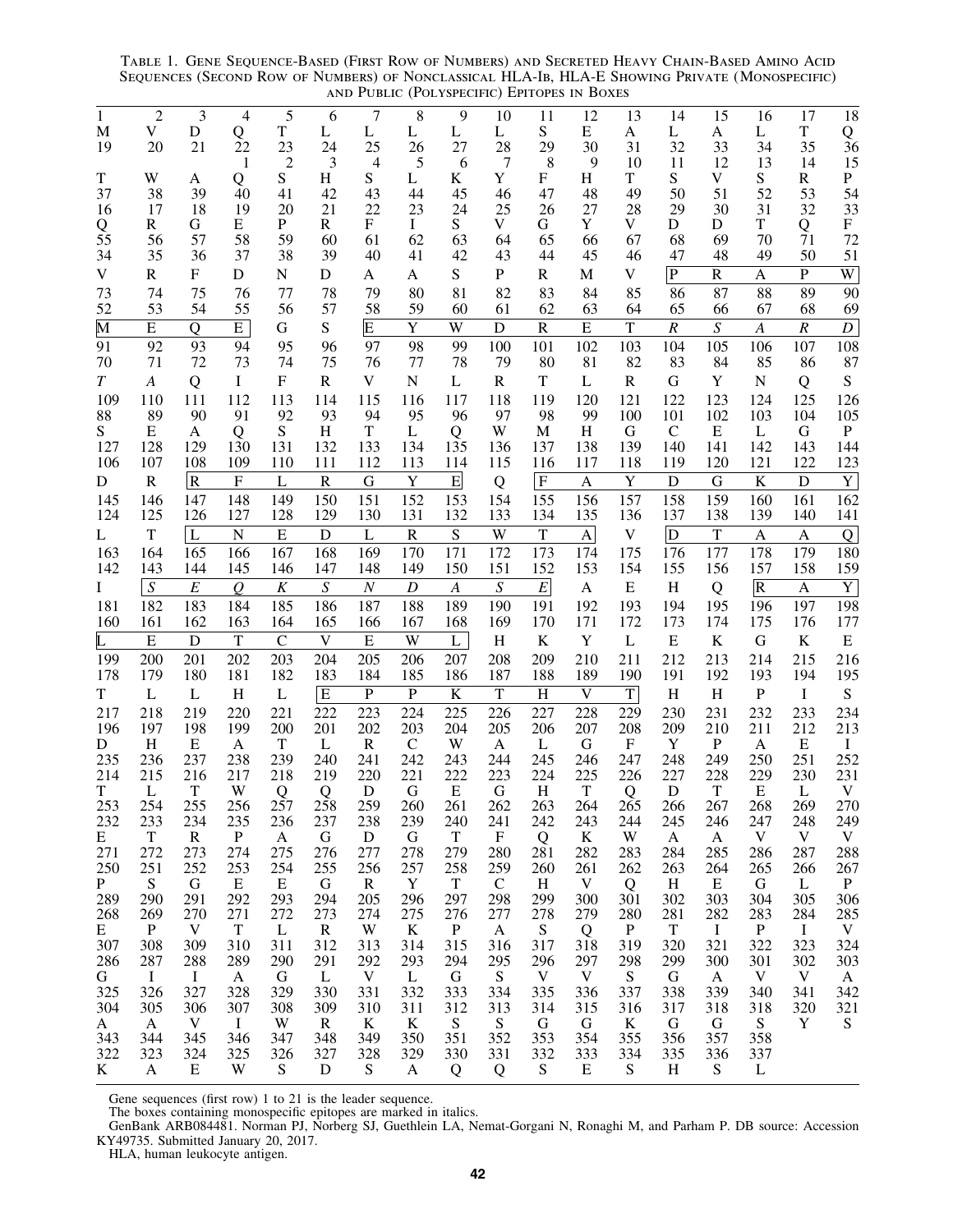|                                                     |                    |     | Classical Ia |       |                  | Nonclassical Ib |              |
|-----------------------------------------------------|--------------------|-----|--------------|-------|------------------|-----------------|--------------|
| HLA-E peptide sequences                             | No. of amino acids | A   | B            | $C_W$ | $\boldsymbol{F}$ | G               | Specificity  |
| <sup>47</sup> PRAPWMEQE <sup>55</sup>               |                    |     | 0            |       |                  |                 | $A*3306$     |
| <sup>59</sup> EYWDRETR <sup>65</sup>                |                    |     |              |       |                  |                 | A-restricted |
| $\frac{65}{3}$ RSARDTA <sup>71</sup> $\binom{*}{4}$ |                    |     |              | 0     |                  |                 | E-restricted |
| <sup>90</sup> AGSHTLQW                              |                    |     | 10           | 48    |                  |                 | Polyspecific |
| $108$ RFLRGYE <sup>123</sup>                        |                    | 24  |              |       |                  |                 | A-restricted |
| <sup>115</sup> QFAYDGKDY <sup>123</sup>             |                    |     | 194          | 75    |                  |                 | Polyspecific |
| $117$ AYDGKDY <sup>123</sup>                        |                    | 491 | 831          | 271   | 21               | 30              | Polyspecific |
| <sup>126</sup> LNEDLRSWTA <sup>135</sup>            | 10                 | 239 | 210          | 261   | 21               | 30              | Polyspecific |
| $137$ DTAAQI $142$                                  |                    |     | 824          | 248   | 0                | 30              | Polyspecific |
| $^{137}DTAA\tilde{Q}IS^{143}$                       |                    |     | 52           |       |                  | 30              | Polyspecific |
| $^{143}$ SEQKSNDASE <sup>152</sup> (*)              | 10                 |     |              |       |                  | 0               | E-restricted |
| $157$ RAYLED <sup>162</sup>                         |                    |     |              |       |                  |                 | B*8201       |
| $^{163}$ TCVEWL $^{168}$                            |                    | 282 | 206          | 200   |                  | 30              | Polyspecific |
| $182$ EPPKTHVT $190$                                |                    |     | 0            | 19    | 0                | 0               | C-restricted |

Table 2. Amino Acid Sequences (Epitopes) Shared with Classical HLA-Ia Loci (HLA-A, HLA-B, HAL-Cw, and Nonclassical HLA-Ib Loci (HLA-F and HLA-G)

HLA-E-restricted epitopes are shown in bold italics with (\*).

The results confirm the importance of HLA-E but highlight the fact that mAbs binding can abrogate the binding of NKassociated CD94/NKG2A to the extent of restoring the cytolytic capabilities of the NK cells. The observations had potential merit since a specific cell line devoid of HLA-I but incorporated explicitly with cell surface HLA-E was used. However, it is neither established whether the mAb 3D12 is capable of binding to the amino acid ligands of CD94/ NKG2A nor whether mAb 3D12 is monospecific for the two well-known alleles of HLA-E (HLA- $E^{\rm G107}$  and HLA- $E^{\rm R107}$ ). Such in-depth analysis of monospecificity of anti-HLA-E mAbs is a prerequisite for using of anti-HLA-E mAbs for passive immunotherapy either in a preclinical model or for human trials.

We examined<sup>(47)</sup> the HLA-I binding affinity of mAb 3D12 using the Luminex single antigen bead (SAB) assay with beads coated with 30 HLA-A, 50 HLA-B, 16 HLA-Cw, 2 HLA-E, 1 HLA-F, and a couple of HLA-G alleles. We found

TABLE 3. SOURCES OF PEPTIDES AND THEIR SEQUENCES Presented by HLA-E During Interaction WITH CD94/NKG2

| Peptide source    | Sequences               | References          |
|-------------------|-------------------------|---------------------|
| $HLA-B7$          | <i>VMAPTRVLL</i>        | $(10, 46, 79 - 81)$ |
| $HLA-B27$         | <i>VTAPRTIJJ.</i>       | (46, 80, 81)        |
| HLA-Cw7           | <i>VMAPRTLLL</i>        | (50)                |
| $HLA-C*03:04$     | <i><b>VMAPRTLIL</b></i> | (51)                |
| HLA-G             | <b>VMAPRTLFL</b>        | (50)                |
| <b>CMV UL40</b>   | <i>VMAPRTLIL</i>        | (82)                |
|                   | <i>VMAPRTLVL</i>        |                     |
| Hepatitis C virus | <b>YLLPRRGPRL</b>       | (83)                |
| <b>ABC MRP7</b>   | <i>ALALVRMLI</i>        | (84)                |
| $HIV$ p24         | <b>AISPRTLNA</b>        | (85)                |

Sequences: A, alanine; F, phenylalanine; G, glycine; I, isoleucine; L, leucine; M, methionine; N, asparagine; P, proline; S, serine; R, arginine; T, threonine; tyrosine;  $\hat{V}$ , valine.

CMV, cytomegalovirus; NKG2, natural killer cell group 2.

that the mAb 3D12 recognized not only HLA-E but also several HLA-Ia alleles; hence, that the mAb 3D12 is not specific for HLA-E. Therefore, a mAb that is monospecific for HLA-E and at the same time capable of binding to the amino acid ligands of CD94/NKG2A on the HLA-E molecule will be potentially useful to restore cytotoxic killing of tumor cells as well as for the specific recognition of tumor cells expressing HLA-E on the cell surface, potentially being amenable to such therapy.

#### Specific Amino Acids on  $\alpha$ 1 and  $\alpha$ 2 Helices of HLA-E as Ligands for CD94/NKG2A

The disulfide-liked CD94/NKG2A dimers ''sit across'' the peptide-bound cleft of carboxy-terminal end of HLA-E, precisely interacting with  $\alpha$ 1 and  $\alpha$ 2 helices of HLA-E, respectively, as shown in Figure 1A. Petrie et al.<sup>(48)</sup> have critically analyzed the electrostatic surfaces of HLA-E, carrying the leader sequence peptide of HLA-G namely *VMAPRTLFL* in the  $\alpha$ 1 and  $\alpha$ 2 helical groove and CD94-NKG2A. They showed that a basic region on the  $\alpha$ 1 helix of HLA-E interacted with an acidic domain on CD94 and, contrariwise, an acidic region on the HLA-E  $\alpha$ 2 helix docked with a basic domain on NKG2A. This study is restricted to the leader sequence peptide of HLA-G (residues 3–11). However, several other leader peptides sequences of HLA-Ia are known to bind to the  $\alpha$ 1 and  $\alpha$ 2 helical groove of HLA-E (Table 3). Whether the strength of acid–base interaction of NKRs and HLA-E remains the same for all these leader peptides is not clear at present, although it is assumed to be similar. However, although all HLA-I leader sequence peptides tested bound to HLA-E and were recognized by CD94/ NKG2A, amino acid variations in the leader sequences affected the stability of HLA-E. It appears that CD94/NKG2A recognition of HLA-E is controlled by the degree of stabilization of peptide with HLA-E and their cell surface expression, and both HLA-E heavy chain and cognate peptide form the ligand for CD94/NKG2A. However, a comparison of the CD94/NKG2A–HLA-E *VMAPRTLFL* complex with the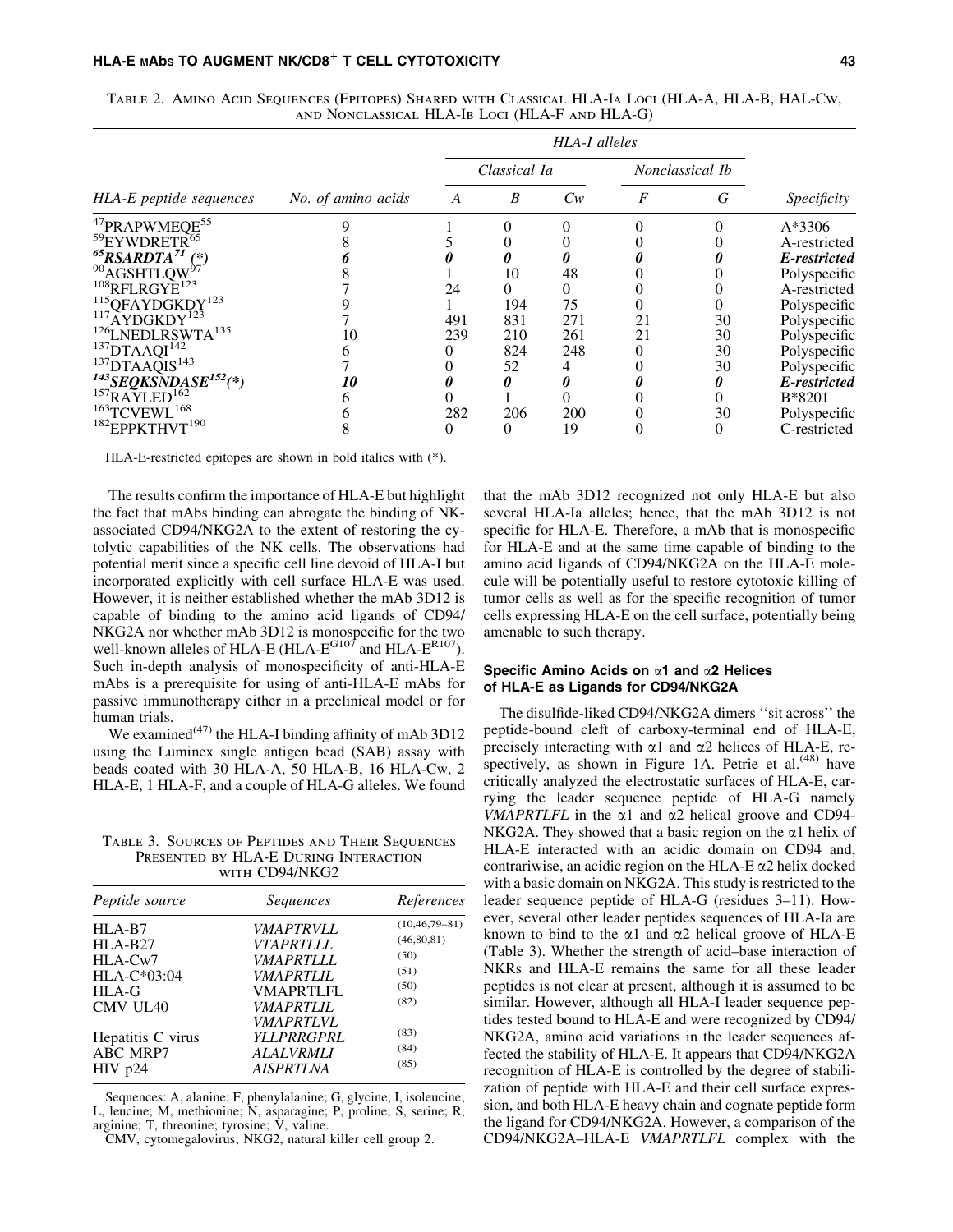unligated CD94-NKG2A $^{(49)}$  and HLA-E<sup>(50)</sup> revealed no significant conformational change in either HLA-E or CD94- NKG2A upon complex formation.

According to Petrie et al.,<sup> $(48)$ </sup> the "lock and key" engagement between HLA-E *VMAPRTLFL* and CD94-NKG2A exemplified the ''innate characteristic'' of this interaction. The binding of CD94-NKG2A heterodimer with HLA-E involves 8 salt linkages and 19 H bonds (Table 4 and Fig. 1B, C). Besides, several van der Wall interactions are found between the heterodimer and the HLA-E (Table 4). CD94 shows greater association with  $\alpha$ 1 helix than NKG2a with the  $\alpha$ 2 helix. The CD94-NKG2a ''footprints'' on HLA-E was further confirmed by studying structural data, and mutating the amino acids of CD94, NKG2a, and HLA-E involved in the binding.

The interaction between the structures of the CD94- NKG2A and HLA-E*VMAPRTLIL* was compared with the  $\alpha\beta$ TCR–HLA-E complex<sup>(51)</sup> and that of NKG2D–  $MICA.^{(20,23)}$  The position of the CD94-NKG2A footprint on HLA-E was like that HLA-E–restricted TCR (KK50.4); however, in the KK50.4TCR interaction with HLA-E, both heavy chains of the TCR were involved equally in the binding. Similarly, the proximity of the  $\alpha$ 1 and  $\alpha$ 2 helices of MICA enabled each chain of NKG2D homodimer to interact with both helices.<sup>(13,23)</sup> While comparing the HLA-E binding of the inhibitory receptor CD94-NKG2A with activating receptors CD94-NKG2C, differences in the binding affinities were observed. Both NKG2A and NKG2C show remarkable sequence differences and the binding affinity of NKG2C with HLA-E is found to be much lower than that of

Table 4. Amino Acid Interactions Between NKG2A/CD94 and HLA-E with Leader Peptide from HLA-G

| $HLA-E \alpha l$                     |              | $HLA-E \alpha l$         |       | HLA-E $\alpha$ 2  |       |  |
|--------------------------------------|--------------|--------------------------|-------|-------------------|-------|--|
| CD94                                 | helix        | CD94                     | helix | NKG2A             | helix |  |
|                                      |              | van der Waal             |       |                   |       |  |
|                                      | H-bonds      | contacts                 |       | H-bonds           |       |  |
| $Ser77 = Arg65$                      |              | $Ser77 = Arg65$          |       | $Arg137 = Ser151$ |       |  |
| $Gln 112 = Gln 152$                  |              | $Gln 112 = Ile73$        |       | $Lys217 = Asp162$ |       |  |
| Gln $113$ = Asp69                    |              | Gln $113 =$ Asp65        |       |                   |       |  |
| $Ser143 = Arg79$                     |              | $Gln 113 = Asp69$        |       | Salt linkage      |       |  |
| $Thr146 = Glu89$                     |              | Phe $114 =$ Glu $72$     |       | $Arg137 = Ser151$ |       |  |
| Asn $160 = \text{Arg}79$             |              | Phe $114 = \text{Val}76$ |       | $Lys199 = Asp162$ |       |  |
| Asn $160 = \text{Arg}79$<br>(second) |              | $Ser143 = Arg79$         |       |                   |       |  |
| Ala $161 = \text{Arg}79$             |              | $Thr146 = Glu89$         |       | van der Waal      |       |  |
|                                      |              |                          |       | contacts          |       |  |
| $Glu164 = Gln72$                     |              | Phe $147 = Arg79$        |       | $Arg137 = Ser151$ |       |  |
| $Glu168 = Glu19$                     |              | Asn $160 = \text{Val}76$ |       | $Arg137 = Glu154$ |       |  |
| $Arg171 = Arg65$                     |              | Asn $160 = \text{Arg}79$ |       | $Lys164 = Arg65$  |       |  |
|                                      |              | $Ala161 = Val76$         |       | $Pro171 = His155$ |       |  |
|                                      | Salt linkage | Ala $161 = \text{Arg}79$ |       | $Ser172 = His155$ |       |  |
| Asp163 = Arg75                       |              | Leu162 = Gln72           |       | $Lys199 = Asp162$ |       |  |
| $Arg171 = Asp69$                     |              | Leu162 = $Arg75$         |       | $Gln212 = Ala158$ |       |  |
|                                      |              | Leu162 = Val76           |       | $Gln212 = Glu154$ |       |  |
|                                      |              | Asp163 = Arg75           |       | $Val213 = His155$ |       |  |
|                                      |              | $Glu164 = Glu19$         |       | $Lys217 = Asp162$ |       |  |
|                                      |              | $Glu164 = Gln72$         |       | $Lys217 = Ala158$ |       |  |
|                                      |              | Asn $170 =$ Gln $72$     |       | $Ser223 = Arg131$ |       |  |
|                                      |              | $Arg171 = Arg65$         |       | $Ser224 = Arg131$ |       |  |

Modified from Petrie et al.<sup>(48)</sup>

NKG2A.<sup>(50,52,53)</sup> All these studies fundamentally clarify a critical aspect of HLA-E function, namely that there are HLA-E-specific epitopes involved in the interaction with NK or TCRs, most importantly the HLA-E-specific amino acid sequences found in the  $\alpha$ 1 and  $\alpha$ 2 helices of HLA-E. Table 4 compares the unique amino acid sequences of HLA-Especific epitopes with other HLA class-I molecules.

#### Background and the Central Hypothesis

HLA class-I molecules, which includes HLA-E, are heterodimers consisting of a heavy chain polypeptide with  $\beta$ 2- $\beta$ 2m with or without a peptide in the grove. The heavy chains consist of  $\alpha$ 1,  $\alpha$ 2, and  $\alpha$ 3 helices. It is well known that HLA class-I loci include HLA-A, (with 3913 alleles and 2747 proteins), HLA-B (4765 alleles and 3465 proteins), HLA-Cw (3510 alleles and 2450 proteins), and least polymorphic HLA-E, HLA-F, and HLA-G. The genes are located on chromosome 6 (6p21.31). The heavy chain of HLA-I shares several commonly shared amino acid sequences (epitopes) and a very few specific amino acid sequences. Several shared sequences are cryptic in the heavy chain due to heterodimerization with  $\beta$ 2m. When a trimeric HLA used as an immunogen either in animal models or when used as autologous or allogenic vaccines in patients, the shed immunogen rarely remains intact during immune recognition. Both the shed heavy chain and the  $\beta$ 2m are recognized independently.

Consequently, upon immunizing HLA-E heavy chain in three mice, we obtained 258 mAbs. Although most of them were recognized as shared sequences and polyreactive, 31 mAbs were monospecific.<sup> $(54)$ </sup> We hypothesize that only the monospecific anti-HLA-E mAbs that are monospecific for HLA-E are not only useful for specific recognition of HLA-E on tumor cells and tissues but also can serve to prevent tumor escape from NIK cell killing by blocking by the interaction of the inhibitory NK cell CD94-NKG2A with tumor expressed HLA-E. It is critical and essential that the therapeutic anti-HLA-E mAbs generated should recognize unique HLA-Erestricted epitopes but no other epitopes are public and shared by other HLA-Ia or HLA-Ib molecules.

#### Polyreactive HLA-E mAbs

Table 5 summarizes the literature on the commercial anti-HLA-E mAbs used for identification of HLA-E on normal and tumor tissues, and on tissues were monitored during tumor progression and metastasis. However, the commercial mAbs such as MEM-E/02, MEM-E/06, MEM-E/07, and MEM-E/08,<sup> $(55-60)$ </sup> 3D12, $^{(61)}$  and others listed in Table 5 failed to comply with the stringent criteria of monospecificity for HLA-E, based on the binding of these mAbs to other HLA class-I antigens. This finding is well illustrated in Table 6, which shows how the most commonly used anti-HLA-E mAb MEM-E/02 and mAb 3D12 react with HLA-A, HLA-B, and HLA-Cw molecules coated on a solid matrix in the form of SABs. Each bead is coated with one of the following HLA molecules: 31 HLA-A, 50 HLA-B, and 16 HLA-Cw. Two essential and specific publications<sup> $(47,62)$ </sup> on these two mAbs clarify the notable findings in greater detail. The possible epitopes recognized by MEM-E/02 were tested at 1/1200 dilution of the mAb and by dosimetric peptide inhibition. $(47)$ Since MEM-E/02 bound to several HLA-I molecules, we have selected the epitope present in the heavy chain of HLA-E,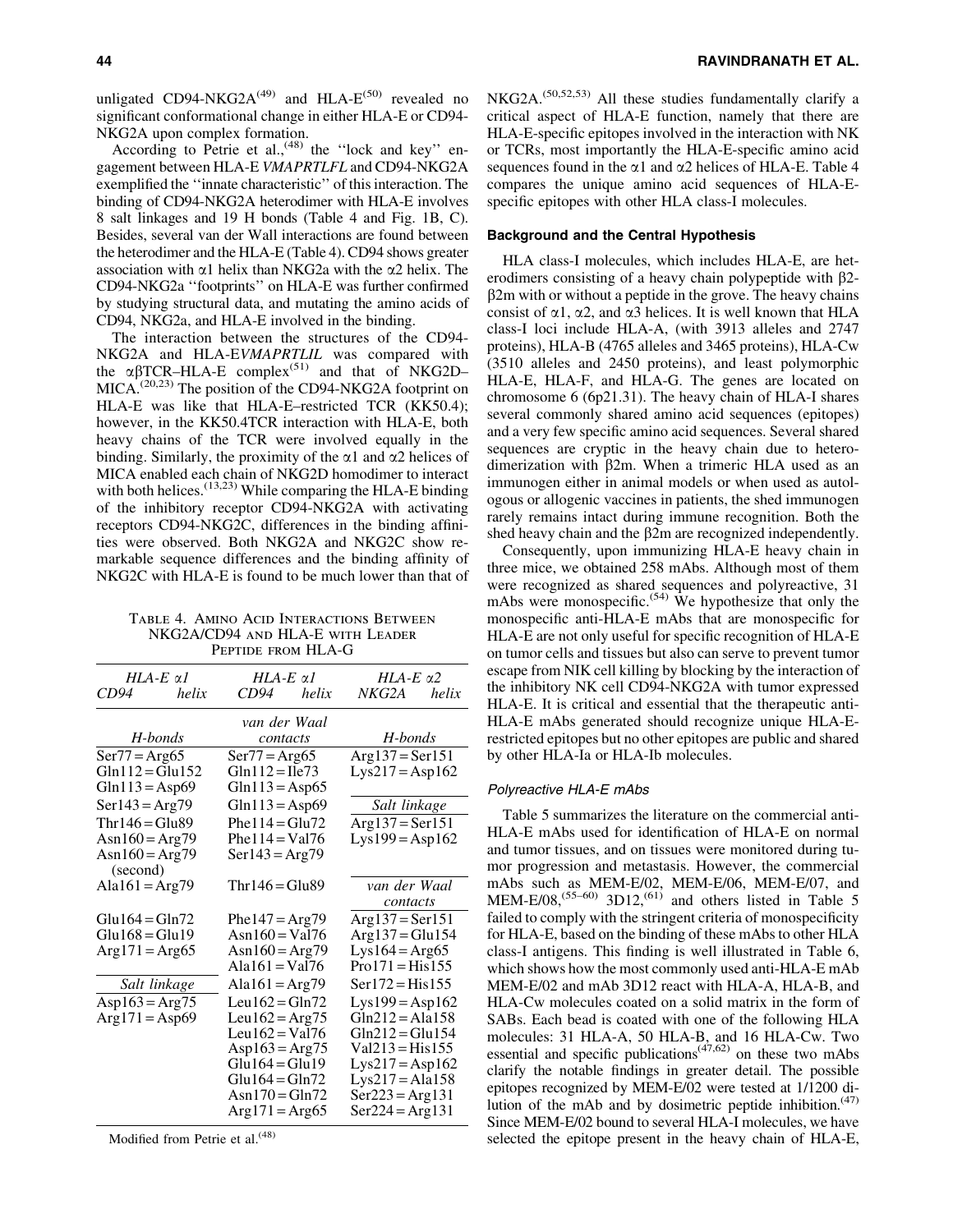#### HLA-E MAbs TO AUGMENT NK/CD8<sup>+</sup> T CELL CYTOTOXICITY And the control of the control of the control of the control of the control of the control of the control of the control of the control of the control of the control of t

Table 5. Documention Cell Surface Expression of HLA-E on Human Cancers: Monoclonal Antibodies Used Include MEM-E/02, MEM-E/06, MEM-E/07, MEM-E/08, 3D12, 3H2679, and TFL-033

| mAbs used       | Cancer types                                                                            |
|-----------------|-----------------------------------------------------------------------------------------|
| $MEM-E/02$      | Melanoma <sup>(86)</sup>                                                                |
|                 | Lip squamousal cell carcinoma <sup>(87)</sup>                                           |
|                 | Laryngeal carcinoma <sup><math>(88)</math></sup>                                        |
|                 | Vulvar intraepithelial carcinoma <sup>(76)</sup><br>Penile cancer <sup>(89)</sup>       |
|                 |                                                                                         |
|                 | Glioblastomas <sup><math>(77,90,91)</math></sup>                                        |
|                 | Oral osteosarcoma <sup>(92)</sup>                                                       |
|                 | Intraoral mucoepidermoid carcinoma <sup>(93)</sup><br>Rectal cancer <sup>(94)</sup>     |
|                 |                                                                                         |
|                 | Colorectal carcinoma <sup><math>(78,95-99)</math></sup>                                 |
|                 | Colon carcinoma <sup>(97)</sup>                                                         |
|                 | Hepatocellular carcinoma <sup>(100)</sup>                                               |
|                 |                                                                                         |
|                 | Nonsmall cell lung carcinoma <sup>(101)</sup><br>Breast cancer <sup>(102,103)</sup>     |
|                 |                                                                                         |
|                 | Ovarian cancer/cervical cancer <sup>(104)</sup><br>Cervical cancer <sup>(105,106)</sup> |
|                 | Cervical squamosal and                                                                  |
|                 | adenocarcinoma <sup>(107)</sup>                                                         |
|                 | Serous ovarian adenocarcinoma <sup>(108,109)</sup>                                      |
|                 | Renal cell carcinoma <sup><math>(110,111)</math></sup>                                  |
|                 | Thyroid cancer <sup>(112)</sup>                                                         |
|                 | Hodgkin lymphoma <sup>(113)</sup>                                                       |
| 3D12            | Many cancers <sup>(114)</sup>                                                           |
|                 | Melanoma, cervical cancers <sup>(115)</sup>                                             |
|                 | Glioblastoma stem cells <sup>(116)</sup><br>Glioblastoma <sup>(117)</sup>               |
|                 |                                                                                         |
|                 | Neuroblastoma <sup>(118)</sup>                                                          |
|                 | Chronic lymphocytic leukemia <sup>(119,120)</sup><br>Neuroblastoma <sup>(121)</sup>     |
| 3H2679          |                                                                                         |
|                 | Colorectal carcinoma <sup>(122)</sup>                                                   |
| <b>MEM-E/06</b> | Colon carcinoma and                                                                     |
|                 | leukemia $(K562)^{(123)}$                                                               |
| MEM-E/07 and    | Melanoma and other cancers <sup>(123)</sup>                                             |
| MEM-E/08        |                                                                                         |
| MEM-E/08        | Colorectal carcinoma <sup>(124,125)</sup>                                               |
| TFL-033 and     | Gastric cancer <sup>(126)</sup> melanoma <sup>(54)</sup>                                |
| MEM-E/02        |                                                                                         |

mAbs, monoclonal antibodies.

which are most commonly shared by several HLA-I molecules,<br>as summarized in Table 2. They are  $^{115}$ QFAYDGKDY<sup>123</sup>.  $\frac{137}{137}$ DTAAQI,<sup>142,</sup> and <sup>126</sup>LNEDLRSWTA<sup>135</sup>. Interestingly, these shared peptides remain cryptic in intact trimeric native HLA-I (Fig. 2A), but will be exposed in  $\beta$ 2m-free HLA heavy chain (Fig. 2B), well recognized as open conformers. Figure 2 illustrated in a prior publication<sup> $(47)$ </sup> showed that the binding of MEM-E/02 to the HLA-Ia molecules coated on the LABScreen HLA-Ia SAB beadsets<sup> $\dagger$ </sup> is selectively inhibited by two of the shared peptides (DTAAQI [48%] and QFAYDGKDY

[24%]) (Fig. 2C, D), but not inhibited by another commonly shared peptide (LNEDLRSWTA), which served as a potential control representing a shared but noninhibitory peptide. The inhibition is further confirmed by dosimetic analysis as shown in Figure 4 of the report.<sup> $(47)$ </sup> Recently, Tremante et al.<sup> $(60)$ </sup> tested the HLA-I binding of MEM-E/02 on Western blots using the purified heavy chains (NP40 lysates) from the cell lines that express HLA-A\*11:01, HLA-B\*35, HLA-Cw\*04:01 (CJO),  $Cw*05:01$  (221 C5), and HLA-Cw $*07:01(221 \text{ C}7)$ .<sup>(60)</sup> Indeed, MEM-E/02 bound to A\*11:01, B\*35, Cw\*04:01, Cw\*05:01, and  $Cw*07:01$  as shown in our report.<sup> $(47)$ </sup> However, the authors contended that the MEM-E/02 binding to HLA-Ia antigens on Western blots is not as intense as the staining of HLA-E heavy chains. We have also reported $(47)$  that MEM-E/06, E/07 and E/08 were also cross-reactive to several other HLA class-I molecules and hence none of the MEM categories of mAbs are HLA-E monospecific.

Most interestingly, none of these MEM series antibodies bound to HLA-I antigens coated on a modified version of the regular beads called iBeads. The regular beadsets provided for the Luminex assay by the manufacturer (One Lambda, Inc., Canoga Park, CA) are coated not only with intact trimeric HLA class-I molecules but also contain free  $\alpha$ -heavy chains of HLA class-I without  $\beta$ 2m and/or the cognate peptide $^{(63)}$  (Fig. 2B). Realizing the existence of the monomeric and dimeric HLA-I variants in addition to intact trimeric HLA molecules on the beadsets, the manufacturer developed iBeads, provided as felix beads for in-house (at Terasaki Foundation Laboratory [TFL]) experimental use. Although the iBeads have been well investigated in clinical laborato $ries^{(63-70)}$  and proven to be specific for containing only intact trimeric HLA-I molecules (Fig. 2A), their commercial production was abandoned as it was not cost-effective for commercial use. The iBeads carried only the intact trimeric HLA. These iBeads are produced by proprietary enzymatic treatment of regular HLA-Ia antigen coated microbeads to remove or reduce the amount of free heavy chains (also referred to as ''denatured antigens'') by the manufacturers. Most interestingly, the mAb MEM-E/02 failed to bind to any one of the HLA molecules coated on the 97 different iBeads carrying HLA class-I alleles. This finding suggests that MEM-E/02 is not capable of reacting to intact cell surface HLA-E or HLA class-I molecules (Fig. 2A), but binds only to the heavy chain open conformers lacking association with  $\beta$ 2m and/or peptide (Fig. 2B). We have further examined this issue with another  $\text{mAb3D12}$ ,<sup>(62)</sup> considered to be specific for HLA-E,<sup> $(61)$ </sup> by measuring the mean fluorescence intensity (MFI) with regular SABs. The results showed that 3D12 simulated MEM-E/02 in recognizing several HLA-B and HLA-C antigens. As observed with MEM-E/02, binding of 3D12 to HLA-E is inhibited by the public peptide sequences QFAYDGKDY and DTAAQI, shared by other class-Ia and class-Ib antigens. Furthermore, a decrease in binding of mAb 3D12 to HLA class-Ia SABs after heat treatment supports the contention that the epitope is located at the outside of the ''thermodynamically stable'' a-helix conformations of HLA-E. Therefore, we emphasize that reliable immunodiagnosis of HLA-E on histopathological studies on tissues, mainly derived from cancer patients, require proof of monospecificity of the mAb for HLA-E, by the dosimetric inhibition of the HLA-E mAbs with one or more of the HLA-E monospecific epitopes listed in Tables 1 and 2.

<sup>&</sup>lt;sup>†</sup>HLA antigens representing various alleles on the HLA-Ia beadset are listed on the One Lambda website under ''Antibody Detection Products/LABScreen Single Antigen Products.'' The single recombinant HLA-Ia in beadset (cat. #LS1A04, lot 007) includes 31 HLA-A, 50 HLA-B, and 16 HLA-Cw antigens, together with in-built control beads, coated with human IgG (considered positive control) or serum albumin (human or bovine) (negative control).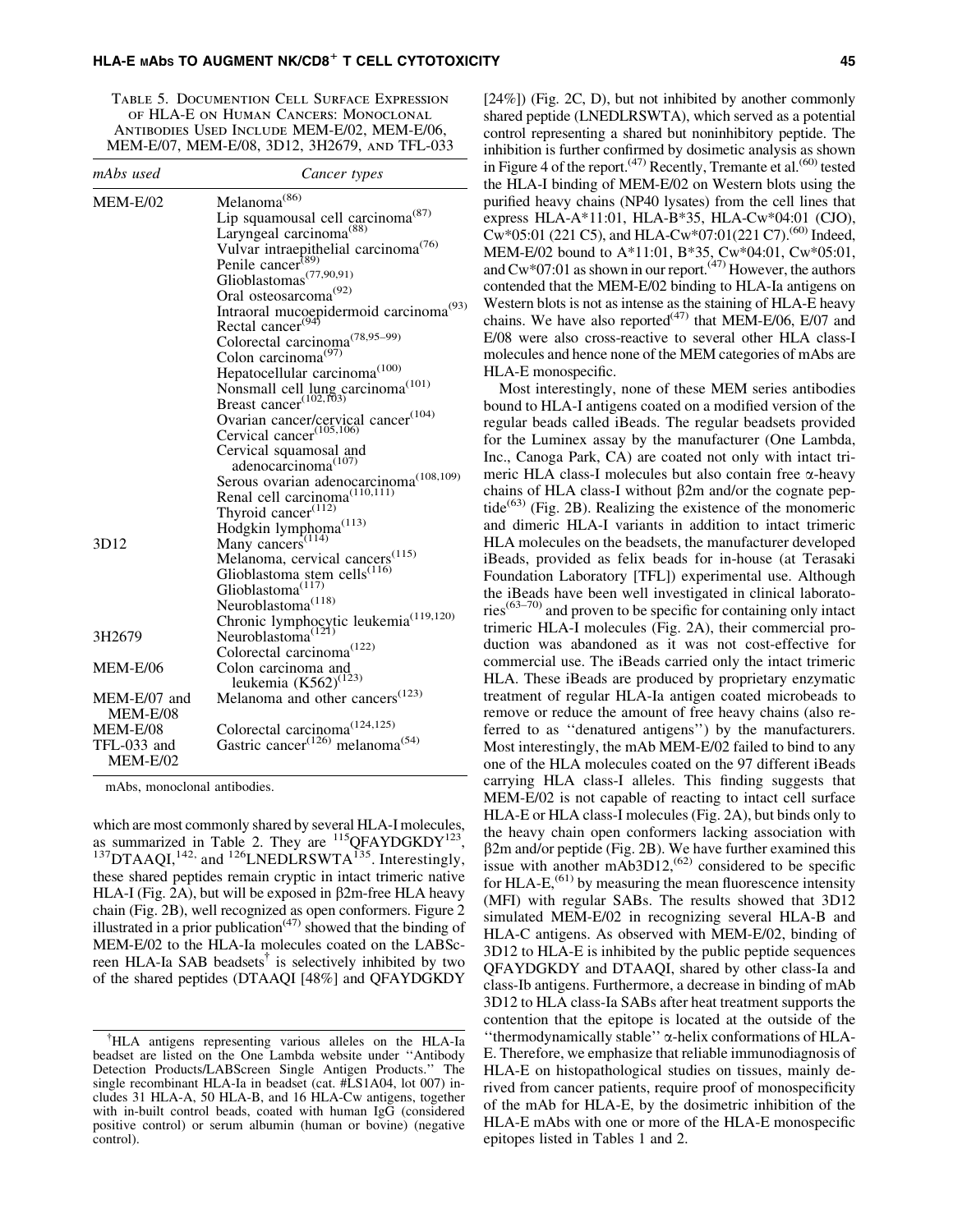| HLA alleles    | <b>MEM-E/02</b> | 3D12 | HLA alleles    | <i>MEM-E/02</i> | 3D12 | HLA alleles                    | <i>MEM-E/02</i> | 3D12 |
|----------------|-----------------|------|----------------|-----------------|------|--------------------------------|-----------------|------|
| $A*1101 (A11)$ | 5171            | 2372 | $B*1510(B71)$  | 1566            |      | $B*5101(B51)$                  | 3518            |      |
| $A*2402$ (A24) | 2072            |      | $B*1511(B75)$  | 4917            |      | $B*5102(B51)$                  | 1915            |      |
| $A*2403$ (A24) | 1034            |      | $B*1513(B77)$  | 3738            |      | $B*5201(B52)$                  | 4137            |      |
| $A*2601$ (A26) | 2873            |      | $B*1516(B63)$  | 1451            |      | $B*5301(B53)$                  | 6999            | 2960 |
| $A*2901$ (A29) | 1319            |      | $B*1801(B18)$  | 2996            |      | $B*5401$ (B54)                 | 3784            |      |
| $A*3001$ (A30) | 1013            |      | $B*2708(B27)$  | 1012            |      | $B*5501(B55)$                  | 3980            |      |
| $A*3002$ (A30) | 1272            |      | $B*3501(B35)$  | 2219            |      | $B*5601(B56)$                  | 2014            |      |
| $A*3203$ (A32) | 1204            |      | B*3701 (B37)   | 7514            |      | B*5701 (B57)                   | 1724            |      |
| $A*3301 (A33)$ | 1575            |      | B*3801 (B38)   | 1325            |      | $B*5703(B57)$                  | 2193            | 1032 |
| $A*3301 (A33)$ | 1561            |      | $B*4001$ (B60) | 4912            | 1328 | B*5801 (B58)                   | 5683            | 3126 |
| $A*3401$ (A34) | 1950            |      | $B*4002(B61)$  | 2771            |      | B*5901 (B59)                   | 5112            | 1303 |
| $A*4301 (A43)$ | 1010            |      | $B*4006(B61)$  | 9540            | 4899 | B*7301 (B73)                   | 2255            |      |
| $A*8001$ (A80) | 1161            |      | $B*4101(B41)$  | 4040            |      | B*7801 (B78)                   | 2947            |      |
| B*0801 (B08)   | 1858            |      | B*4402 (B44)   | 5330            |      | B*8101 (B81)                   | 1898            |      |
| $B*1301(B13)$  | 5811            | 1720 | B*4403 (B44)   | 4010            | 1011 | B*8201 (B82)                   | 5700            |      |
| $B*1302(B13)$  | 4699            | 1118 | $B*4501(B45)$  | 1691            |      |                                |                 |      |
| $B*1401(B64)$  | 5653            | 1677 | $B*4601$ (B46) | 2652            |      |                                |                 |      |
| $B*1402(B65)$  | 2624            |      | B*4701 (B47)   | 2684            |      | Both mAbs failed to react      |                 |      |
| B*1502 (B75)   | 2675            |      | B*4801 (B48)   | 6294            |      | With iBeads containing only    |                 |      |
| $B*1503(B72)$  | 5619            |      | B*4901 (B49)   | 1388            |      | With $\beta$ 2aHC (MFI <1000). |                 |      |
|                |                 |      |                |                 |      |                                |                 |      |

Table 6. Anti-HLA-E mAbs Reported To Be ''Specific'' for HLA-E (MEM-E/02 and 3D12) Cross-React with Several HLA-Ia Molecules

The mAbs were diluted 1/100. Only those alleles with MFI above >1000 are presented. The mAbs were tested on Luminex SABs assay using regular LABSCreen beadsets (Lot-7) and with iBeads. The regular beadsets are coated with both β2m-associated, peptide–associated, <br>or peptide-free heavy chain (β2aHC) with admixture of β2m-free heavy chains of HLA (

 $\beta$ 2m,  $\beta$ 2-microglobulin; MFI, mean fluorescent intensity; SABs, single antigen beads.

#### Monospecific HLA-E mAbs

Since the commercial anti-HLA-E mAbs, particularly those most commonly used on human cancer tissues such as MEM-E/02 and 3D12 (Table 5), do not meet the critical requirement of monospecificity of the mAb, they may not be considered reliable for specific immunorecognition of HLA-E on human cancer tissues. An imminent need is recognized to generate anti-HLA-E mAbs that can bind only to amino acid sequences (epitopes) unique or specific for HLA-E and to revalidate the expression of HLA-E on the cell surface of cancer cells. Therefore, we have generated<sup> $(54)$ </sup> several hybridoma clones (*n* = 258) secreting anti-HLA-E mAbs using recombinant heavy chains of the two different alleles of HLA-E, namely  $HLA-E^{G107}$  and HLA- $E^{R107}$ . The glycine (G) at position 107 is also seen with HLA-F, HLA-G, and several other HLA-Ia alleles,  $(54)$  whereas arginine 107 is extremely rare among HLA-I, with two exceptions, HLA-A\*01:01:01:02N and HLA-B\*15:30. These mAbs were investigated for their specific affinity for HLA-E by measuring their MFI in Luminex SAB assays using beads coated with 31 HLA-A, 50 HLA-B, 16 HLA-Cs, one HLA-G, and one HLA-F antigen. Based on the analysis of the affinity of the antibodies to HLA-Ia and HLA-Ib molecules, the mAbs were categorized into eight groups as defined in Table 7. Group 1 of the eight groups constitutes mAbs that do not react with HLA class-Ia alleles or with HLA-F and HLA-G. However, they reacted to both HLA-EG and HLA-ER. The MFI of the isotypes of group 1 is compared to assess the potential strength of the mAbs (Fig. 3). The number of clones secreting the mAbs (MFI  $\geq$ 1000) in general and the monospecific mAbs (MFI >1000) were much higher with  $HLA-E^{R107}$ (12 per mouse) than with  $HLA-E^{GI\tilde{O7}}$  (8 per mouse). The most common isotype is IgG1. Several clones showed remarkable proliferation in culture. The culture supernatants of five of these clones (TFL-033, TFL-034, TFL-073, TFL-074, and TFL-145) were purified using Protein-G columns tested for antibody titers  $(Table 8)$ .<sup> $(54)$ </sup> TFL-033 was selected for analysis of both ascites and culture supernatants. The titrimetric profile of TFL-033 is shown in Figure 4.

#### Immunodiagnostic potential of a monospecific anti-HLA-E mAb

The purified fraction of the TFL mAbs was used for comparative staining with MEM-E/02 on tissues of human gastric cancer<sup>(71)</sup> and melanoma.<sup> $(54)$ </sup> As noted earlier, HLA-E without a leader peptide in the grove does not give stability to the  $\alpha$ -heavy chain/ $\beta$ 2m heterodimer. However, as noted in our report,<sup>(54)</sup> of the eight groups of mAbs, only one group is truly specific for HLA-E, whereas others bind to epitopes shared with other HLA loci, such as HLA-A, HLA-B, HLA-Cw, HLA-F, and HLA-G. The mAb TFL-033-specific epitopes occur in  $\alpha$ 1 helix (which form the groove) and at adjacent naturally exposed domain on the helices, as illustrated in Table 9 and Figure 1A and B. The mAb TFL-033 binding to HLA-E coated on SABs was tested using such HLA-E monospecific peptides in a dosimetric manner, and the results are illustrated in detail in a figure [fig. 5 in Ravindranath et al.<sup> $(54)$ </sup>]. The dosimetric inhibition of purified culture supernatants of TFL-033 was examined with two HLA-E-restricted peptides, <sup>65</sup>RSARDTA<sup>71</sup> and <sup>143</sup>SEQKSN-DASE<sup>152</sup>, at concentrations ranging from 4.4 to 0.27 mg/well. Although both peptides showed inhibition, the  $\alpha$ 2 helical peptide SEQKSNDASE showed higher inhibition than the other peptide. These findings suggest that TFL-033 has better specificity for recognition of intact trimeric HLA-E than most of the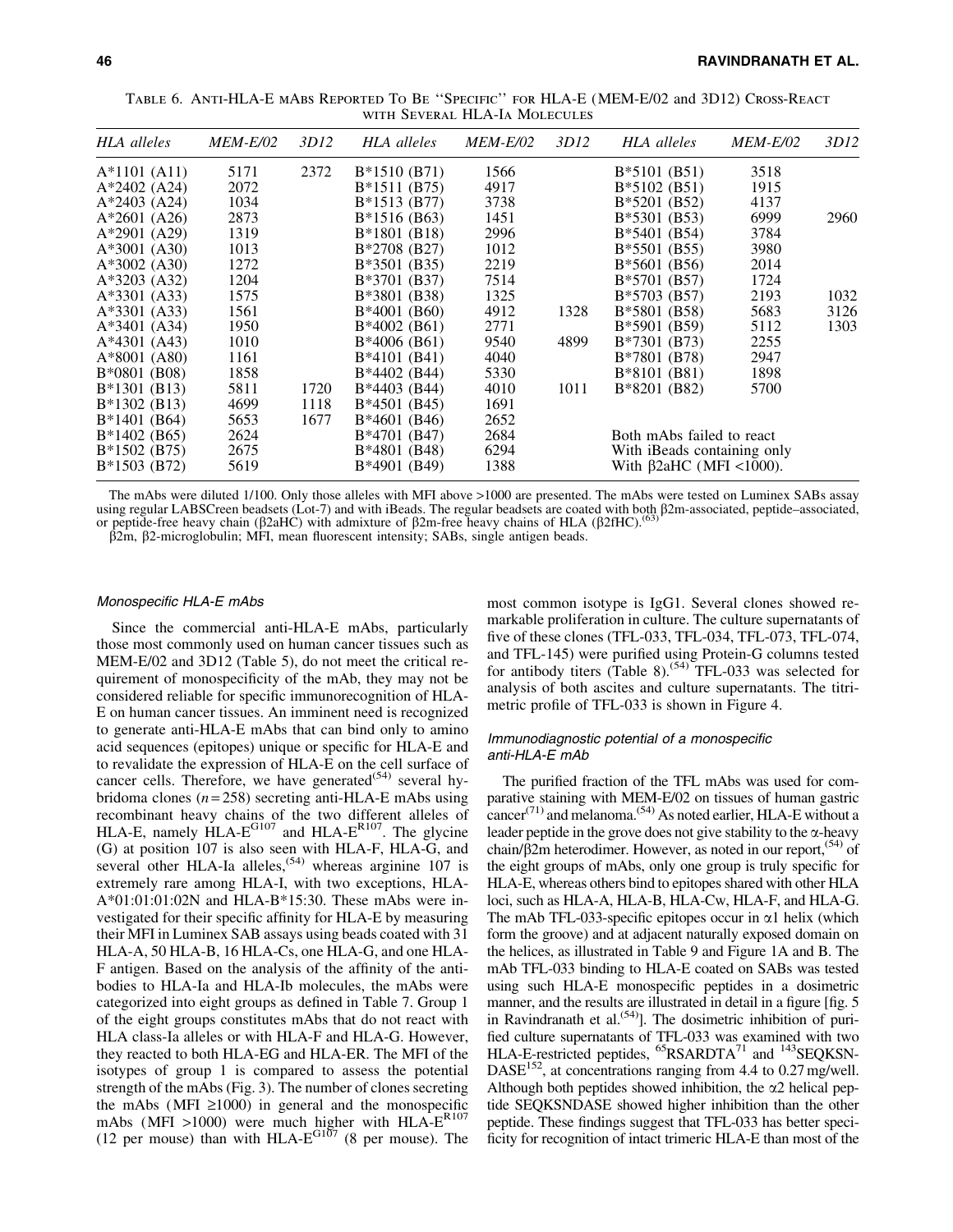

FIG. 2. Structural variants of HLA class-I molecules. (A) Diagrammatic representation of an intact, native, and trimeric HLA-I molecules with  $\alpha$ 1,  $\alpha$ 2, and  $\alpha$ 3 helices of the heavy chain dimerized with  $\beta$ 2m with the presence of a peptide (star) in the grove. The n-terminal end is extended into a bilayered lipid membrane. (B) Same as (A) but without  $\beta$ 2m and peptide, called a monomeric variant, also known as open conformer. (C) Structure of an intact HLA without peptide but with b2m shown in blue. The amino acid shown in yellow is cryptic in the presence of  $\beta$ 2m but gets exposed for immune recognition without  $\beta$ 2m. The amino acid sequence in the yellow regions is shared by almost all HLA class-I molecules (Table 2). The monospecific mAb TFL-033 does not bind to the shared amino acid sequences. (D) The exact location, position, and<br>configuration of the amino acid sequence of the shared epitopes, <sup>115</sup>QFAYDGKDY<sup>123</sup> and <sup>137</sup>DTAAQI,<sup>142</sup> re the polyreactive mAb MEM-E/02 and all the anti-HLA-E mAbs included in group 8 category of mAbs are listed in Table 7. The antibody epitope prediction formulae<sup>(62)</sup> support the contention that the epitope for MEM-E/02 and other MEM series is a discontinuous sequence emerging from six to seven amino acid sequences separated by a long peptide sequence of the heavy chain of HLA-E molecule.

polyreactive commercial mAbs, which bind to  $\beta$ 2m-free HLA-E. That is one of the reasons why MEM-E/02 did not bind to iBeads (the regular LABSCreen beadset enzymatically treated to eliminate monomeric and dimeric variants of HLA-I) but bound only to the regular LABScreen beads. Since human cancer cells can express both intact trimeric HLA and  $\beta$ 2m-free HLA, there is a need to distinguish the different phenotypic expression of HLA-E on the surface of tumor lesions. Because of the unique peptide-binding affinities of TFL-033 and MEM-E/02, we used both mAbs to study this aspect in gastric can $c$ er<sup>(71)</sup> and melanoma.<sup>(54)</sup> Only TFL-033 stained the cytoplasm of normal mucosa (Fig. 5) diffusely. The incidence and intensity of staining of the cell surface in early stages, poorly or undifferentiated and non-nodal lesions by TFL-033 are markedly higher than the staining by MEM-E/02. Of note, however, MEM-E/02 stained terminal stages of adenocarcinoma and lymph node metastatic lesions intensely, either owing to increased expression of  $\beta$ 2m-free HLA-E with tumor progression or owing to expression of other  $\beta$ 2m-free HLA-Ia molecules. Similar comparative observations made on human melanoma tissues<sup> $(54)$ </sup> validate the hypothesis that monospecific anti-HLA-E mAbs reveal the presence of intact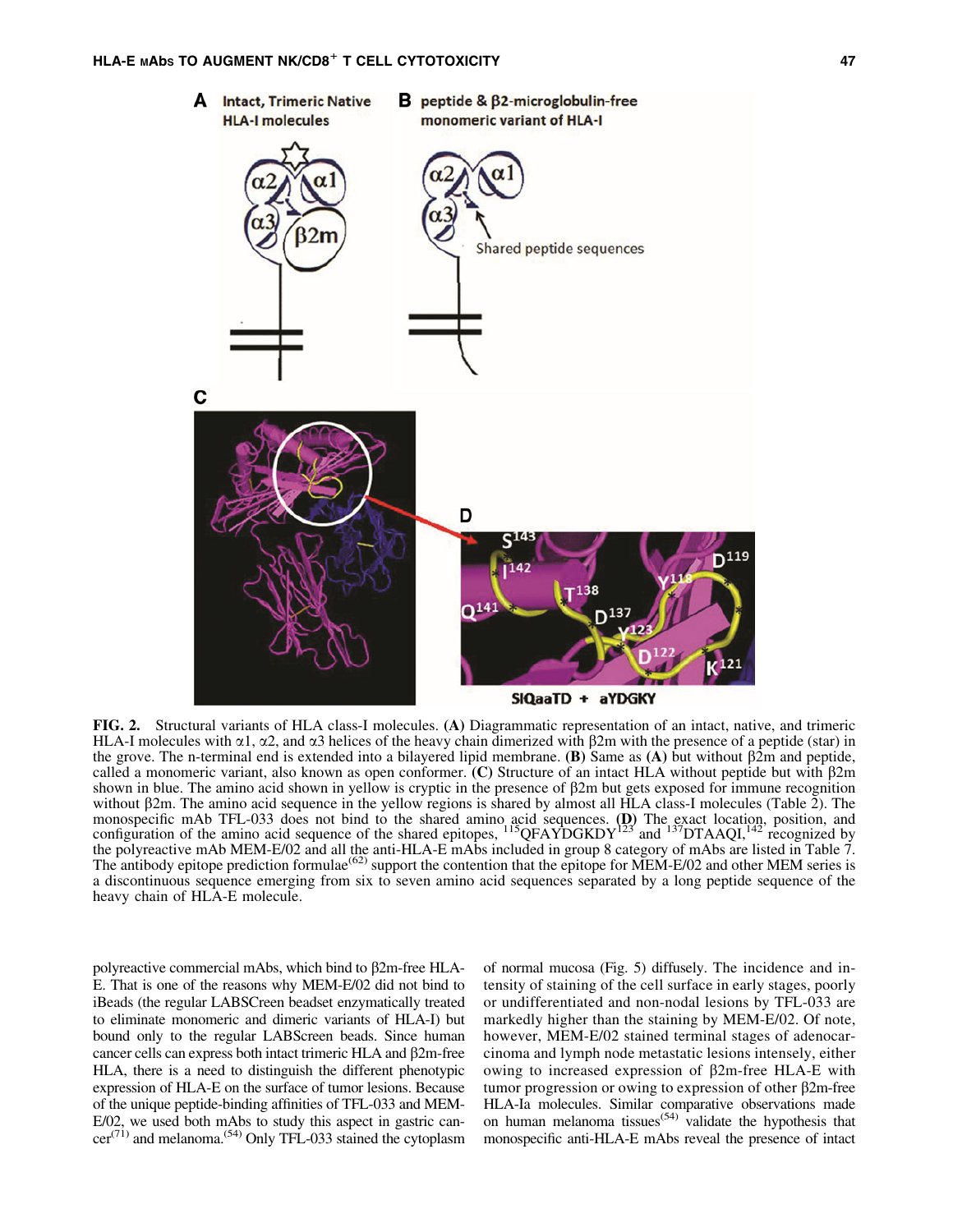Table 7. HLA-E Heavy Chain Monomer, Upon Immunization in a Mouse Model, Elicits Eight Different Groups of Anti-HLA-E Antibodies; However, Only Group 1 Befits the Definition of HLA-E-Specific Monoclonal Antibody Because of Its Monospecificity

| Anti-HLA mAbs         | Classical HLA (HLA-Ia) |         |   | Nonclassical HLA (HLA-Ib) |   |                                          |  |
|-----------------------|------------------------|---------|---|---------------------------|---|------------------------------------------|--|
| Alleles $\rightarrow$ |                        | $C_{W}$ | E |                           | G | Characteristics of<br>the groups of mAbs |  |
| Group 1               |                        |         |   |                           |   | HLA-E monospecific                       |  |
| Group 2               |                        |         |   |                           |   | HLA-F cross-reactive                     |  |
| Group 3               |                        |         |   |                           |   | HLA-G cross-reactive                     |  |
| Group 4               |                        |         |   |                           |   | HLA-Ib specific                          |  |
| Group 5               |                        |         |   |                           |   | HLA-Ia polyreactive                      |  |
| Group 6               |                        |         |   |                           |   | HLA-Ia/F polyreactive                    |  |
| Group 7               |                        |         |   |                           |   | HLA-Ia/G polyreactive                    |  |
| Group 8               |                        |         |   |                           |   | HLA class-I specific                     |  |

The monospecific monoclonal HLA-E antibodies recognize none of the other HLA-Ia or Ib molecules. TFL refers to Terasaki Foundation Laboratory in Los Angeles, where the antibodies were generated and characterized. The mAbs were monitored in Luminex SABs assay using regular LABSCreen beadsets.



FIG. 3. Several hybridoma clones secreting monospecific mAbs were generated by immunizing the heavy chains of either HLA-E<sup>G107</sup> or HLA-E<sup>G107</sup>. The number of clones secreting the mAbs in general and the monospecific mAbs were much higher with HLA- $E^{R107}$  than with HLA- $E^{G107}$ . The most common isotype seems to be IgG1. The MFI of the culture supernatants as well the MFI of IgG isotypes is indicated in the figure. For detailed investigation, we have used TFL-033. Ig, immunoglobulin; MFI, mean fluorescent intensity.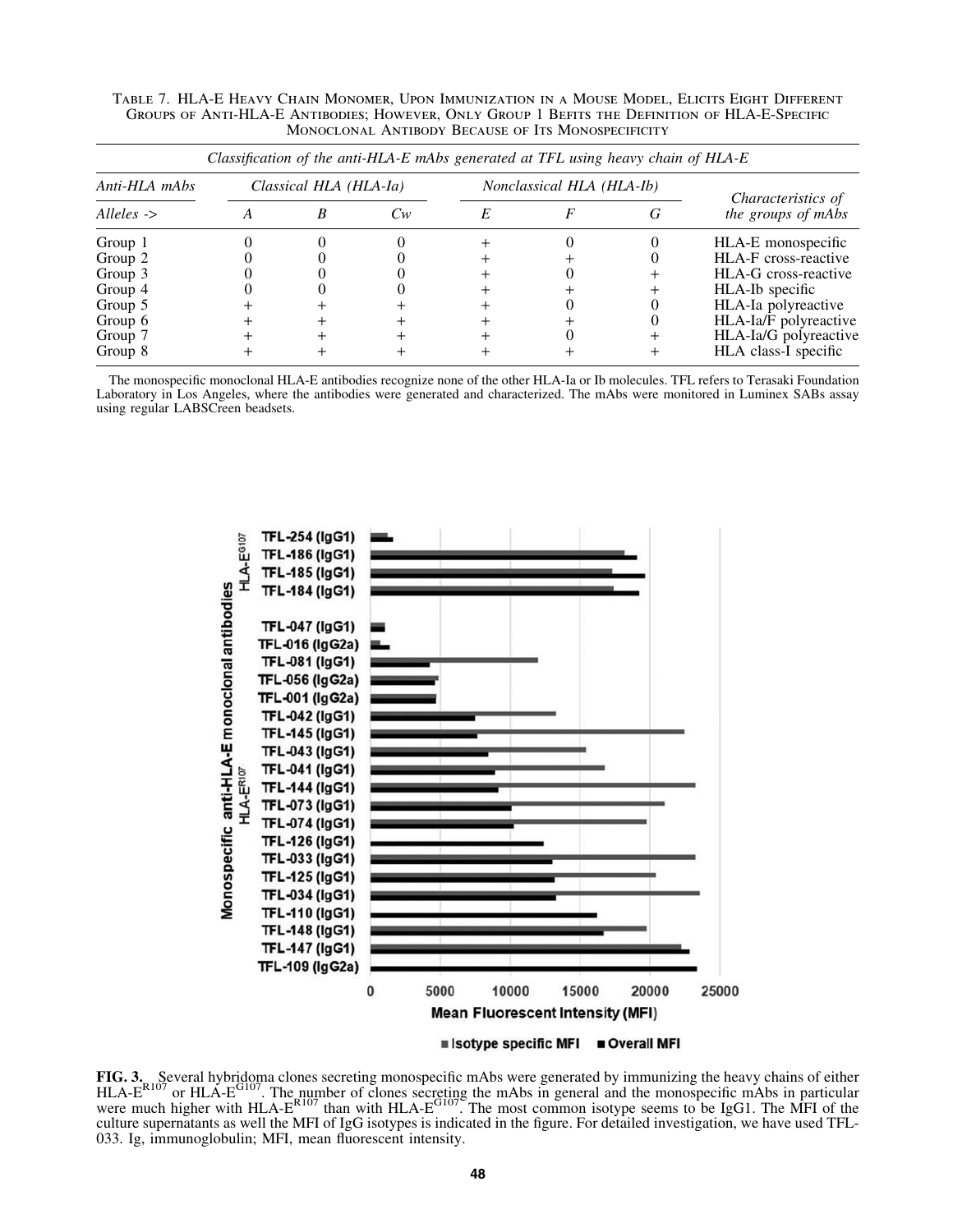|  | TABLE 8. TITERS OF PROTEIN-G PURIFIED CULTURE        |  |
|--|------------------------------------------------------|--|
|  | SUPERNATANTS OF MONOSPECIFIC ANTI-HLA-E <sup>R</sup> |  |

| mAbs           | Protein-G second<br>eluate (protein<br>concentrationn g<br>at $1/10$ dilution) | Titer  |
|----------------|--------------------------------------------------------------------------------|--------|
| TFL-033        | 44                                                                             | 1000   |
| <b>TFL-034</b> | 45                                                                             | 500    |
| TFL-073        | 40                                                                             | 200    |
| TFL-074        | 56                                                                             | 300    |
| <b>TFL-145</b> | 46                                                                             | 12.000 |

Titer of the mAbs measured after serial dilution of the immunogen used is the heavy chain of HLA-E.

trimeric native HLA-E than the commercial polyreactive nonspecific HLA-E mAbs.

#### Potential of monospecific anti-HLA-E mAb to avert CD94/NKG2A interaction

The binding domain of the monospecific anti-HLA-E mAb (e.g., TFL-033) and CD94 and NKG2A on the  $\alpha$ 1 and  $\alpha$ 2 helices of HLA-E is the same. Both TFL-003 and the CD94/NKG2A heterodimer share some of the specific amino acids. However, we have not done peptide inhibition studies on all the monospecific anti-HLA-E mAbs. It is reasonable to infer that all of them may bind to HLA-Especific epitopes, which could exist on the  $\alpha$ 1 and a2 helices of  $HLA = E$ . Possibly some mAbs may share more amino acids in the binding domain with the NK-inhibitory receptors, CD94-NKG2A, that react with HLA-E-specific epitopes on the  $\alpha$ 1 and  $\alpha$ 2 helices. Figure 1A illustrates the exact amino acid (in box) and its location in the epitope in the  $\alpha$ 1 helix, with either TFL-033 or CD94. Figure 1B documents the exact amino acid (in box) and its location in the epitope in the  $\alpha$ 2 helix that reacts with both TFL-033 and NKG2A. The nature of the interaction of CD94 or NKG2A with their respective binding domains on the he-



FIG. 4. Titration of ascites and culture supernatant of the anti-HLA-ER mAb TFL-033 (IgG1). ER, endoplasmic reticulum.

lices is further clarified in Figure 1A and B as well as in Table 4. Two critical issues should be addressed in this context. CD94 or NKG2A bind to more than one amino acid in their binding domain, but TFL-033 binds to only one of those amino acids recognized by CD94 or NKG2A. Can such binding to a single amino acid in each helix by TFL-033 suffice to block the interaction of CD94 or NKG2A? It should be noted that for peptide inhibition studies on TFL-033, we have employed only the amino acids specific for HLA-E found on each helix. We did not test the whole amino acid sequence recognized by CD94 or NKG2A. Probably it would have provided better inhibition of TFL-033 binding to HLA-E on beads. Second, if a mAb binds to that epitope, it is sure to create stearic hindrance to block the binding of CD94 and NKG2A. Possibly other monospecific mAbs  $(n=24)$  may differ in their efficacy to block binding of CD04/NKG2A binding based on the amino acid sequences recognized by the mAbs. Examining the nature of amino acids that are recognized by TFL-033, it may be noted in Figure 1A that Arginine [R] at position-65 constitutes the part of the epitope recognized by mAb TFL-033. The interaction of CD94 with R-65 involves to hydrogen bonding and three van der Waal forces (see Table 4 for details). Monospecific mAb binding can cause hindrance for this powerful interaction between R65 and CD94.

Similarly, serine [S] at position 152 recognized by the mAb involves both H bonding and van der Waal forces of interaction between NKG2A and S-152. However, it may be that the molecular size and configuration of the IgG1 mAbs that have spread and bound on the helices of HLA-E are sufficient to prevent the interaction between HLA-E and the inhibitory receptors. On blocking the binding of the inhibitory receptors on  $NK/CD8$ <sup>+</sup> T cells, the antitumor cytotoxic functions of these immune cells are restored.

Another important issue is whether TFL-033 is capable of binding to the epitopes on the two helices when a peptide is present in the grove. The fact that CD94 and NKG2A involve in a variety of H bonding with salt linkage and multiple van der Waal force bindings with a single amino acid (see Table 4 for details) even in the presence of a peptide in the grove suggests that TFL-033 would also bind. As indicated in Figure 1A and B, the mAb binding sites are exposed at the periphery of grove peptide binding sites.

Therefore, a humanized or human monospecific anti-HLA-E mAb mimicking TFL-033 is bound to be a valuable agent for passive immunotherapy of human cancers. It is well known that the therapy benefits not all of the patients receiving the current NK immunotherapy protocols. Failure of patients to respond to NK therapy could be due to the level of expression of HLA-E on the tumor cell surface. If highly expressed, NK cells may be ineffective. The report provides hope that a combinational therapy admixed with anti-HLA-E monospecific mAb can be beneficial for these patients.

#### Monospecific Anti-HLA-E mAbs Promotes Proliferation of CD8<sup>+</sup> T Cells

The monospecific anti-HLA-E mAbs had the potential to augment the proliferation of nonactivated and activated CD3<sup>+</sup>/CD8<sup>+</sup> cytotoxic T cells and CD3<sup>-</sup>/CD8<sup>+</sup> NK cells or NKT cells.<sup>(54)</sup> Almost all monospecific mAbs augmented the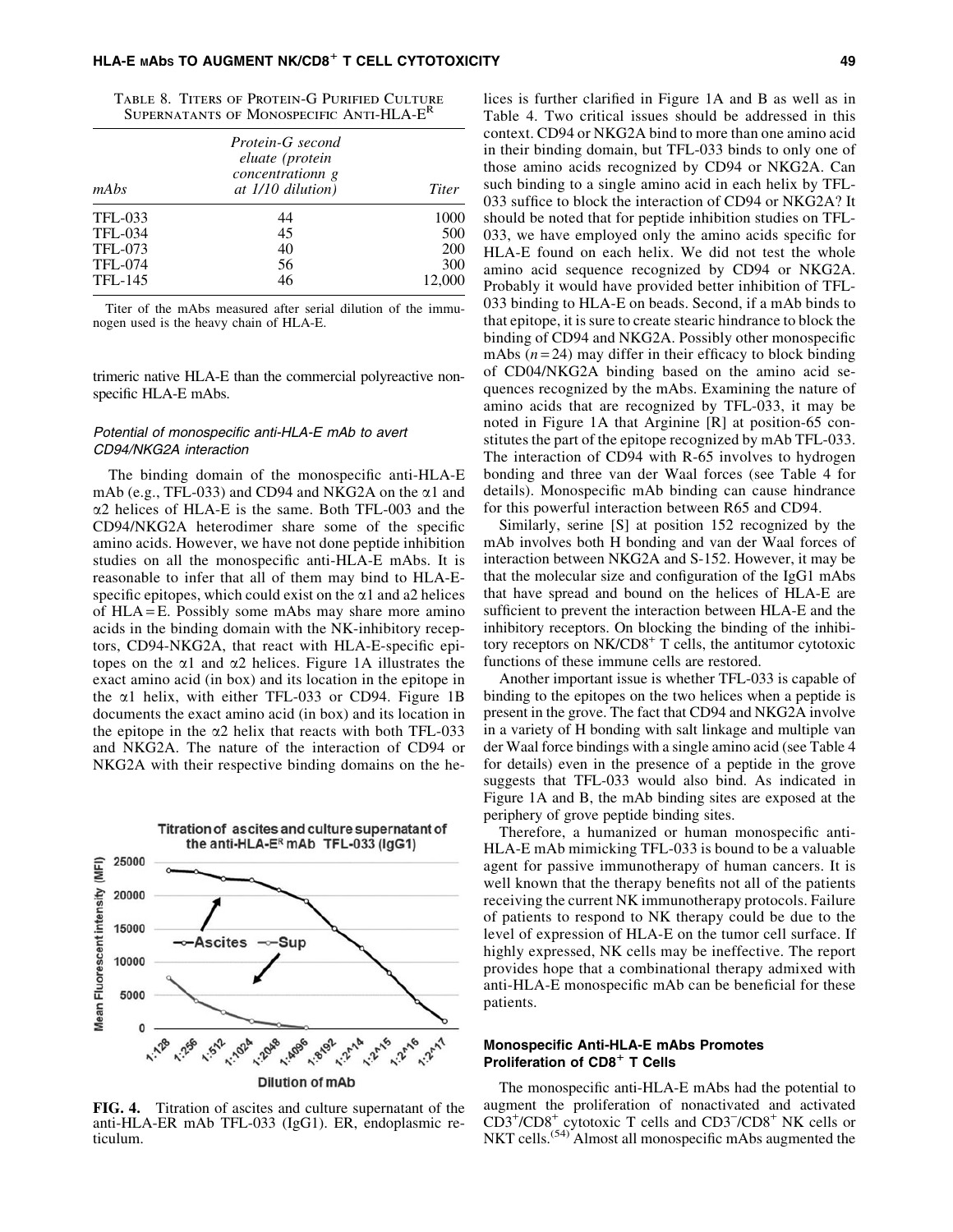|                                   |                                     |                                           |              | HLA-E restricted peptides $(\#1)$ and $(\#3)$ |                   |                       |              |                                               |                |             |                           |  |
|-----------------------------------|-------------------------------------|-------------------------------------------|--------------|-----------------------------------------------|-------------------|-----------------------|--------------|-----------------------------------------------|----------------|-------------|---------------------------|--|
|                                   |                                     |                                           |              |                                               |                   |                       |              | Amino acid positions at al heavy chain of HLA |                |             |                           |  |
| HLA-Ib alleles                    |                                     |                                           |              | Peptide (#1)                                  |                   |                       | Peptide (#3) |                                               |                |             |                           |  |
|                                   | 65                                  | 66                                        | 67           | 68                                            | 69                | 70                    | 180          | 181                                           | 182            | 183         | 184                       |  |
| E*01010101                        | $\bf R$                             | ${\bf S}$                                 | A            | $\bf R$                                       | D                 | T                     | L            | $\mathbf H$                                   | L              | E           | ${\bf P}$                 |  |
| G*01010101                        | $\bf R$                             | N                                         | T            | K                                             | A                 | H                     | 00000000000  | $\mathbb{R}$                                  | A              | D           | ${\bf P}$                 |  |
| F*01010101                        | G                                   | Y                                         | $\mathbf A$  | K                                             | A                 | $\mathbf N$           |              | $\mathbb{R}$                                  | A              | D           | ${\bf P}$                 |  |
| A*110101                          | ${\bf R}$                           | N                                         | V            | K                                             | A                 | $\mathbf{O}$          |              | $\mathbf R$                                   | T              | D           | $\mathbf{P}$              |  |
| B*1401                            | Q                                   | I                                         | $\mathsf{C}$ | K                                             | T                 | $\mathbf N$           |              | $\mathbf R$                                   | A              | D           | ${\bf P}$                 |  |
| B*350101                          |                                     | I                                         | ${\bf F}$    | K                                             | T                 | $\mathbf N$           |              | $\mathbb{R}$                                  | A              | D           | ${\bf P}$                 |  |
| B*40060101                        | $\frac{\overline{Q}}{\overline{Q}}$ | I                                         | S            | K                                             | T                 | $\mathbf N$           |              | ${\bf R}$                                     | A              | D           | ${\bf P}$                 |  |
| B*530101                          |                                     | I                                         | ${\bf F}$    | $\bf K$                                       | T                 | $\mathbf N$           |              | $\mathbf R$                                   | A              | D           | ${\bf P}$                 |  |
| B*5801                            | $\overline{R}$                      | $\mathbf N$                               | M            | K                                             | $\boldsymbol{A}$  | ${\bf S}$             |              | ${\bf R}$                                     | A              | D           | ${\bf P}$                 |  |
| Cw*050101                         | Q<br>Q                              | $\bf K$                                   | Y            | K                                             | $\mathbb{R}$      | Q                     |              | ${\bf R}$                                     | A              | E           | H                         |  |
| Cw*080101                         |                                     | $\bf K$                                   | Y            | K                                             | $\mathbf R$       | Q                     |              | $\mathbf R$                                   | A              | E           | H                         |  |
| $Cw*1802$                         | Q<br>W                              | ${\bf K}$<br>$\rm K$                      | $\mathbf Y$  | K<br>${\bf R}$                                | $\mathbb{R}$<br>D | Q<br>$\mathbf{M}$     |              | $\mathbb{R}$<br>$\mathbf R$                   | A<br>${\bf S}$ | E<br>E      | H<br>${\bf P}$            |  |
| Qa-1                              |                                     |                                           | A            |                                               |                   |                       | Q            |                                               |                |             |                           |  |
|                                   |                                     |                                           |              |                                               |                   |                       |              | Amino acid positions at al heavy chain of HLA |                |             |                           |  |
|                                   |                                     |                                           |              |                                               |                   | Peptide (#2)          |              |                                               |                |             |                           |  |
| HLA-Ib alleles                    | 143                                 | 144                                       |              | 145                                           | 146               | 147                   |              | 148                                           | 149            | 150         | 151                       |  |
| E*01010101                        | S                                   | E                                         |              | Q                                             | K                 | S                     |              | $\mathbf N$                                   | D              | A           | ${\bf S}$                 |  |
| G*01010101                        | S                                   | K                                         |              | $\mathbf R$                                   | $\bf K$           | $\mathbf C$           |              | E                                             | A              | A           | $\mathbf N$               |  |
| F*01010101                        | T                                   | $\operatorname*{Q}\nolimits_{\mathbf{K}}$ |              | $\mathbf R$                                   | F                 | Y                     |              | ${\bf E}$                                     | A              | ${\bf E}$   | E                         |  |
| A*110101                          | T                                   |                                           |              | $\mathbf R$                                   | K                 | W                     |              | ${\bf E}$                                     | A              | $\mathbf A$ | $\boldsymbol{\mathrm{H}}$ |  |
| $B*1401$                          | T                                   |                                           |              | $\mathbf R$                                   | K                 | W                     |              | E                                             | A              | A           | $\mathbf R$               |  |
| B*350101                          | T                                   |                                           |              | $\mathbf R$                                   | $\mathbf K$       | W                     |              | ${\bf E}$                                     | A              | A           | ${\bf R}$                 |  |
| B*40060101                        | T                                   |                                           |              | $\mathbf R$                                   | K                 | W                     |              | ${\bf E}$                                     | A              | A           | ${\bf R}$                 |  |
| B*530101                          | T                                   |                                           |              | $\mathbf R$                                   | K                 | W                     |              | E                                             | A              | A           | $\mathbf R$               |  |
| B*5801                            | T                                   |                                           |              | $\mathbf R$                                   | K                 | W                     |              | ${\bf E}$                                     | A              | A           | ${\bf R}$                 |  |
| Cw*050101                         | T                                   |                                           |              | $\mathbf R$                                   | K                 | W                     |              | ${\bf E}$                                     | A              | A           | ${\bf R}$                 |  |
| Cw*080101                         | T                                   |                                           |              | $\mathbf R$                                   | K                 | W                     |              | E                                             | A              | A           | $\mathbf R$               |  |
| $Cw*1802$                         | T                                   | KOOOOOOOO                                 |              | $\mathbf R$                                   | K                 | W                     |              | E                                             | A              | A           | $\mathbf R$               |  |
| Qa-1                              | S                                   |                                           |              | $\mathbf R$                                   | $\mathbf K$       | ${\bf S}$             |              | ${\bf E}$                                     | A              | $\mathbf V$ | ${\bf D}$                 |  |
| $HLA-E$ restricted peptide $(#I)$ |                                     |                                           |              |                                               |                   |                       |              |                                               |                |             |                           |  |
| HLA-Ib alleles                    | 180                                 | 181                                       |              | 182                                           | 183               | 184                   |              |                                               |                |             |                           |  |
| E*01010101                        | $\bf R$                             | S                                         |              | ${\bf A}$                                     | $\mathbf R$       | $\mathbf D$           |              |                                               |                |             |                           |  |
| G*01010101                        | $\bf R$                             | N                                         |              | T                                             | K                 | A                     |              |                                               |                |             |                           |  |
| F*01010101                        | ${\bf G}$                           | Y                                         |              | $\mathbf A$                                   | $\bf K$           | $\boldsymbol{\rm{A}}$ |              |                                               |                |             |                           |  |
| A*110101                          | ${\bf R}$                           | $\overline{\rm N}$                        |              | V                                             | $\bf K$           | $\mathbf{A}$          |              |                                               |                |             |                           |  |
| B*1401                            |                                     | I                                         |              | $\mathsf{C}$                                  | $\bf K$           | $\mathbf T$           |              |                                               |                |             |                           |  |
| B*350101                          |                                     | I                                         |              | ${\bf F}$                                     | $\bf K$           | T                     |              |                                               |                |             |                           |  |
| B*40060101                        |                                     | I                                         |              | ${\bf S}$                                     | $\bf K$           | $\mathbf T$           |              |                                               |                |             |                           |  |
| B*530101                          |                                     | I                                         |              | $\boldsymbol{\mathrm{F}}$                     | $\bf K$           | T                     |              |                                               |                |             |                           |  |
| B*5801                            |                                     | N                                         |              | M                                             | $\bf K$           | A                     |              |                                               |                |             |                           |  |
| Cw*050101                         |                                     | ${\bf K}$                                 |              | Y                                             | $\bf K$           | ${\bf R}$             |              |                                               |                |             |                           |  |
| Cw*080101                         |                                     | ${\bf K}$                                 |              | $\mathbf Y$                                   | $\bf K$           | ${\bf R}$             |              |                                               |                |             |                           |  |
| $Cw*1802$                         | ZOOROOOO                            | $\bf K$                                   |              | $\mathbf Y$                                   | ${\bf K}$         | ${\bf R}$             |              |                                               |                |             |                           |  |
| $Qa-1$                            |                                     | $\bf K$                                   |              | $\boldsymbol{\rm{A}}$                         | ${\bf R}$         | $\mathbf D$           |              |                                               |                |             |                           |  |

| TABLE 9. COMPARISON OF THE HLA-E MONOSPECIFIC AMINO ACID SEQUENCES (EPITOPES) OF THREE EPITOPES |  |  |
|-------------------------------------------------------------------------------------------------|--|--|
| (ONE 6-MER [#1], ONE 9-MER [#2], AND ONE 5-MER [#3])                                            |  |  |

Since each locus has >1000 alleles, due to space constraints, few alleles for each locus were selected. Qa-I, a murine equivalent of hu HLA-E is also compared. Peptide #1 and peptide #2 were selected for diametric inhibition of one of the monospecific mAbs [TFL-033, see<br>fig. 5 in Ravindranath et al.<sup>(54)</sup>]. The term monospecificity implies the binding of t

The bold letters of amino acids of alleles other than HLA-E\*01010101 indicate the corresponding position of the amino acids found in HLA-E. The lack of repetition of the entire sequence of amino acids found in HLA-E establish that the amino acid sequence is HLA-E restricted.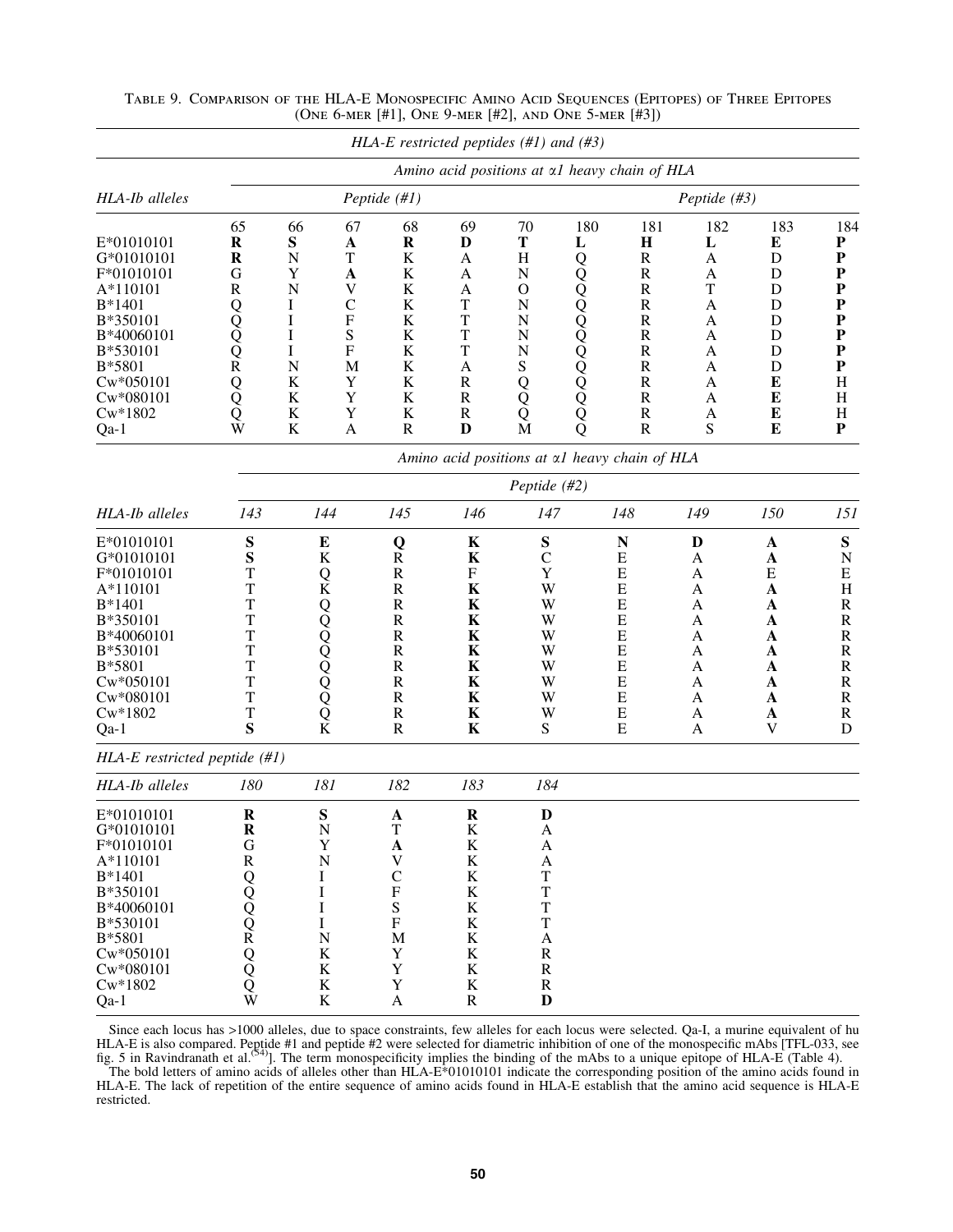|                                                                                 | <b>MEM-E/02</b> | <b>TFL-033</b>          |
|---------------------------------------------------------------------------------|-----------------|-------------------------|
|                                                                                 | $\alpha$ 2 al   |                         |
|                                                                                 |                 |                         |
|                                                                                 |                 | Incidence in percentage |
| Adenocarcinoma-surface staining                                                 | 40              | $27 - 30$               |
| Diffuse Cacrinoma-surface staining                                              | 23              | 45                      |
| non-nodal involvement                                                           | 39              | $51 - 54$               |
| tumor-infiltration                                                              |                 |                         |
| mucosa-submucosa-propria-subserosa                                              | 20              | $40 - 46$               |
| tumor stages<br>stage I (T1/2, N0, N1)<br>stage II T1, N2/3, T2, N1/2, T3/4 N0) | 36              | $42 - 47$               |
| tumor Stages (Grade 3 & 4)<br>Non differentiated & Poorly differentiated        | 23              | $36 - 38$               |
| Lymph node metastasis                                                           | 56              | $40 - 44$               |

FIG. 5. Comparative staining of gastric adenocarcinoma and diffuse carcinoma with trimeric HLA-E reactive monospecific mAb TFL-033 and  $\beta$ 2m-free heavy chain of HLA-E and HLA-I polyreactive mAb MEM-E/02. Please note that intense staining or higher incidence of staining with MEM-E/02 does not imply it is due to intact, trimeric, or dimeric HLA-E but due to the monomeric heavy chain of HLA-I including HLA-E. In adenocarcinoma, MEM-E/02 stained 12 of 30 tissue samples (40%) and the incidence is higher than that of TFL-033 (27%–30%). In diffuse carcinoma, TFL-033 stained 18 of 40 tissue samples (45%). The incidence is higher than that of MEM-E/02 (23%). The node-negative was significantly more positive staining with TFL-033 than with the node-positive. Metastatic cancer included peritoneal  $(n=5)$ , liver  $(n=3)$ , ovarian  $(n=5)$ , and lymph node  $(n=27)$  metastases. With the mAb MEM-E/02, 21 of the 40 metastatic carcinomas stained intensely (53%), higher than that of TFL-033 (38%–40%). With lymph node metastasis, the incidence of staining by TFL-033 was 40%, whereas that of MEM-E/02 is 56.6%. [Source: Sasaki et al. $^{(71)}$ ].

proliferation of phytohemagglutinin (PHA)-untreated T lymphoblasts (TFL-033s at 1/30 ( *p* < 0.02) and 1/150 ( *p* = 0.001), TFL-034 at 1/10 ( *p* = 0.005) and 1/50 ( *p* = 0.002), TFL-073 at 1/50 ( *p* = 0.001), TFL-074 at 1/10  $(p=0.006)$  (Table 10). The specific increase of "PHAuntreated'' T lymphoblasts points out the potential of the monospecific anti-HLA-E mAbs in augmenting  $CD8<sup>+</sup>$  T lymphoblasts. In addition, a significant increase in the blastogenesis of  $CD8<sup>+</sup>$  T lymphoblasts was observed among the PHA-treated T lymphoblasts with TFL-033 at 1/30 ( *p* < 0.02) and 1/150 ( *p* = 0.003), with TFL-034 at 1/50 ( *p* < 0.01), and with TFL-145 at  $1/100$  ( $p = 0.05$ ). None of the other CD3<sup>+</sup> T cells  $(CD4^+/CD8^-$ ,  $CD4^-/CD8^-$ , and  $CD4^+/Cd8^+$ ) PHA untreated or PHA treated showed any change in the number of lymphoblasts. We have also used a polyreactive anti-HLA-E mAb TFL-007 as control, decreasing the population of untreated  $CD3^+$  and  $CD8^+$  T lymphoblasts (Table 10). This unique property of augmenting the number of  $CD8<sup>+</sup>$  T lymphocytes and not other lymphocytes (Table 10) by monospecific but not by polyreactive anti-HLA-E mAbs strongly clarifies the potential of the monospecific anti-HLA-E mAbs for passive immunotherapy of cancer. Immunodiagnostic

observations and peptide inhibition studies reported earlier point out that monospecific anti-HLA-E TFL mAbs are indeed capable of binding to HLA-E molecules expressed on the  $CD8<sup>+</sup>$  T and NK cells. HLA-E is a component of unspecified HLA class-I antigens earlier identified at low levels on inactivated  $CD8^+$  cells and upregulated<sup> $(72,73)$ </sup> or heavily clustered<sup>(74)</sup> in activated (by PHA or IFN $\gamma$ ) CD8<sup>+</sup> cells. Both blastic transformation and proliferation of immune cells induces transient expression of cell-surface molecules. These molecules include IL-2R, Fc receptors for  $IgG$  (Fc $\gamma$ RI/CD64, Fc $\gamma$ RII/ CD32 and Fc $\gamma$ RIII/CD16, IgE (Fc $\epsilon$ RII)/CD23), insulin receptors; insulin-like growth factor 1R and IL-2R, alpha-fetoprotein and transferrin receptors, a non-disulphidelinked heterodimer of polypeptide chains 33 kDa and 38 kDa called 'Me14/D12', MICA, and HLA class II antigens HLA-DR, -DP and -DQ [for detailed information and references<sup>(75)</sup>]. Most importantly, over-expression of  $\beta$ 2m-free heavy chains of HLA class I are documented<sup>(76–78)</sup>). It is anticipated that the binding of the monospecific anti-HLA-E mAb onto  $\alpha$ 1 and  $\alpha$ 2 helices of the overexpressed and clustered open conformers of HLA- $E^{(74)}$  in activated normal human CD8<sup>+</sup> T and NKT cells may induce phosphorylation, promoting proliferation of both nonactivated and PHAactivated CD8<sup>+</sup> T and NKT cells. A model illustrating the hypothesis is presented in our previous report.<sup> $(54)$ </sup> Since NKT cells are devoid of CD3 molecules, it is envisaged that the TFL mAb-mediated activation of  $CD8<sup>+</sup>$  T cells and NKT cells may be independent of CD3 molecules or may involve different cell surface receptors.

#### **Conclusions**

HLA-E is one of the MHC class-I antigens with structural configuration identical to most of the other classical HLA-Ia and nonclassical HLA-Ib molecules. Using polyreactive anti-HLA-E mAbs, enumerable studies suggest overexpression of HLE-E on the cell surface of several human cancers. We have confirmed the overexpression of HLA-E on the cell surface of gastric cancers and melanoma, using monospecific anti-HLA-E mAbs.<sup>(54,71)</sup> Tumor-associated HLA-E, upon binding to the inhibitory receptors (CD94/NKG2A) on NK cells or cytotoxic T cells  $(CD8<sup>+</sup>)$ , inactivates the ability of such cells to kill tumor cells. Possibly for this reason, the efficacy or outcome of NK and CD8<sup>+</sup> T cell-mediated cancer treatment is not always as anticipated. We have developed two categories of mouse HLA-E mAbs, monospecific and polyreactive HLA-E mAbs.(54) Monospecific HLA-E mAbs bind to HLA-E only, but not to any other HLA-Ia or HLA-Ib molecules. In contrast, polyreactive HLA-E mAbs cross react with three or more of the other loci of HLA class-I, namely HLA-A, HLA-B, HLA-C, HLA-F, and HLA-G, which is similar to commercially available mAbs (such as MEM-E0/2, MEM-E0/6, MEM-E0/7, MEM-E0/8 and 3D12), Therefore, the monospecific anti-HLA-E mAbs are better able to confirm specific HLA-E expression on tumor cells and biopsies obtained from cancer patients. Furthermore, peptides from the amino acid sequences located on the  $\alpha$ 1 and  $\alpha$ 2 helices of HLA-E specifically inhibited the binding of the monospecific mAbs. Interestingly, the same sequences are also associated with the interaction of HLA-E with the inhibitory receptors (NKG2A and CD94) of NK and  $CD8<sup>+</sup>$  cells.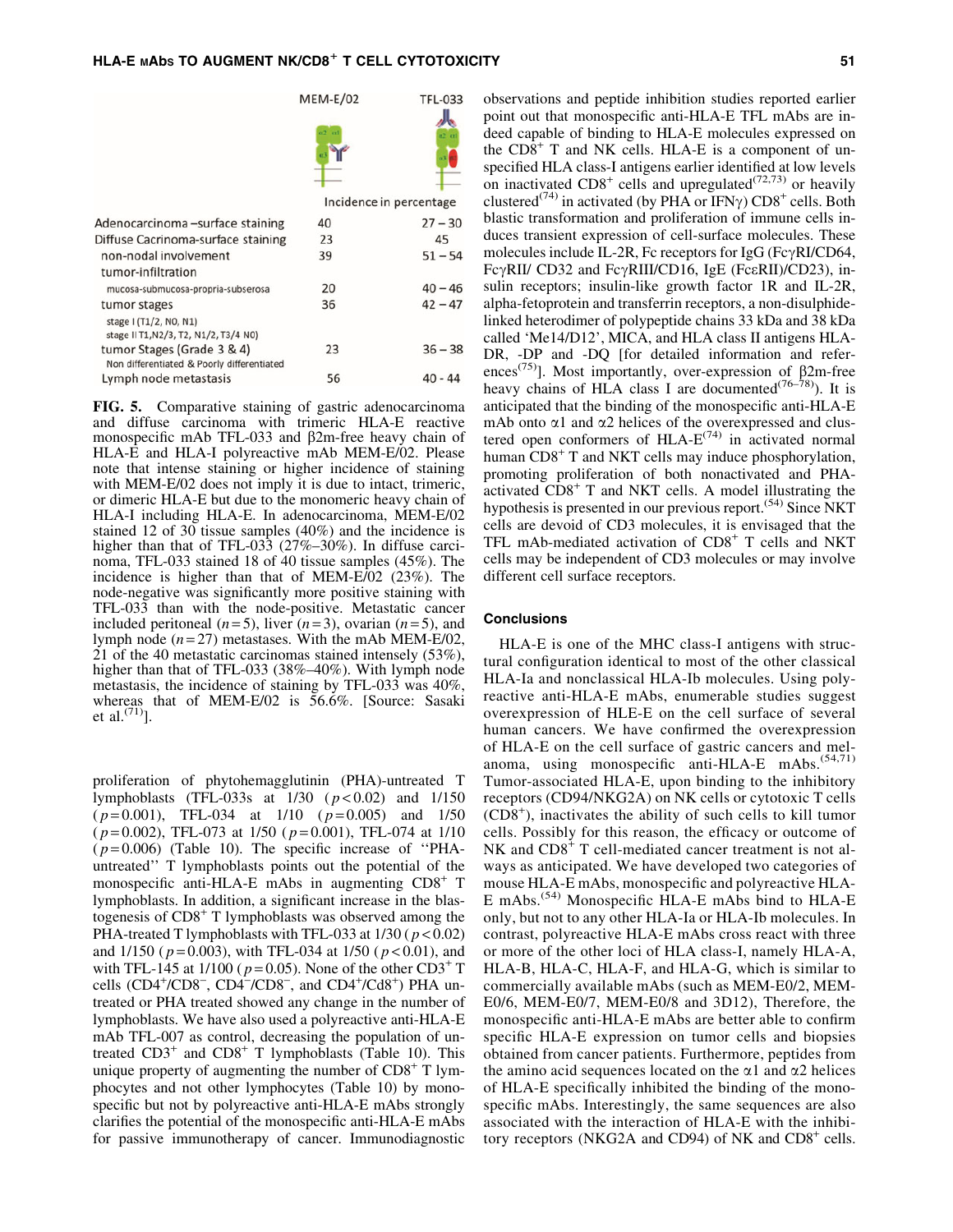|           |                                                                                                                         |                                                        |                      | TFL-145) AND                                  |                                            |                       |                                                                           | AN ANTI-HLA-E POLYREACTIVE MAB (TFL-007) AS THE CONTROL                |         |                                                                       |                              |                       |                                             |                                          |                                              |
|-----------|-------------------------------------------------------------------------------------------------------------------------|--------------------------------------------------------|----------------------|-----------------------------------------------|--------------------------------------------|-----------------------|---------------------------------------------------------------------------|------------------------------------------------------------------------|---------|-----------------------------------------------------------------------|------------------------------|-----------------------|---------------------------------------------|------------------------------------------|----------------------------------------------|
|           |                                                                                                                         |                                                        |                      |                                               |                                            |                       |                                                                           | $\overline{5}$<br>No mAb (n                                            |         |                                                                       |                              |                       |                                             |                                          |                                              |
|           |                                                                                                                         |                                                        | $CD3^+$ native cells |                                               |                                            |                       |                                                                           |                                                                        |         | $CD3+$ lymphoblasts                                                   |                              |                       |                                             |                                          |                                              |
|           |                                                                                                                         |                                                        | No PHA               | With PHA                                      |                                            |                       | $\aleph$                                                                  | PHA                                                                    |         |                                                                       |                              | With                  | PHA                                         |                                          |                                              |
| Dilutions |                                                                                                                         | $CD4^{+}$<br>CD8                                       | $C\!D4^{+}_{7}$      | $CD4^{+}$ /                                   | $CD4^{-}_{7}$                              | $rac{1}{2}$           | $CD4^{-}_{7}$                                                             | $CD4^{+}_{5}$                                                          | C104    | Total                                                                 | $CD4^{+}_{5}$                | $CD4^{-}_{7}$         | $25^{+1}$                                   | $7D4^{-}$                                | <b>Total</b>                                 |
|           | $\Xi$ ដំ″                                                                                                               | $\frac{3063}{148}$                                     | 288                  | $\frac{1249}{99}$<br><0.0001                  | $475$ $\times 25$                          | $\overline{5}32$      | 872                                                                       | $\overline{4}$ % $\overline{2}$                                        | 852     | $\frac{42}{25}$ SS                                                    | 867<br>115<br>1001           | $325$<br>$0.001$      | 242<br>28                                   | $\frac{289}{840}$                        | $\frac{1609}{267}$                           |
|           |                                                                                                                         |                                                        |                      | TFL-033 (IgGI)                                | $(n=3)$ .                                  |                       |                                                                           | monospecific peptide (epitope) inhibition tested (tested dilution 1/3, |         |                                                                       |                              |                       |                                             |                                          |                                              |
| 1/30      |                                                                                                                         |                                                        |                      |                                               |                                            |                       |                                                                           |                                                                        |         |                                                                       |                              |                       |                                             |                                          |                                              |
| 1/150     | $\mathbf{\Sigma} \, \mathbf{\Xi}^{\omega}_{\mathbf{\omega}} \mathbf{\Sigma} \, \mathbf{\Xi}^{\omega}_{\mathbf{\omega}}$ | 3185<br>180<br>1823<br>323<br>14<br>12                 | <b>EXEES</b>         | $170$<br>$58$<br>$149$<br>$72$<br>$8$<br>$15$ | $536$<br>$-200$<br>$-58$<br>$-12$<br>$-58$ | 2342222               | $\frac{27}{27}$<br>$\frac{25}{120}$<br>$\frac{1}{120}$<br>$\frac{1}{100}$ | 1382531                                                                | 8728808 | $\frac{428222}{425222}$                                               | 1129<br>8601<br>1266<br>2000 |                       | 542542                                      | $\frac{412}{20014}$<br>$\frac{254}{412}$ | 2197<br>139<br>0.004<br>2407<br>116<br>0.001 |
|           |                                                                                                                         |                                                        |                      |                                               |                                            | IFL-034 (IgGI) (n     |                                                                           | $=$ 3) monospecific peptide inhibition not tested                      |         |                                                                       |                              |                       |                                             |                                          |                                              |
| 1/10      |                                                                                                                         |                                                        |                      |                                               |                                            |                       |                                                                           |                                                                        |         |                                                                       |                              |                       |                                             |                                          |                                              |
| 1/50      | ≍පි∽ි≍පි∽                                                                                                               | 3048<br>83<br>8254<br>0.03                             | 382888               | 1140<br>158<br>1098<br>26<br>2012             | 374242                                     | 228882                | $14 \times 5$<br>$0.005$<br>$0.003$                                       |                                                                        | ragg¤g  |                                                                       | 8018742000                   | 22222222              | $\Xi$ <sup>2</sup> $\Xi$ <sup>0</sup> $\Xi$ | <b>SSSS332</b>                           | 146<br>162<br>1625<br>1950<br>1950           |
|           |                                                                                                                         |                                                        |                      |                                               | ΓŁ                                         | $-073$ $(lgGI)$ (n    |                                                                           | $=$ 3) monospecific peptide inhibition                                 |         | not tested                                                            |                              |                       |                                             |                                          |                                              |
| 1/10      |                                                                                                                         |                                                        |                      |                                               |                                            |                       |                                                                           |                                                                        |         |                                                                       |                              |                       |                                             |                                          |                                              |
| 1/50      | ≍පි∽ි≍පු~                                                                                                               | $\frac{285}{82}$<br>$\frac{21}{31}$<br>$\frac{25}{12}$ | $rac{4}{3} = 5225$   | 1089<br>132<br>1953<br>0.02                   | $3749$<br>$36379$<br>$492$<br>$82$         | ິຕິສ <sub>ິ</sub> ຊິສ | $8 - 227$                                                                 | 552825                                                                 | soggang | $\frac{1}{4}$ $\frac{1}{4}$ $\frac{8}{3}$ $\frac{4}{9}$ $\frac{6}{9}$ | 8289952                      | <u>និ</u> ងនិដ្ឋ ខ្លួ | $\S$ 23328                                  | Sazzaz                                   | 122<br>152<br>2048<br>28                     |
|           |                                                                                                                         |                                                        |                      |                                               |                                            |                       |                                                                           |                                                                        |         |                                                                       |                              |                       |                                             |                                          |                                              |

(*continued*)

 $\label{eq:constrained} (continued)$ 

TABLE 10. EXPERIMENTAL ANALYSIS OF PROLIFERATION OF CD3<sup>+</sup>/CD8<sup>+</sup> T CELLS WITH ANTI-HLA-E MONOSPECIFIC MABS (TFL-033, TFL-034, TFL-073, TFL-074, Table 10. Experimental Analysis of Proliferation of CD3+/CD8+ T Cells with Anti-HLA-E Monospecific mAbs (TFL-033, TFL-034, TFL-073, TFL-074,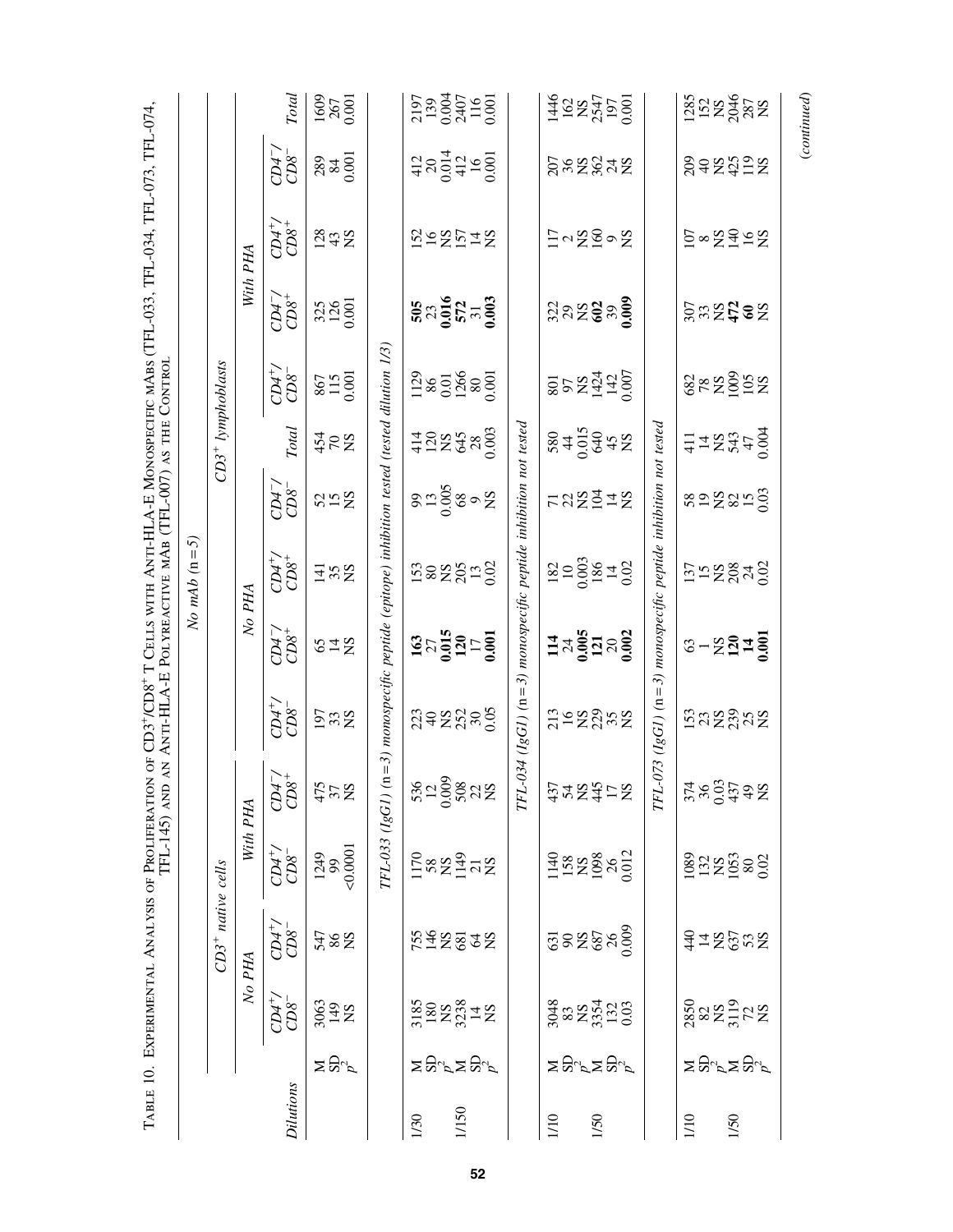|                  |           |                                 |                                                                                                                                                                                                                                                                                                                                                                                                                                                                                                                                    |                                                            |                                 |                                                                           |                                                                                               | No mAb $(n=5)$                                   |                         |                                         |                     |                                        |                                                                   |                |                    |
|------------------|-----------|---------------------------------|------------------------------------------------------------------------------------------------------------------------------------------------------------------------------------------------------------------------------------------------------------------------------------------------------------------------------------------------------------------------------------------------------------------------------------------------------------------------------------------------------------------------------------|------------------------------------------------------------|---------------------------------|---------------------------------------------------------------------------|-----------------------------------------------------------------------------------------------|--------------------------------------------------|-------------------------|-----------------------------------------|---------------------|----------------------------------------|-------------------------------------------------------------------|----------------|--------------------|
|                  |           |                                 | $CD3+$ native cells                                                                                                                                                                                                                                                                                                                                                                                                                                                                                                                |                                                            |                                 |                                                                           |                                                                                               |                                                  |                         |                                         | $CD3+$ lymphoblasts |                                        |                                                                   |                |                    |
|                  |           |                                 | No PHA                                                                                                                                                                                                                                                                                                                                                                                                                                                                                                                             | With PHA                                                   |                                 |                                                                           | No PHA                                                                                        |                                                  |                         |                                         |                     |                                        | With PHA                                                          |                |                    |
| <b>Dilutions</b> |           | $CD4+/$<br>$CDS^-$              | $CD4^+$                                                                                                                                                                                                                                                                                                                                                                                                                                                                                                                            | $CD4^{+}$                                                  | $CD4^{-}$ /                     | $C\!D4^{+}_{7}$                                                           | $CD4^{-}_{}$                                                                                  | $C\!D4^{+}_{6}$                                  | $C\mathcal{D}4^{-}_{5}$ | <b>Total</b>                            | $C\!D4^{+}_{7}$     | CD47                                   | $CD4^{+}$                                                         | $CD4^{-}_{7}$  | Total              |
|                  |           |                                 |                                                                                                                                                                                                                                                                                                                                                                                                                                                                                                                                    |                                                            |                                 |                                                                           | $TFL$ -074 ( $IgG$ I) ( $n=3$ ) monospecific peptide inhibition not tested                    |                                                  |                         |                                         |                     |                                        |                                                                   |                |                    |
| 1/10             | ≍ది∝≍ది∝  | 293<br>95<br>2401<br>28<br>2007 | eszgng                                                                                                                                                                                                                                                                                                                                                                                                                                                                                                                             | $\frac{152}{75}$ $\approx$ $\frac{25}{193}$                | $515$<br>$527$<br>$527$<br>$52$ | <b>HASE528</b>                                                            | <b>1986238</b>                                                                                | 283228                                           | 802892                  | $587$<br>$254$<br>$394$<br>$49$<br>$82$ | <b>SHERES</b>       | $\S$ ng $\S$ $\S$ g $\S$ g $\S$ g $\S$ | Eagrag                                                            | 2882528        | 162<br>1784<br>178 |
| 1/50             |           |                                 |                                                                                                                                                                                                                                                                                                                                                                                                                                                                                                                                    |                                                            |                                 |                                                                           |                                                                                               |                                                  |                         |                                         |                     |                                        |                                                                   |                |                    |
|                  |           |                                 |                                                                                                                                                                                                                                                                                                                                                                                                                                                                                                                                    |                                                            |                                 |                                                                           |                                                                                               |                                                  |                         |                                         |                     |                                        |                                                                   |                |                    |
|                  |           |                                 |                                                                                                                                                                                                                                                                                                                                                                                                                                                                                                                                    |                                                            |                                 |                                                                           | TFL-145 ( $IgGI$ ) ( $n=3$ ) monospecific peptide inhibition not tested                       |                                                  |                         |                                         |                     |                                        |                                                                   |                |                    |
| 1/20             |           |                                 |                                                                                                                                                                                                                                                                                                                                                                                                                                                                                                                                    |                                                            |                                 |                                                                           |                                                                                               |                                                  |                         |                                         |                     |                                        |                                                                   |                |                    |
|                  |           |                                 |                                                                                                                                                                                                                                                                                                                                                                                                                                                                                                                                    |                                                            |                                 |                                                                           |                                                                                               |                                                  |                         |                                         |                     |                                        |                                                                   |                |                    |
| 1/200            | ≍జ్ఞ≍జ″   | 33888                           | 728<br>50.006<br>527<br>527                                                                                                                                                                                                                                                                                                                                                                                                                                                                                                        | 006<br>882918                                              | 500<br>8524788<br>00038         | $\mathbb{F}^{\alpha}_{2} \mathbb{Z}^{\alpha}_{3} \mathbb{Z}^{\alpha}_{2}$ | 80gr0g                                                                                        | 528808                                           | 502802                  | $$3423$<br>$$423$                       | <b>ESSHOE</b>       | <b>SHASELS</b>                         | $5 - 232$                                                         | <b>2384825</b> | 17889522           |
|                  |           |                                 |                                                                                                                                                                                                                                                                                                                                                                                                                                                                                                                                    |                                                            |                                 |                                                                           |                                                                                               |                                                  |                         |                                         |                     |                                        |                                                                   |                |                    |
|                  |           |                                 |                                                                                                                                                                                                                                                                                                                                                                                                                                                                                                                                    |                                                            |                                 |                                                                           |                                                                                               |                                                  |                         |                                         |                     |                                        |                                                                   |                |                    |
|                  |           |                                 |                                                                                                                                                                                                                                                                                                                                                                                                                                                                                                                                    |                                                            |                                 |                                                                           | $TFL-007$ ( $IgGI$ ) ( $n=3$ ) $HLA-I$ polyreactive nonspecific anti- $HLA$ -E mAb as control |                                                  |                         |                                         |                     |                                        |                                                                   |                |                    |
| 1/10             |           | 2876<br>13588<br>3088           | 52865000                                                                                                                                                                                                                                                                                                                                                                                                                                                                                                                           | $\frac{1183}{19}$<br>$\frac{195}{1075}$<br>$\frac{55}{13}$ | 485238                          | ទីដងនីឌន                                                                  |                                                                                               | $\frac{45}{4}$ m $\frac{25}{2}$ m $\frac{25}{2}$ | 8584800                 |                                         | <b>SPESSE</b>       | <b>32332533</b>                        | $\frac{8}{2} + \frac{8}{2}$ $\frac{8}{2}$ $\approx$ $\frac{8}{2}$ | ິ່ສຸລະສິນສ     | 1128588            |
|                  |           |                                 |                                                                                                                                                                                                                                                                                                                                                                                                                                                                                                                                    |                                                            |                                 |                                                                           |                                                                                               |                                                  |                         |                                         |                     |                                        |                                                                   |                |                    |
| 1/50             | ≍පි∽້≍පු~ |                                 |                                                                                                                                                                                                                                                                                                                                                                                                                                                                                                                                    |                                                            |                                 |                                                                           |                                                                                               |                                                  |                         |                                         |                     |                                        |                                                                   |                |                    |
|                  |           |                                 |                                                                                                                                                                                                                                                                                                                                                                                                                                                                                                                                    |                                                            |                                 |                                                                           |                                                                                               |                                                  |                         |                                         |                     |                                        |                                                                   |                |                    |
|                  |           |                                 |                                                                                                                                                                                                                                                                                                                                                                                                                                                                                                                                    |                                                            |                                 |                                                                           |                                                                                               |                                                  |                         |                                         |                     |                                        |                                                                   |                |                    |
|                  |           |                                 | Peripheral blood lymphocytes were obtained from a normal healthy volunteer. Both PHA-untreated and PHA-reated CD4 <sup>-</sup> /CD8 <sup>+</sup> cells but not CD4 <sup>+</sup> /CD8 <sup>-</sup> or CD4 <sup>+</sup> /CD8 <sup>+</sup> or CD4 <sup>-/</sup> CD8 <sup>-</sup><br>Ells are induced proliferation only<br>cells are induced proliferation only by anti-HLA-E monospecific mAbs.<br>Ig, immunoglobulin; mAb, monoclonal antibody; NS, nonsignificant<br>versus TFL-mAb corresponding values. Significant values in th |                                                            |                                 |                                                                           |                                                                                               |                                                  |                         |                                         |                     |                                        |                                                                   |                |                    |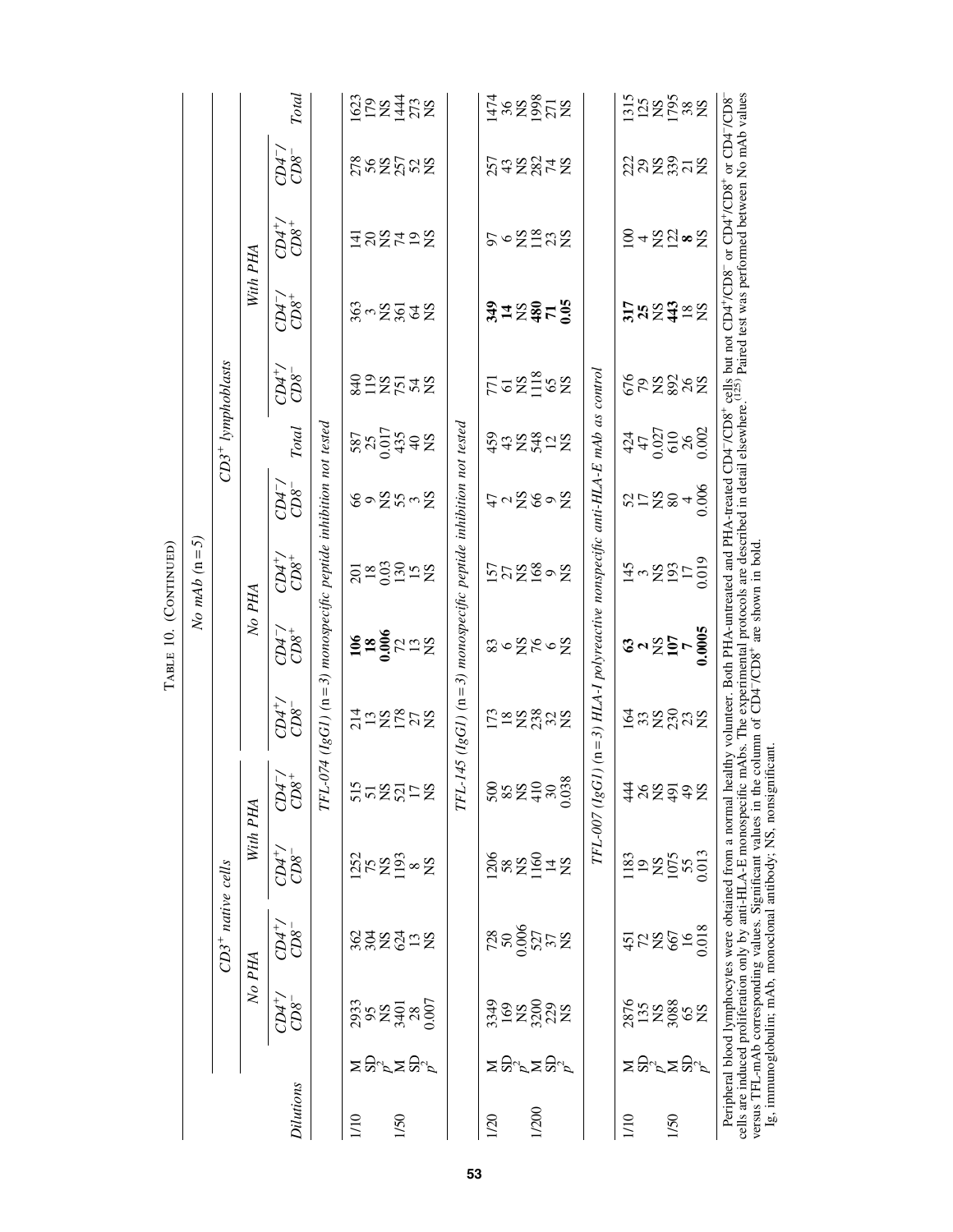Since both the monospecific mAbs such as TFL-033 and inhibitory receptors NKG2A/CD94 on NK and cytotoxic T cells bind to the same sequence of the peptides located in the HLA- $E \alpha 1$  and  $\alpha 2$  helices, these HLA-E-specific mAbs may have the potential to block the inhibitory pathway responsible for the poor outcome of the NK and  $CD8<sup>+</sup>$  T cell-based cytotoxic killing of cancer cells in some cases. Furthermore, these anti-HLA-E monospecific but not polyreactive mAbs (such as TFL-007) have the potential to stimulate the blastogenesis and proliferation of the cytotoxic  $CD8^+$  T cells.<sup>(54)</sup> Therefore, the anti-HLA-E monospecific HLA-E mAbs have dual antitumor potential, both to release  $NK$  and  $CD8<sup>+</sup>$  T cells from their inactive state caused by binding of CD94.NKG2A with HLA-E and to simultaneously augment proliferation of the cytotoxic CD3+/CD4<sup>-</sup>/CD8<sup>+</sup> T lymphocytes.

Thus, the monospecific anti-HLA-E mAbs can enhance the immune cell-based therapies paving the way for a better clinical benefit. In addition, these monospecific anti-HLA-E mAbs may also represent a novel prognostic tool in patients with GI tumors or malignant melanoma and other metastasized cancers who plan to undergo immune cell  $(NK/NKT/CD8<sup>+</sup> T cell)$ -based therapies by identifying which tumors/patients are most likely to respond. Preclinical and clinical trials are required to define the proper role of this technology in the prognostication and treatment of these common cancers. In principle, we suggest that anticancer NK immunotherapy requires determination of the degree of expression of HLA-E on patients' primary or metastatic tumors, with higher expression indicating those most likely to respond to monospecific anti-HLA-E mAb enhancement of cytotoxicity. Furthermore, tumor biopsies can be monitored before and during the course of therapy using these monospecific HLA-E mAbs.

#### Acknowledgments

M.H.R. thanks Terasaki Family Foundation for grant support for this investigation and the entire project was carried out at Terasaki Foundation Laboratory (TFL), Los Angeles, CA. The authors dedicate this project to Late Professor Paul Ichiro Terasaki, who has ardently supported this investigation and served as a coinventor with MHR for a U.S. patent application on anti-HLA-E monospecific mAb. We sincerely thank TFL-research associates Mr. Tho Pham and Mr. Vadim Jucaud for carrying out Luminex SAB assays and flow cytometric analysis, Ms. Judy Hopfeld for providing iBeads and Dr. Cecilia M. Freitas and Mr. Satoru Kawakita for immunostaining of melanoma and gastric carcinoma microarrays, which enabled specific localization of HLA-E on cancer cells. We thank Professor Dr. Soldano Ferrone, Department of Surgery, Massachusetts General Hospital, Harvard Medical School, Boston, for suggesting improvements in the article, continued support, and encouragements. M.H.R. wishes to express his sincere thanks to Professor Mark Terasaki, the first son of Professor Paul Ichiro Terasaki, for his continued support and encouragement during the preparation of this review.

#### Author Disclosure Statement

No competing financial interests exist.

#### **References**

- 1. Lanier LL, and Phillips JH: Ontogeny of natural killer cells. Nature 1986;319:269–270.
- 2. Bezman NA, Kim CC, Sun JC, Min-Oo G, Hendricks DW, Kamimura Y, Best JA, Goldrath AW, and Lanier LL; Immunological genome project consortium: Molecular definition of natural killer cell identity and activation. Nat Immunol 2012;13:1000–1009.
- 3. Rajalingam R: The impact of HLA class I-specific killer cell immunoglobulin-like receptors on antibody-dependent natural killer cell-mediated cytotoxicity and organ allograft rejection. Front Immunol 2016;7:585.
- 4. Rajalingam R: Overview of the killer cell immunoglobulin-like receptor system. Methods Mol Biol 2012; 882:391–414.
- 5. Natarajan K, Dimasi N, Wang J, Margulies DH, and Mariuzza RA: MHC class I recognition by Ly49 natural killer cell receptors. Mol Immunol 2002;38:1023–1027.
- 6. Moretta L, Bottino C, Pende D, Castriconi R, Mingari MC, and Moretta A: Surface NK receptors and their ligands on tumor cells. Semin Immunol 2006;18:151–158.
- 7. Houchins JP, Yabe T, McSherry C, and Bach FH: DNA sequence analysis of NKG2, a family of related cDNA clones encoding type II integral membrane proteins on human natural killer cells. J Exp Med 1991;173:1017– 1020.
- 8. Lazetic S, Chang C, Houchins JP, Lanier LL, and Phillips JH: Human natural killer cell receptors involved in MHC class I recognition are disulfide-linked heterodimers of CD94 and NKG2 subunits. J Immunol 1996;157:4741–4745.
- 9. Borrego F, Ulbrecht M, Weiss EH, Coligan JE, and Brooks AG: Recognition of human histocompatibility leukocyte antigen (HLA)-E complexed with HLA class I signal sequence-derived peptides by CD94/NKG2 confers protection from natural killer cell-mediated lysis. J Exp Med 1998;187:813–818.
- 10. Braud VM, Allan DS, O'Callaghan CA, Söderström K, D'Andrea A, Ogg GS, Lazetic S, Young NT, Bell JI, Phillips JH, Lanier LL, and McMichael AJ: HLA-E binds to natural killer cell receptors CD94/NKG2A, B and C. Nature 1998;391:795–799.
- 11. Hayakawa Y, Kelly JM, Westwood JA, Darcy PK, Diefenbach A, Raulet D, and Smyth MJ: Cutting edge: Tumor rejection mediated by NKG2D receptor-ligand interaction is dependent upon perforin. J Immunol 2002;169:5377– 5381.
- 12. Cerwenka A, and Lanier LL: Natural killers join the fight against cancer. Science 2018;359:1460–1461.
- 13. Groh V, Bahram S, Bauer S, Herman A, Beauchamp M, and Spies T: Cell stress regulated human major histocompatibility complex class I gene expressed in gastrointestinal epithelium. Proc Natl Acad Sci U S A 1996;93: 12445–12450.
- 14. Groh V, Steinle A, Bauer S, and Spies T: Recognition of stress-induced MHC molecules by intestinal epithelial γδT cells. Science 1998;279:1737–1740.
- 15. Groh V, Wu J, Yee C, and Spies T: Tumour-derived soluble MIC ligands impair expression of NKG2D and Tcell activation. Nature 2002;419:734–738.
- 16. Groh V, Rhinehart R, Randolph-Habecker J, Topp MS, Riddell SR, and Spies T: Co-stimulation of CD8  $\alpha\beta$  T cells by NKG2D via engagement by MIC induced on virus-infected cells. Nat Immunol 2001;2:255–260.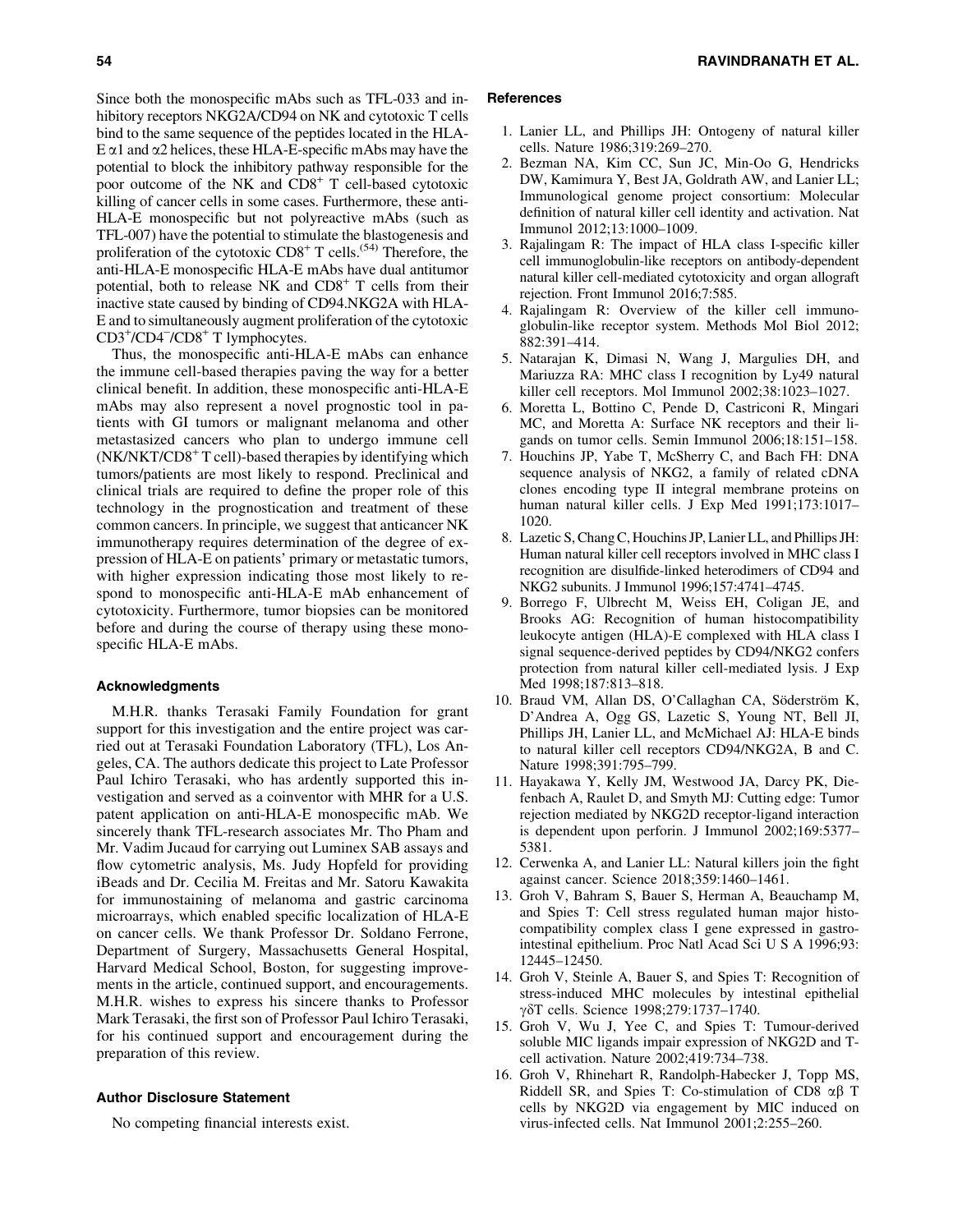- 17. Radosavljevic M, Cuillerier B, Wilson MJ, Clement O, Wicker S, Gilfillan S, Beck S, Trowsdale J, and Bahram S: A cluster of ten novel MHC class I related genes on human chromosome 6q24.2-q25.3. Genomics 2002;79: 114–123.
- 18. Kaiser BK, Yim D, Chow IT, Gonzalez S, Dai Z, Mann HH, Strong RK, Groh V, and Spies T: Disulphide-isomeraseenabled shedding of tumour-associated NKG2D ligands. Nature 2007;447:482–486.
- 19. Ferrari de Andrade L, Tay RE, Pan D, Luoma AM, Ito Y, Badrinath S, Tsoucas D, Franz B, May KF Jr., Harvey CJ, Kobold S, Pyrdol JW, Yoon C, Yuan GC, Hodi FS, Dranoff G, and Wucherpfennig KW: Antibody-mediated inhibition of MICA and MICB shedding promotes NK cell-driven tumor immunity. Science 2018;359:1537– 1542.
- 20. Sheppard S, Ferry A, Guedes J, and Guerra N: The paradoxical role of NKG2D in cancer immunity. Front Immunol 2018;9:1808.
- 21. Raulet DH: Roles of the NKG2D immunoreceptor and its ligands. Nat Rev Immunol 2003;3:781–790.
- 22. Zhang J, Basher F, and Wu JD: NKG2D ligands in tumor immunity: Two sides of a coin. Front Immunol 2015;6:97.
- 23. Zhao Y, Chen N, Yu Y, Zhou L, Niu C, Liu Y, Tian H, Lv Z, Han F, and Cui J: Prognostic value of MICA/B in cancers: A systematic review and meta-analysis. Oncotarget 2017;8:96384–96395.
- 24. Prajapati K, Perez C, Rojas LBP, Burke B, and Guevara-Patino JA: Functions of NKG2D in CD8(+) T cells: An opportunity for immunotherapy. Cell Mol Immunol 2018; 15:470–479.
- 25. Trembath AP, and Markiewicz MA: More than decoration: Roles for natural killer group 2 member D ligand expression by immune cells. Front Immunol 2018;9:231.
- 26. Schmiedel D, and Mandelboim O: NKG2D ligands–critical targets for cancer immune escape and therapy. Front Immunol 2018;9:2040.
- 27. Li P, Morris DL, Willcox BE, Steinle A, Spies T, and Strong RK: A complex structure of the activating immunoreceptor NKG2D and its MHC class I-like ligand MICA. Nat Immunol 2001;2:443–451.
- 28. Li P, McDermott G, and Strong RK: Crystal structures of  $RAE-1\beta$  and its complex with the activating immunoreceptor NKG2D. Immunity 2002;16:77–86.
- 29. Li P, Willie ST, Bauer S, Morris DL, Spies T, and Strong RK: Crystal structure of the MHC class I homolog MIC-A, a gammadelta T cell ligand. Immunity 1999;10:577–584.
- 30. McFarland BJ, Kortemme T, Yu SF, Baker D, and Strong RK: Symmetry recognizing asymmetry: Analysis of the interactions between the C-type lectin-like immunoreceptor NKG2D and MHC class I-like ligands. Structure 2003;11:411–422.
- 31. Ravindranath, MH, Zhu D, Pham T, Jucaud V, Hopfield J, Kawakita S, and Terasaki PI: Anti-HLA-E monoclonal antibodies reacting with HLA-la and lb alleles like IVIg as potential IVIg-immunomimetics: An evolving therapeutic concept. Clin Transpl 2013;2013:293–305.
- 32. Ortaldo JR, and Herberman RB: 4. Heterogeneity of natural killer cells. Annu Rev Immunol 1984;2:359–394.
- 33. Karre K, Ljunggren HG, Piontek G, and Kiessling R: Selective rejection of H-2 deficient lymphoma variants suggests alternative immune defense strategy. Nature 1986;319:675–678.
- 34. Liao NS, Bix M, Zijstra M, Jaenisch R, and Raulet D: MHC class I deficiency: Susceptibility to natural killer (NK) cells and impaired NK activity. Science 1991;253: 199–202.
- 35. Storkus WJ, Howell DN, Salter RD, Dawson JR, and Cresswell PJ: NK susceptibility varies inversely with target cell class I HLA antigen expression. J Immunol 1987;138:1657–1659.
- 36. Moretta A, Vitale M, Sivori S, Bottino C, Morelli L, Augugliaro R, Barbaresi M, Pende D, Ciccone E, Lopez-Botet M, and Moretta L: Human natural killer cell receptors for HLA-class I molecules: Evidence that the Kp43 (CD94) molecule functions as receptor for HLA-B alleles. J Exp Med 1994;180:545–555.
- 37. Carretero M, Cantoni C, Bellón T, Bottino C, Biassoni R, Rodríguez A, Pérez-Villar JJ, Moretta L, Moretta A, and López-Botet M: The CD94 and NKG2-A C-type lectins covalently assemble to form a natural killer cell inhibitory receptor for HLA class I molecules. Eur J Immunol 1997; 27:563–567.
- 38. Mingari MC, Ponte M, Bertone S, Schiavetti F, Vitale C, Bellomo R, Moretta A, and Moretta L: HLA class I-specific inhibitory receptors in human T lymphocytes: Interleukin 15-induced expression of CD94/NKG2A in superantigen- or alloantigen-activated  $CD8<sup>+</sup>$  T cells. Proc Natl Acad Sci U S A 1998;95:1172–1177.
- 39. Moretta A, Bottino C, Vitale M, Pende D, Biassoni R, Mingari MC, and Moretta L: Receptors for HLA-class I molecules in human natural killer cells. Annu Rev Immunol 1998;14:619–648.
- 40. Braud V, Jones EY, and McMichael A: The human major histocompatibility complex class Ib molecule HLA-E binds signal sequence-derived peptides with primary anchor residues at positions 2 and 9. Eur J Immunol 1997; 27:1164–1169.
- 41. O'Callaghan CA: Natural killer cell surveillance of intracellular antigen processing pathways mediated by recognition of HLA-E and Qa-1b by CD94/NKG2 receptors. Microbes Infect 2000;2:371–380.
- 42. Barnes PD, and Grundy JE: Down regulation of class I HLA heterodimer and beta 2-microglobulin on the surface of cells infected with cytomegalovirus. J Gen Virol 1992; 73:2395–2403.
- 43. Fruh K, Ahn K, Djaballah H, Sempe P, Van Endert PM, Tampe R, Peterson PA, and Yang Y: A viral inhibitor of peptide transporters for antigen presentation. Nature 1995; 375:415–418.
- 44. Ahn K, Meyer TH, Uebel S, Sempé P, Djaballah H, Yang Y, Peterson PA, Früh K, Tampé R: Molecular mechanism and species specificity of TAP inhibition by herpes simplex virus ICP47. EMBO J 1996;15:3247–3255.
- 45. Lee N, Llano M, Carretero M, Ishitani A, Navarro F, López-Botet M, and Geraghty DE: HLA-E is a primary ligand for the natural killer inhibitory receptor CD94/ NKG2A. Proc Natl Acad Sci U S A 1998;95:5199– 5204.
- 46. Brooks AG, Borrego F, Posch PE, Patamawenu A, Scorzelli CJ, Ulbrecht M, Weiss EH, and Coligan JE: Specific recognition of HLA-E, but not classical, HLA class I molecules by soluble CD94/NKG2A and NK cells. J Immunol 1999;162:305–313.
- 47. Ravindranath MH, Taniguchi M, Chen CW, Ozawa M, Kaneku H, El-Awar N, Cai J, Terasaki PI. HLA-E monoclonal antibodies recognize shared peptide se-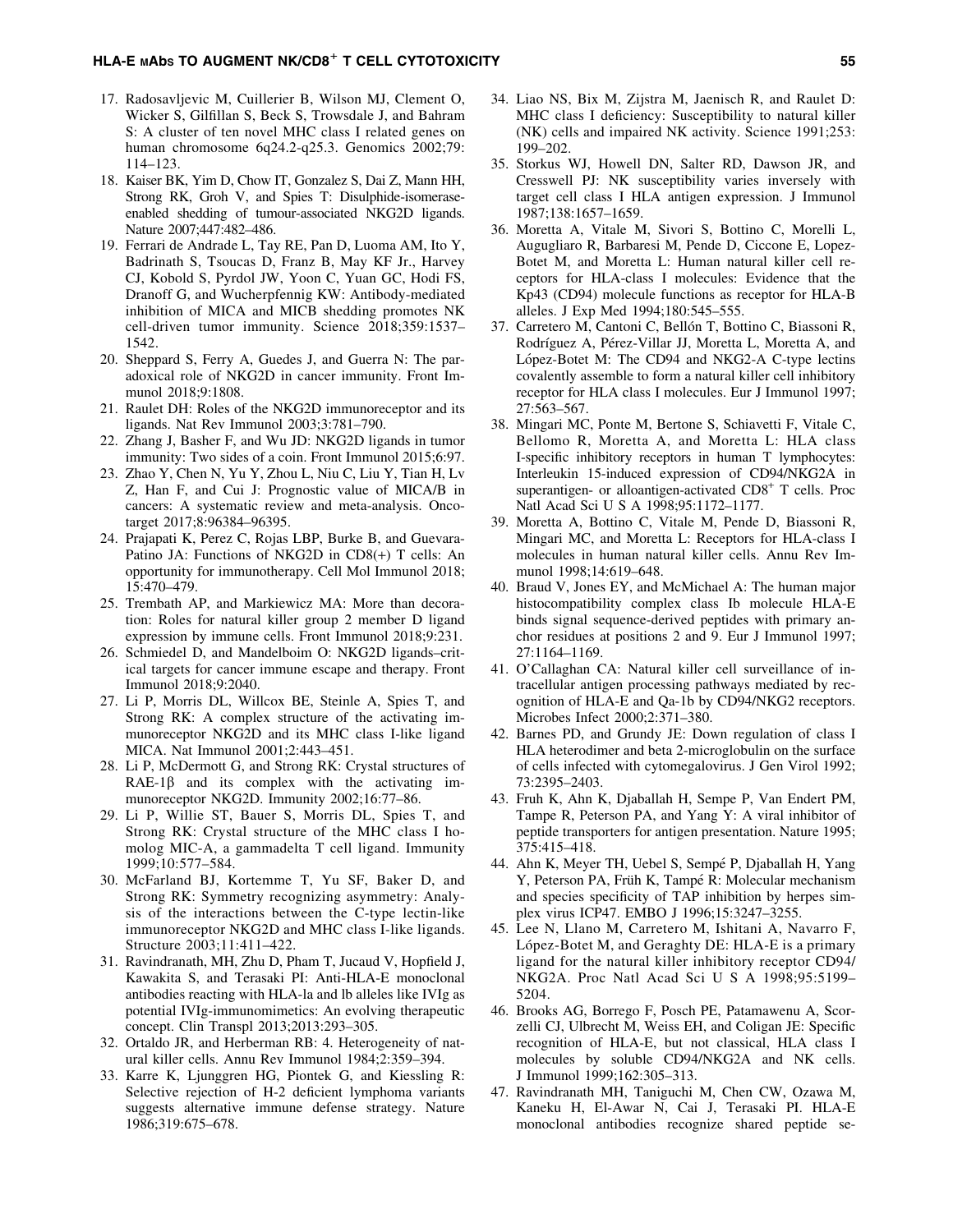quences on classical HLA class Ia: relevance to human natural HLA antibodies. Mol Immunol 2010;47:1121– 1131.

- 48. Petrie EJ, Clements CS, Lin J, Sullivan LC, Johnson D, Huyton T, Heroux A, Hoare HL, Beddoe T, Reid HH, Wilce MC, Brooks AG, and Rossjohn J: CD94-NKG2A recognition of human leukocyte antigen (HLA)-E bound to an HLA class I leader sequence. J Exp Med 2008;205: 725–735.
- 49. Sullivan LC, Clements CS, Beddoe T, Johnson D, Hoare HL, Lin J, Huyton T, Hopkins EJ, Reid HH, Wilce MC, Kabat J, Borrego F, Coligan JE, Rossjohn J, and Brooks AG: The heterodimeric assembly of the CD94-NKG2 receptor family and implications for human leukocyte antigen-E recognition. Immunity 2007;27:900–911.
- 50. Hoare HL, Sullivan LC, Clements CS, Ely LK, Beddoe T, Henderson KN, Lin J, Reid HH, Brooks AG, and Rossjohn J: Subtle changes in peptide conformation profoundly affect recognition of the non-classical MHC class I molecule HLA-E by the CD94-NKG2 natural killer cell receptors. J Mol Biol 2008;377:1297–1303.
- 51. Hoare HL, Sullivan LC, Pietra G, Clements CS, Lee EJ, Ely LK, Beddoe T, Falco M, Kjer-Nielsen L, Re5id HH, McCluskey J, Moretta L, Rossjohn J, and Brooks AG: Structural basis for a major histocompatibility complex class Ib-restricted T cell response. Nat Immunol 2006;7: 256–264.
- 52. Kaiser, BK, Barahmand-Pour F, Paulsene W, Medley S, Geraghty DE and Strong RK: Interactions between NKG2x immunoreceptors and HLA-E ligands display overlapping affinities and thermodynamics. J Immunol 2005;174:2878–2884.
- 53. Vales-Gomez M, Reyburn HT, Erskine RA, Lopez-Botet M, and Strominger JL: Kinetics and peptide dependency of the binding of the inhibitory NK receptor CD94/NKG2- A and the activating receptor CD94/NKG2-C to HLA-E. EMBO J 1999;18:4250–4260.
- 54. Ravindranath MH, Terasaki PI, Pham T, and Jucaud V: The monospecificity of novel anti-HLA-E monoclonal antibodies enables reliable immunodiagnosis, immunomodulation of HLA-E, and upregulation of CD8<sup>+</sup> T lymphocytes. Monoclon Antib Immunodiagn Immunother 2015;34:135–153.
- 55. Sibilio L, Martayan A, Fraioli R, Lo Monaco E, Melucci E, Suchanek M, and Giacomini P: Biochemical characterization of monoclonal antibodies to HLA-E and HLA-G. Tissue Antigens 2003;62:356.
- 56. Lo Monaco E, Sibilio L, Melucci E, Tremante E, Suchànek M, Horejsi V, Martayan A, and Giacomini P: HLA-E: Strong association with beta2-microglobulin and surface expression in the absence of HLA class I signal sequencederived peptides. J Immunol 2008;181:5442–5450.
- 57. Menier C, Saez B, Horejsi V, Martinozzi S, Krawice-Radanne I, Bruel S, Le Danff C, Reboul M, Hilgert I, Tableau M, Larrad ML, Pla M, Carosella D, and Rouas-Freiss N: Characterization of monoclonal antibodies recognizing HLA-G or HLA-E:newtools to analyze the expression of nonclassical HLA class Imolecules. Hum Immunol 2003;64:315–326.
- 58. Lo Monaco E, Tremante E, Cifaldi L, Fruci D, and Giacomini P: HLA-E and the origin of immunogenic self-HLA epitopes. Mol Immunol 2010;47, 1660–1662.
- 59. Tremante E, Ginebri A, Lo Monaco E, Benassi B, Frascione P, Grammatico P, Cappellacci S, Catricala C, Ar-

celli D, Natali PG, Di Filippo F, Mottolese M, Visca P, Benevolo M, Giacomini P:ôA melanoma immune response signature including Human Leukocyte Antigen-E. Pigment Cell Melanoma Res 2014;27:103–112.

- 60. Tremante E, Lo Monaco E, Ingegnere T, Sampaoli C, Fraioli R, and Giacomini P: Monoclonal antibodies to HLA-E bind epitopes carried by unfolded  $\beta$ 2 m-free heavy chains. Eur J Immunol 2015;45:2356–2364.
- 61. Lee N, Goodlett DR, Ishitani A, Marquardt H, and Geraghty DE: HLA-E surface expression depends on binding of TAP-dependent peptides derived from certain HLA class I signal sequences. J Immunol 1998;160: 4951–4960.
- 62. Ravindranath MH, Pham T, El-Awar N, Kaneku H, and Terasaki PI: Anti-HLA-E mAb 3D12 mimics MEM-E/02 in binding to HLA-B and HLA-C alleles: Web-tools validate the immunogenic epitopes of HLA-E recognized by the antibodies. Mol Immunol 2011;48:423–430.
- 63. Jucaud V, Ravindranath MH, and Terasaki PI: Conformational variants of the individual HLA-I antigens on Luminex single antigen beads used in monitoring HLA antibodies: Problems and solutions. Transplantation 2017; 101:764–777.
- 64. Ravindranath MH, Terasaki PI, Pham T, Jucaud V, and Kawakita S: Therapeutic preparations of IVIg contain naturally occurring anti-HLA-E antibodies that react with HLA-Ia (HLA-A/-B/-Cw) alleles. Blood 2013;121:2013– 2028.
- 65. Otten HG, Verhaar MC, Borst HP, van Eck M, van Ginkel WG, Hené RJ, and van Zuilen AD: The significance of pretransplant donor-specific antibodies reactive with intact or denatured human leucocyte antigen in kidney transplantation. Clin Exp Immunol 2013;173:536–543.
- 66. Oaks M, Michel K, Sulemanjee NZ, Thohan V, and Downey FX: Practical value of identifying antibodies to cryptic HLA epitopes in cardiac transplantation. J Heart Lung Transplant 2014;33:713–720.
- 67. El Hilali F, Jucaud V, El Hilali H, Bhuiyan M, Mancuso A, LiuSullivan N, Elidrissi A, Mazouz H. Profiles of Anti-HLA class I and II IgG antibodies in Moroccan IVIg determined by Luminex Multiplex Single antigen beads Immunoassay. Intl J Immunol 2017;5:53–65.
- 68. Visentin J, Guidicelli G, Bachelet T, Jacquelinet C, Audry B, Nong T, Dubois V, Moreau JF, Lee JH, Couzi L, Merville P, and Taupin JL: Denatured class I human leukocyte antigen antibodies in sensitized kidney recipients: Prevalence, relevance, and impact on organ allocation. Transplantation 2014;98:738–744.
- 69. Visentin J, Marroc M, Guidicelli G, Bachelet T, Nong T, Moreau JF, Lee JH, Merville P, Couzi L, and Taupin JL: Clinical impact of preformed donor-specific denatured class I HLA antibodies after kidney transplantation. Clin Transplant 2015;29:393–402.
- 70. Visentin J, Guidicelli G, Nong T, Moreau JF, Merville P, Couzi L, Lee JH, and Taupin JL: Evaluation of the iBeads assay as a tool for identifying class I HLA antibodies. Hum Immunol 2015;76:651–656.
- 71. Sasaki T, Ravindranath MH, Terasaki PI, Freitas MC, Kawakita S, and Jucaud V: Gastric cancer progression may involve a shift in HLA-E profile from an intact heterodimer to β2-microglobulin-free monomer. Int J Cancer 2014;134:1558–1570.
- 72. Schnabl E, Stockinger H, Majdic O, Gaugitsch H, Lindley IJ, Maurer D, Hajek-Rosenmayr A, and Knapp W: Activated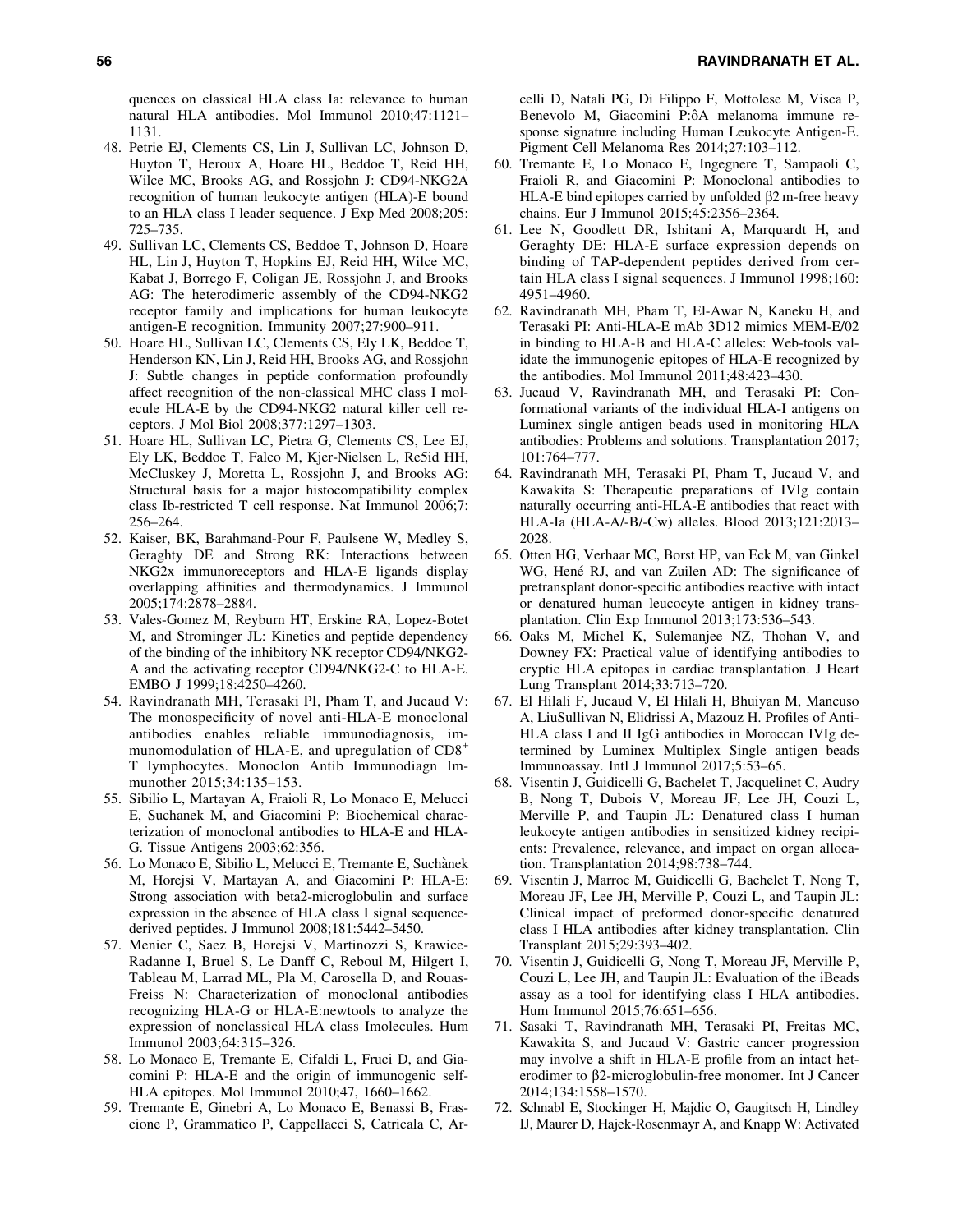human T lymphocytes express MHC class I heavy chains not associated with beta 2-microglobulin. J Exp Med 1990; 171:1431–1442.

- 73. Madrigal JA, Belich MP, Benjamin RJ, Little AM, Hildebrand WH, Mann DL, and Parham P: Molecular definition of a polymorphic antigen (LA45) of free HLA-A and -B heavy chains found on the surface of the activated B and T cells. J Exp Med 1991;174:1085–1095.
- 74. Matko J, Bushkin Y, Wei T, and Edidin M: Clustering of class I HLA molecules on the surfaces of activated and transformed human cells. J Immunol 1994;152:3353– 3360.
- 75. Ravindranath MH, Terasaki PI, Pham T, Jucaud V, and Kawakita S: Suppression of blastogenesis and proliferation of activated CD4(+) T cells: Intravenous immunoglobulin (IVIg) versus novel anti-human leucocyte antigen (HLA)-E monoclonal antibodies mimicking HLA-I reactivity of IVIg. Clin Exp Immunol 2014;178:154–177.
- 76. van Esch EM, Tummers B, Baartmans V, Osse EM, Ter Haar N, Trietsch MD, Hellebrekers BW, Holleboom CA, Nagel HT, Tan LT, Fleuren GJ, van Poelgeest MI, van der Burg SH, and Jordanova ES: Alterations in classical and nonclassical HLA expression in recurrent and progressive HPV-induced usual vulvar intraepithelial neoplasia and implications for immunotherapy. Int J Cancer 2014;135: 830–842.
- 77. Kren L, Slaby O, Muckova K, Lzicarova E, Sova M, Vybihal V, Svoboda T, Fadrus P, Lakomy R, Vanhara P, Krenova Z, Sterba J, Smrcka M, and Michalek J: Expression of immune-modulatory molecules HLA-G and HLA-E by tumor cells in glioblastomas: An unexpected prognostic significance? Neuropathology 2011;31:129–134.
- 78. Bossard C, Bézieau S, Matysiak-Budnik T, Volteau C, Laboisse CL, Jotereau F, and Mosnier JF: HLA-E/ $\beta$ 2 microglobulin overexpression in colorectal cancer is associated with recruitment of inhibitory immune cells and tumor progression. Int J Cancer 2012;131:855–863.
- 79. O'Callaghan CA, Tormo J, Willcox BE, Braud VM, Jakobsen BK, Stuart DI, McMichael AJ, Bell JI, and Jones EY: Structural features impose tight peptide binding specificity in the nonclassical MHC molecule HLA-E. Mol Cell 1998;1:531–541.
- 80. Strong RK, Holmes MA, Li P, Braun L, Lee N, and Geraghty DE: HLA-E allelic variants. Correlating differential expression, peptide affinities, crystal structures, and thermal stabilities. J Biol Chem 2003;278:5082–5090.
- 81. Boyington JC, Motyka SA, Schuck P, Brooks AG, and Sun PD: Crystal structure of an NK cell immunoglobulinlike receptor in complex with its class I MHC ligand. Nature 2000;405:537–543.
- 82. Pietra G, Romagnani C, Mazzarino P, Falco M, Millo E, Moretta A, Moretta L, and Mingari MC: HLA-E-restricted recognition of cytomegalovirus-derived peptides by human CD8<sup>+</sup> cytolytic T lymphocytes. Proc Natl Acad Sci U S A 2003;100:10896–10901.
- 83. Nattermann J, Nischalke HD, Hofmeister V, Ahlenstiel G, Zimmermann H, Leifeld L, Weiss EH, Sauerbruch T, and Spengler U: The HLA-A2 restricted T cell epitope HCV core 35–44 stabilizes HLA-E expression and inhibits cytolysis mediated by natural killer cells. Am J Pathol 2005; 166:443–453.
- 84. Wooden SL, Kalb SR, Cotter RJ, and Soloski MJ: Cutting edge: HLA-E binds a peptide derived from the ATPbinding cassette transporter multidrug resistance-associated

protein 7 and inhibits NK cell-mediated lysis. J Immunol 2005;175:1383–1387.

- 85. Nattermann J, Nischalke HD, Hofmeister V, Kupfer B, Ahlenstiel G, Feldmann G, Rockstroh J, Weiss EH, Sauerbruch T, and Spengler U: HIV-1 infection leads to increased HLA-E expression resulting in impaired function of natural killer cells. Antivir Ther 2005;10: 95–107.
- 86. Derré L, Corvaisier M, Charreau B, Moreau A, Godefroy E, Moreau-Aubry A, Jotereau F, and Gervois N: Expression and release of HLA-E by melanoma cells and melanocytes: Potential impact on the response of cytotoxic effector cells. J Immunol 2006;177:3100–3107.
- 87. Gonçalves AS, Oliveira JP, Oliveira CF, Silva TA, Mendonça EF, Wastowski IJ, and Batista AC: Relevance of HLA-G, HLA-E and IL-10 expression in lip carcinogenesis. Hum Immunol 2016;77:785–790.
- 88. Silva TG, Crispim JC, Miranda FA, Hassumi MK, de Mello JM, Simões RT, Souto F, Soares EG, Donadi EA, and Soares CP: Expression of the nonclassical HLA-G and HLA-E molecules in laryngeal lesions as biomarkers of tumor invasiveness. Histol Histopathol 2011;26:1487– 1497.
- 89. Djajadiningrat RS, Horenblas S, Heideman DA, Sanders J, de Jong J, and Jordanova ES: Classic and nonclassic HLA class I expression in penile cancer and relation to HPV status and clinical outcome. J Urol 2015;193:1245–1251.
- 90. Mittelbronn M, Simon P, Löffler C, Capper D, Bunz B, Harter P, Schlaszus H, Schleich A, Tabatabai G, Goeppert B, Meyermann R, Weller M, and Wischhusen J: Elevated HLA-E levels in human glioblastomas but not in grade I to III astrocytomas correlate with infiltrating  $CD8<sup>+</sup>$  cells. J Neuroimmunol 2007;189:50–58.
- 91. Kren L, Muckova K, Lzicarova E, Sova M, Vybihal V, Svoboda T, Fadrus P, Smrcka M, Slaby O, Lakomy R, Vanhara P, Krenova Z, and Michalek J: Production of immune-modulatory nonclassical molecules HLA-G and HLA-E by tumor infiltrating ameboid microglia/macrophages in glioblastomas: A role in innate immunity? J Neuroimmunol 2010;220:131–135.
- 92. Costa Arantes DA, Gonçalves AS, Jham BC, Duarte ECB, de Paula EC, de Paula HM, Mendonça EF, and Batista AC: Evaluation of HLA-G, HLA-E, and PD-L1 proteins in oral osteosarcomas. Oral Surg Oral Med Oral Pathol Oral Radiol 2017;123:e188–e196.
- 93. Mosconi C, Arantes DAC, Gonçalves AS, Alencar RCG, Oliveira JC, Silva TA, Mendonça EF, and Batista AC: Immunohistochemical investigations on the expression of programmed cell death ligand 1, human leukocyte antigens G and E, and granzyme B in intraoral mucoepidermoid carcinoma. Arch Oral Biol 2017;83:55–62.
- 94. Reimers MS, Engels CC, Putter H, Morreau H, Liefers GJ, van de Velde CJ, and Kuppen PJ: Prognostic value of HLA class I, HLA-E, HLA-G and Tregs in rectal cancer: A retrospective cohort study. BMC Cancer 2014;14:486.
- 95. Benevolo M, Mottolese M, Tremante E, Rollo F, Diodoro MG, Ercolani C, Sperduti I, Lo Monaco E, Cosimelli M, and Giacomini P: High expression of HLA-E in colorectal carcinoma is associated with a favorable prognosis. J Transl Med 2011;9:184.
- 96. Zhen ZJ, Ling JY, Cai Y, Luo WB, and He YJ: Impact of HLA-E gene polymorphism on HLA-E expression in tumor cells and prognosis in patients with stage III colorectal cancer. Med Oncol 2013;30:482.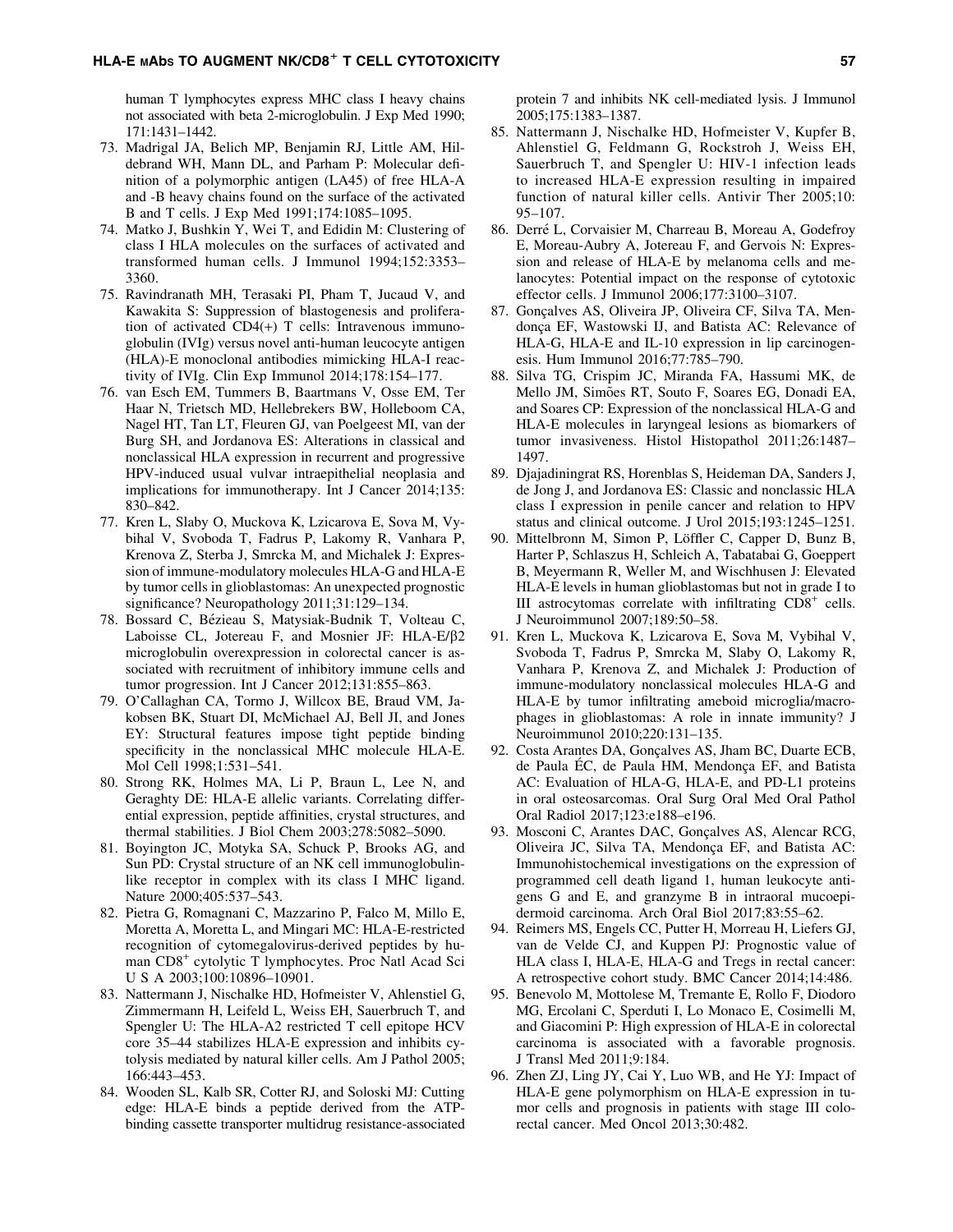- 97. Zeestraten EC, Reimers MS, Saadatmand S, Goossens-Beumer IJ, Dekker JW, Liefers GJ, van den Elsen PJ, van de Velde CJ, and Kuppen PJ: Combined analysis of HLA class I, HLA-E and HLA-G predicts prognosis in colon cancer patients. Br J Cancer 2014;110:459–468.
- 98. Guo ZY, Lv YG, Wang L, Shi SJ, Yang F, Zheng GX, Wen WH, and Yang AG: Predictive value of HLA-G and HLA-E in the prognosis of colorectal cancer patients. Cell Immunol 2015;293:10–16.
- 99. Huang R, Zhang D, Li F, Xiao Z, Wu M, Shi D, Xiang P, and Bao Z: Loss of Fas expression and high expression of HLA-E promoting the immune escape of early colorectal cancer cells. Oncol Lett 2017;13:3379–3386.
- 100. Chen A, Shen Y, Xia M, Xu L, Pan N, Yin Y, Miao F, Shen C, Xie W, and Zhang J: Expression of the nonclassical HLA class I and MICA/B molecules in human hepatocellular carcinoma. Neoplasma 2011;58:371–376.
- 101. Talebian Yazdi M, van Riet S, van Schadewijk A, Fiocco M, van Hall T, Taube C, Hiemstra PS, and van der Burg SH: The favorable prognostic effect of stromal  $CD8<sup>+</sup>$ tumor-infiltrating T cells is restrained by the expression of HLA-E in non-small cell lung carcinoma. Oncotarget 2016;7:3477–3488.
- 102. de Kruijf EM, Sajet A, van Nes JG, Natanov R, Putter H, Smit VT, Liefers GJ, van den Elsen PJ, van de Velde CJ, and Kuppen PJ: HLA-E and HLA-G expression in classical HLA class I-negative tumors is of prognostic value for clinical outcome of early breast cancer patients. J Immunol 2010;185:7452–7459.
- 103. da Silva GB, Silva TG, Duarte RA, Neto NL, Carrara HH, Donadi EA, Gonçalves MA, Soares EG, and Soares CP: Expression of the classical and nonclassical HLA molecules in breast cancer. Int J Breast Cancer 2013;2013:250435.
- 104. Gooden M, Lampen M, Jordanova ES, Leffers N, Trimbos JB, van der Burg SH, Nijman H, and van Hall T: HLA-E expression by gynecological cancers restrains tumorinfiltrating CD8<sup>+</sup> T lymphocytes. Proc Natl Acad Sci U S A 2011;108:10656–10661.
- 105. Gonçalves MA, Le Discorde M, Simões RT, Rabreau M, Soares EG, Donadi EA, and Carosella ED: Classical and non-classical HLA molecules and p16 (INK4a) expression in precursors lesions and invasive cervical cancer. Eur J Obstet Gynecol Reprod Biol 2008;141:70–74.
- 106. Spaans VM, Peters AA, Fleuren GJ, and Jordanova ES: HLA-E expression in cervical adenocarcinomas: Association with improved long-term survival. J Transl Med 2012;10:184.
- 107. Ferns DM, Heeren AM, Samuels S, Bleeker MCG, de Gruijl TD, Kenter GG, and Jordanova ES: Classical and non-classical HLA class I aberrations in primary cervical squamous- and adenocarcinomas and paired lymph node metastases. J Immunother Cancer 2016;4:78.
- 108. Andersson E, Poschke I, Villabona L, Carlson JW, Lundqvist A, Kiessling R, Seliger B, and Masucci GV: Non-classical HLA-class I expression in serous ovarian carcinoma: Correlation with the HLA-genotype, tumor infiltrating immune cells and prognosis. Oncoimmunology 2015;5:e1052213.
- 109. Zheng H, Lu R, Xie S, Wen X, Wang H, Gao X, and Guo L: Human leukocyte antigen-E alleles and expression in patients with serous ovarian cancer. Cancer Sci 2015;106: 522–528.
- 110. Hanak L, Slaby O, Lauerova L, Kren L, Nenutil R, and Michalek J: Expression pattern of HLA class I antigens

in renal cell carcinoma and primary cell line cultures: Methodological implications for immunotherapy. Med Sci Monit 2009;15:CR638–CR643.

- 111. Kren L, Valkovsky I, Dolezel J, Capak I, Pacik D, Poprach A, Lakomy R, Redova M, Fabian P, and Krenova Z: Slaby O HLA-G and HLA-E specific mRNAs connote opposite prognostic significance in renal cell carcinoma. Diagn Pathol 2012;7:58.
- 112. Zanetti BR, Carvalho-Galano DF, Feitosa NL, Hassumi-Fukasawa MK, Miranda-Camargo FA, Maciel LM, Ribeiro-Silva A, and Soares EG: Differential expression of immune-modulatory molecule HLA-E in nonneoplastic and neoplastic lesions of the thyroid. Int J Immunopathol Pharmacol 2013;26:889–896.
- 113. Kren L, Fabian P, Slaby O, Janikova A, Soucek O, Sterba J, Krenova Z, Michalek J, and Kral Z: Multifunctional immune-modulatory protein HLA-E identified in classical Hodgkin lymphoma: Possible implications. Pathol Res Pract 2012;208:45–49.
- 114. Sensi M, Pietra G, Molla A, Nicolini G, Vegetti C, Bersani I, Millo E, Weiss E, Moretta L, Mingari MC, and Anichini A: Peptides with dual binding specificity for HLA-A2 and HLA-E are encoded by alternatively spliced isoforms of the antioxidant enzyme peroxiredoxin 5. Int Immunol 2009;21:257–268.
- 115. Marín R, Ruiz-Cabello F, Pedrinaci S, Méndez R, Jiménez P, Geraghty DE, and Garrido F: Analysis of HLA-E expression in human tumors. Immunogenetics 2003;54:767– 775.
- 116. Wischhusen J, Friese MA, Mittelbronn M, Meyermann R, and Weller M: HLA-E protects glioma cells from NKG2D-mediated immune responses *in vitro*: Implications for immune escape *in vivo*. J Neuropathol Exp Neurol 2005;64:523–528.
- 117. Wolpert F, Roth P, Lamszus K, Tabatabai G, Weller M, and Eisele G: HLA-E contributes to an immune-inhibitory phenotype of glioblastoma stem-like cells. J Neuroimmunol 2012;250:27–34.
- 118. Morandi F, Pozzi S, Carlini B, Amoroso L, Pistoia V, and Corrias MV: Soluble HLA-G and HLA-E levels in bone marrow plasma samples are related to disease stage in neuroblastoma patients. J Immunol Res 2016;2016: 7465741.
- 119. McWilliams EM, Mele JM, Cheney C, Timmerman EA, Fiazuddin F, Strattan EJ, Mo X, Byrd JC, Muthusamy N, and Awan FT: Therapeutic CD94/NKG2A blockade improves natural killer cell dysfunction in chronic lymphocytic leukemia. Oncoimmunology 2016;5:e1226720.
- 120. Wagner B, da Silva Nardi F, Schramm S, Kraemer T, Celik AA, Dürig J, Horn PA, Dührsen U, Nückel H, and Rebmann V: HLA-E allelic genotype correlates with HLA-E plasma levels and predicts early progression in chronic lymphocytic leukemia. Cancer 2017;123:814–823.
- 121. Zhen Z, Guo X, Liao R, Yang K, Ye L, and You Z: Involvement of IL-10 and TGF- $\beta$  in HLA-E-mediated neuroblastoma migration and invasion. Oncotarget 2016; 7:44340–44349.
- 122. Özgül Özdemir RB, Özdemir AT, Oltulu F, Kurt K, Yiğittürk G, and Kırmaz C: A comparison of cancer stem cell markers and nonclassical major histocompatibility complex antigens in colorectal tumor and noncancerous tissues. Ann Diagn Pathol 2016;25:60–63.
- 123. Stangl S, Gross C, Pockley AG, Asea AA, and Multhoff G: Influence of Hsp70 and HLA-E on the killing of leukemic